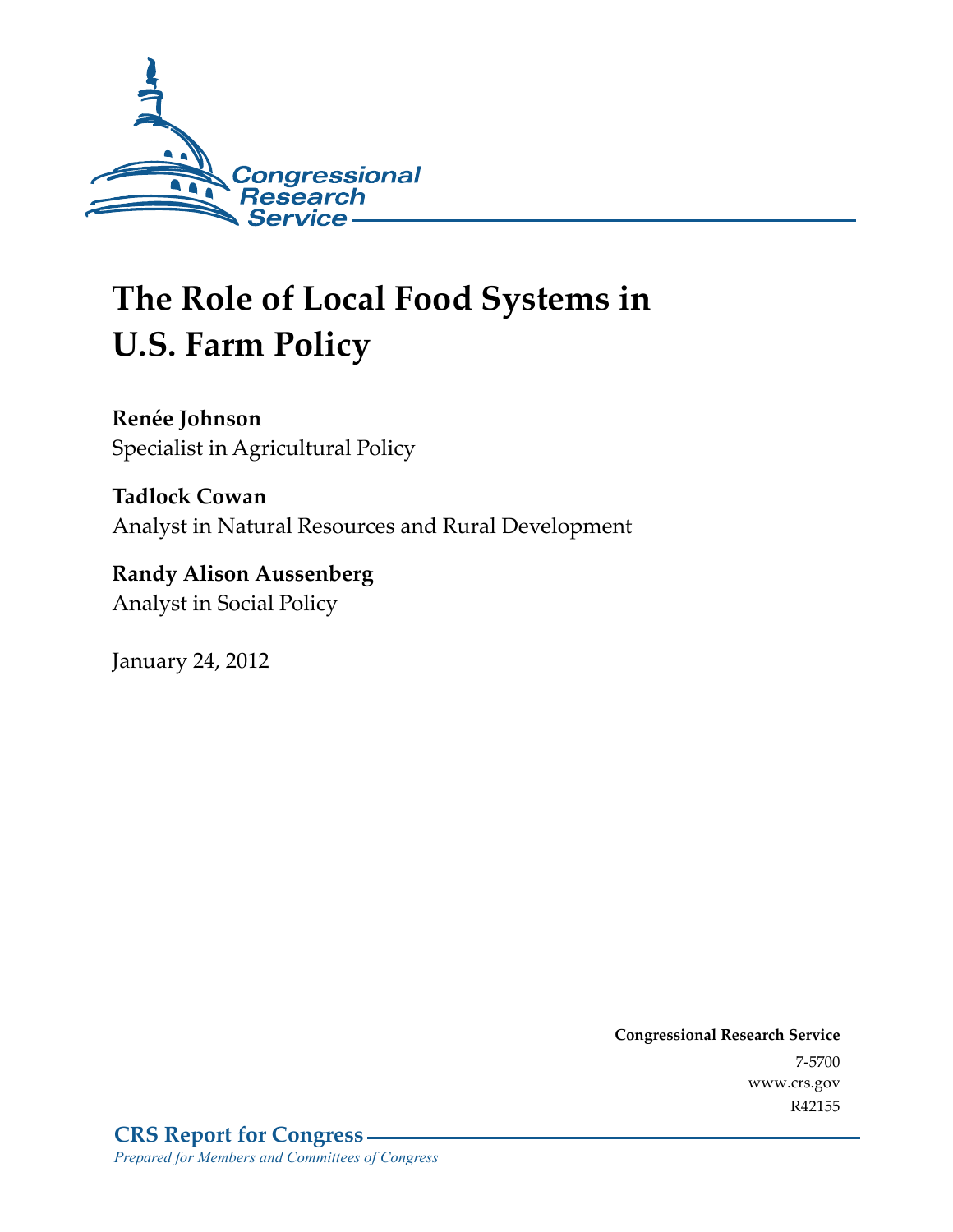## **Summary**

Sales of locally produced foods comprise a small but growing part of U.S. agricultural sales. USDA estimates that farm-level value of local food sales totaled about \$4.8 billion in 2008, or about 1.6% of the U.S. market for agricultural products. An estimated total of 107,000 farms are engaged in local food systems, or about 5% of all U.S. farms.

There is no established definition of what constitutes a "local food." Local and regional food systems generally refer to agricultural production and marketing that occurs within a certain geographic proximity (between farmer and consumer) or that involves certain social or supply chain characteristics in producing food (such as small family farms, urban gardens, or farms using sustainable agriculture practices). Some perceive locally sourced foods as fresher and higher in quality compared to some other readily available foods, and also believe that purchasing local foods helps support local farm economies and/or farmers that use certain production practices that are perceived to be more environmentally sustainable.

A wide range of farm businesses may be considered to be engaged in local foods. These include direct-to-consumer marketing, farmers' markets, farm-to-school programs, community-supported agriculture, community gardens, school gardens, food hubs and market aggregators, and kitchen incubators and mobile slaughter units. Other types of operations include on-farm sales/stores, internet marketing, food cooperatives and buying clubs, pick-your-own or "U-Pick" operations, roadside farm stands, urban farms (and rooftop farms and gardens), community kitchens, smallscale food processing and decentralized root cellars, and some agritourism or other types of onfarm recreational activities.

The 2008 farm bill (P.L. 110-246, Food, Conservation, and Energy Act of 2008) contained a few program provisions that directly support local and regional food systems. However, many farm bill-related programs benefiting agricultural producers may provide support and assistance for such food systems. These include federal farm support and grant programs administered by the U.S. Department of Agriculture (USDA), which may be grouped into several broad program categories: marketing and promotion; business assistance; rural and community development; nutrition and education; agricultural research and cooperative extension; and farmland conservation. Examples include USDA's farmers' market programs, rural cooperative grants, and selected child nutrition programs, among myriad other grant and loan programs, as well as USDA's research and cooperative extension service.

Although the farm bill currently contains few specific programs that directly support local and regional food systems, many community and farm advocacy groups have been arguing that such food systems should play a larger policy role within the next farm bill, and that laws should be modified to reflect broader, more equitable policies across a range of production systems, including local food systems. The  $112<sup>th</sup>$  Congress will likely consider reauthorization of the 2008 farm bill, and may debate options for providing additional support for local and regional producers. To date, a number of bills have been introduced, including comprehensive marker bills, that would expand the benefits for local and regional food systems.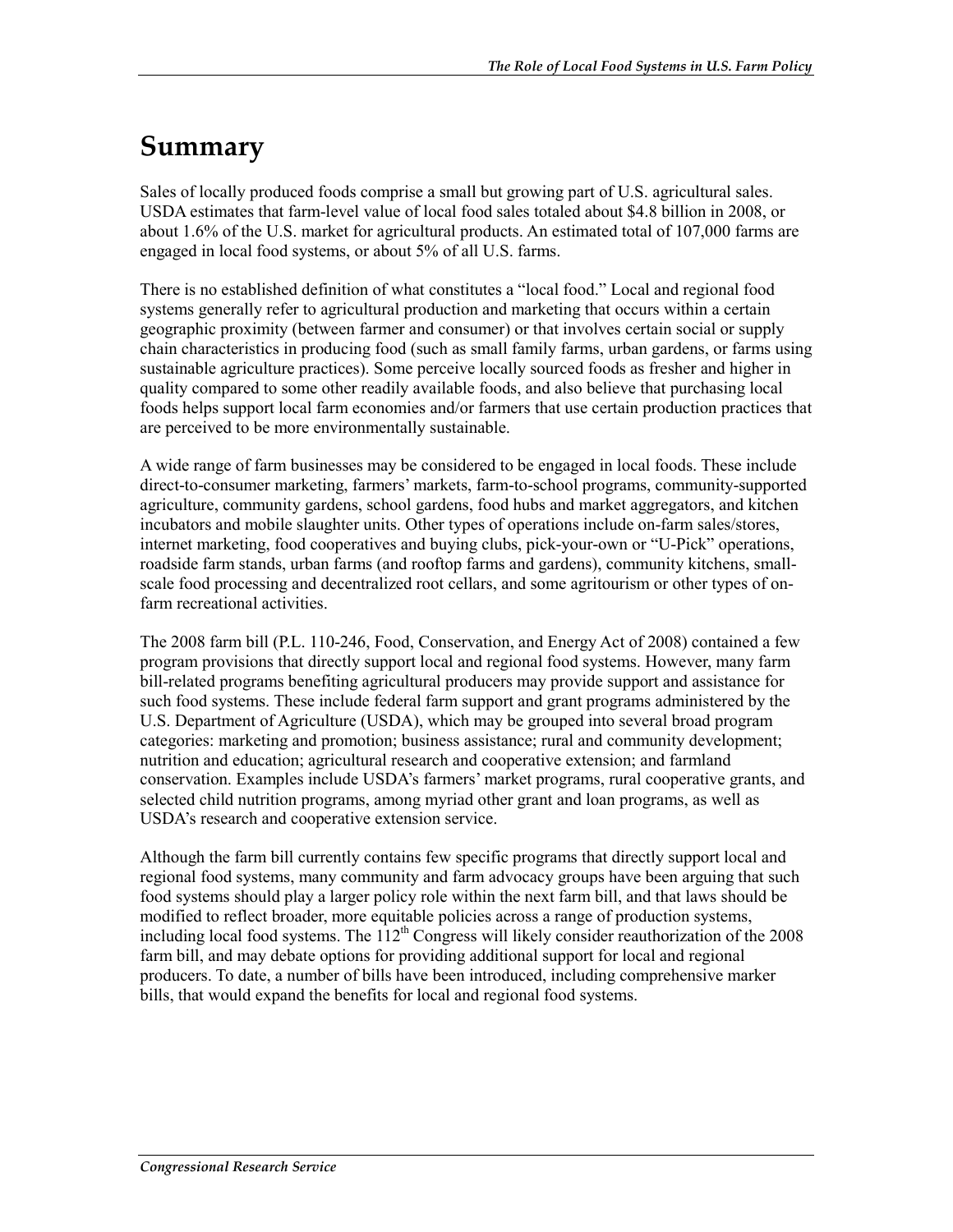## Contents

| Outreach and Assistance to Socially Disadvantaged Farmers and Ranchers 42 |  |
|---------------------------------------------------------------------------|--|
|                                                                           |  |
|                                                                           |  |
|                                                                           |  |
|                                                                           |  |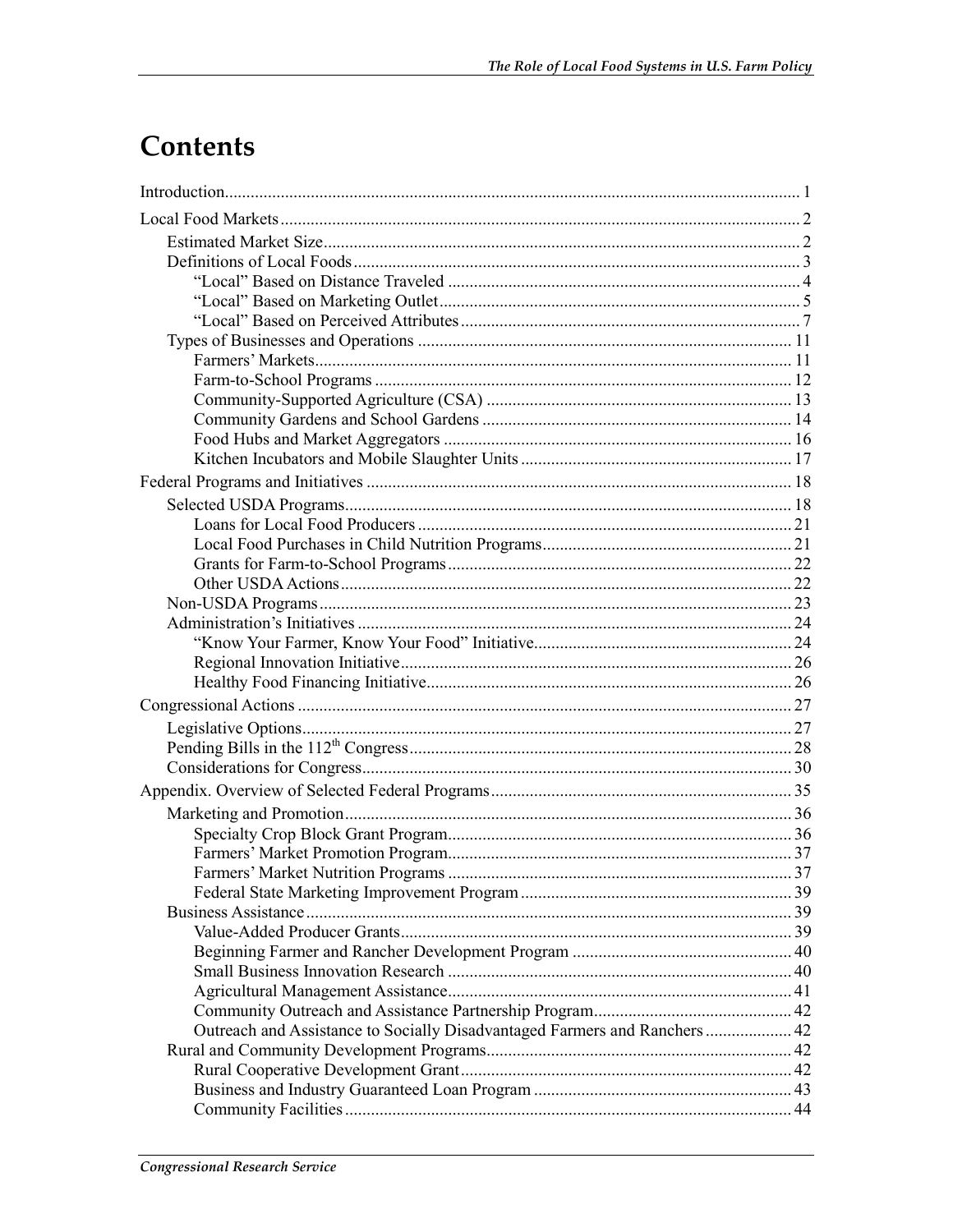## **Figures**

| Figure 2. Value of Direct-to-Consumer Food Marketing, by Region (1997-2007) |  |
|-----------------------------------------------------------------------------|--|
|                                                                             |  |
|                                                                             |  |
|                                                                             |  |
|                                                                             |  |
|                                                                             |  |
|                                                                             |  |

### **Tables**

| Table 2. Selected USDA Programs that Potentially Support Local and Regional Food |  |
|----------------------------------------------------------------------------------|--|
|                                                                                  |  |

### **Contacts**

|--|--|--|--|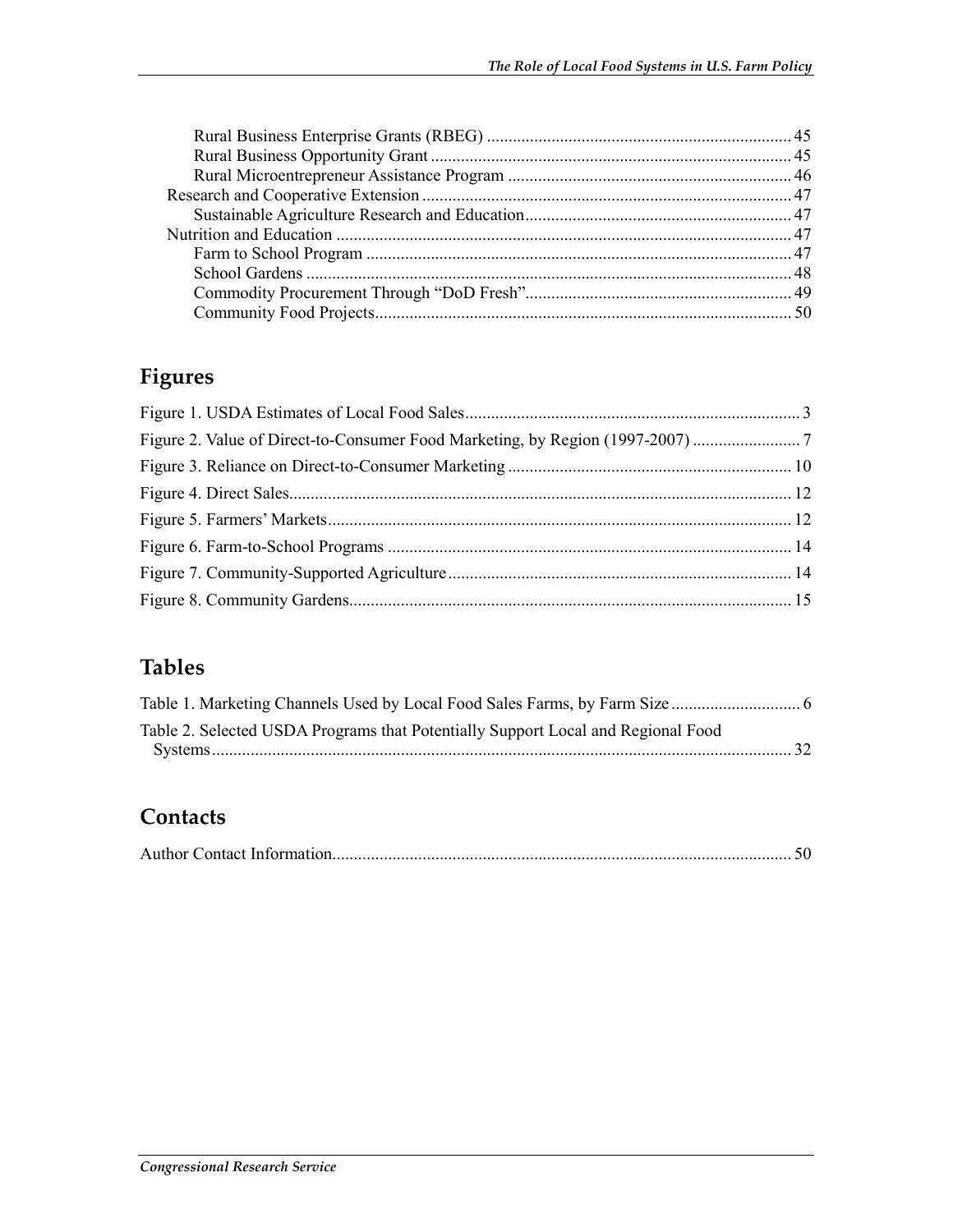## **Introduction**

Sales of locally produced foods comprise a small, but growing, part of U.S. agricultural sales. The U.S. Department of Agriculture (USDA) estimates that farm-level value of local food sales totaled about \$4.8 billion in 2008, about 1.6% of the U.S. market for agricultural products. An estimated total of 107,000 farms were engaged in local food systems, about 5% of all U.S. farms. Examples of the types of farming businesses that are engaged in local foods are direct-toconsumer marketing, farmers' markets, farm-to-school programs, community-supported agriculture, community gardens, school gardens, food hubs and market aggregators, and kitchen incubators and mobile slaughter units, among myriad other types of operations.

The 2008 farm bill (P.L. 110-246, Food, Conservation, and Energy Act of 2008) contained a few provisions that directly support local and regional food systems. However, the farm bill contains several programs benefiting all agricultural producers that may provide indirect support and assistance for such food systems. These include USDA farm support and grant programs that may be grouped into the following broad program categories: marketing and promotion; business assistance; rural and community development; nutrition and education; agricultural research and cooperative extension; and farmland conservation. The  $112<sup>th</sup>$  Congress likely will consider reauthorization of the 2008 farm bill, and may debate options for providing additional support for local and regional producers. To date, a number of bills have been introduced, including comprehensive marker bills, that would expand the benefits for local and regional food systems.

Many community and farm advocacy groups have argued that such food systems should play a larger policy role within the farm bill, and that the laws should be reformed to reflect broader, more equitable policies across a range of production systems, including local and regional food systems. Supporters of local foods cite the increasing popularity of local foods, given perceived higher product quality and freshness, and a general belief that purchasing local foods helps support local farm economies and/or farmers that use certain production practices that may be more environmentally sustainable. They also contend that subsidizing the more traditional agriculture producers creates a competitive disadvantage to other producers who do not receive such support. Those opposed to extending farm bill benefits to local food systems cite concerns about limited financial resources to support U.S. agriculture and the perceived need to support the most efficient and productive farms. Other criticisms highlight the perception that USDA's support of local foods is mostly targeted to affluent consumers in urban areas, rather than farmers.

This report is organized into three parts. First, it provides background on local and regional food systems, focusing on available data on direct-to-consumer sales, farmers' markets, farm-to-school programs, community-supported agriculture  $(CSA)$ , and community gardens. Second, it highlights available resources within existing federal programs administered by USDA and other

<sup>&</sup>lt;sup>1</sup> For the purposes of this report, "local and regional food systems" refers to systems in which foods are marketed directly to the consumer, or in which the identity of the farm where the food is produced is preserved in some way (often referred to "farm identity-preserved marketing"). USDA definitions of "direct-to-consumer" sales and "direct" sales to consumers are not strictly equivalent: direct-to-consumer sales are defined as the value of agricultural products sold directly to individuals for human consumption (e.g., from roadside stands, farmers' markets, and U-pick sites), but exclude agricultural products sold through their own processing and marketing operations (e.g., catalog or internet sales) and nonedible products, which may be included as part of "direct" sales.

 $2$  As is discussed later in this report, a CSA provides a way for consumers to buy local, seasonal food directly from a farm by pledging to support that farm's costs and risks at the beginning of each year in return for a share of that farm's annual production.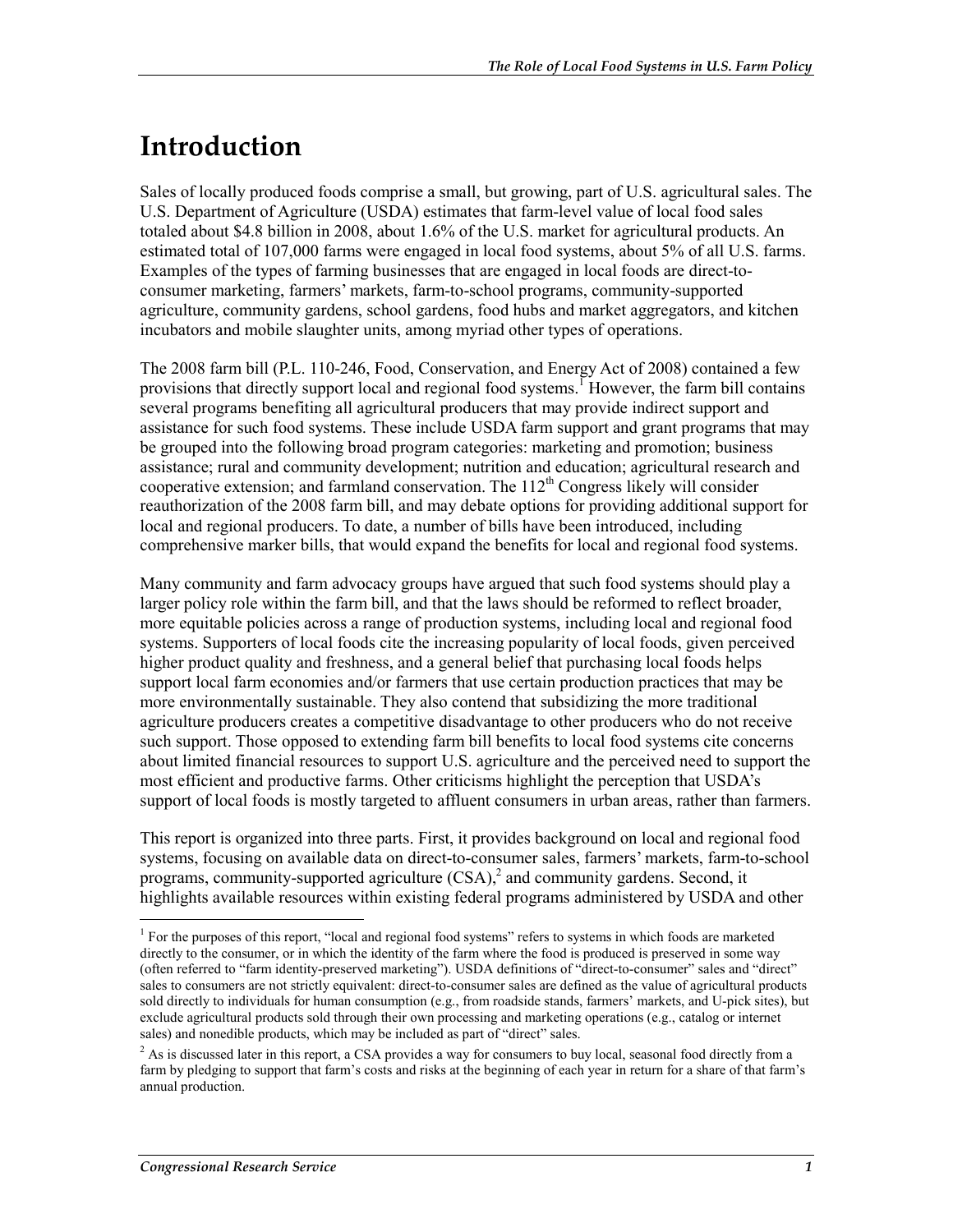agencies that may be applied to support local food systems. It also describes some of the Obama Administration's initiatives that leverage existing USDA programs to support local food systems. (A more comprehensive table and description of existing programs is included in the **Appendix**). Finally, it discusses some of the legislative options and proposals in the  $112<sup>th</sup>$  Congress intended to broaden support for local and regional food systems, as part of the next farm bill debate.

## **Local Food Markets**

### **Estimated Market Size**

In recent years, growing demand for "local" foods has raised the importance of direct farm sales and the marketing of locally grown foods within the U.S. agricultural sector. Although local food sales still comprise a small share of overall sales, demand continues to grow. USDA estimated that the farm-level value of local food sales totaled about \$4.8 billion in 2008, from both directto-consumer sales and intermediated sales (**Figure 1**). Of this total, direct-to-consumer sales accounted for \$0.9 billion, and intermediated sales (through local grocers, restaurants, and regional distributors) accounted for \$2.7 billion in local food sales.<sup>3</sup> Farms using both direct and intermediated marketing channels accounted for another \$1.2 billion in sales. Compared to a total farm-level value of all U.S. agricultural production estimated at about \$300 billion, the local foods segment of the market accounted for about 1.6% of the U.S. market for agricultural products.<sup>4</sup> An estimated total of 107,000 farms were engaged in local food systems, about 5% of all U.S. farms.<sup>5</sup>

The popularity of and demand for local foods continues to grow. Survey results reported by the National Restaurant Association indicate that locally sourced meats and seafood and locally grown produce are among the top menu trends for 2012, followed by healthful kids' meals and locally sourced foods and ingredients.<sup>6</sup> Locally grown and organic foods are also expected to be among the trends with the greatest growth potential in the produce industry.<sup>7</sup> Some major food retailers, such as Walmart, also have stated their intentions to increases their purchases of locally sourced produce and food from small and medium farmers, along with other steps intended to increase the availability of fresh fruits and vegetables to consumers.<sup>8</sup>

<u>.</u>

<sup>3</sup> S. Low and S. Vogel, *Direct and Intermediated Marketing of Local Foods in the United States*, ERR-128, USDA Economic Research Service (ERS), November 2011, http://www.ers.usda.gov/publications/err128/; and "Local Foods Marketing Channels Encompass a Wide Range of Producers," *Amber Waves*, December 2011.

<sup>4</sup> USDA, *Census of Agriculture*, 2007, Table 2. Data are for 2007.

<sup>&</sup>lt;sup>5</sup> Ibid. There were an estimated total of 2.2 million U.S. farms in 2007.

<sup>&</sup>lt;sup>6</sup> "Children's Nutrition, Local Foods to Top Menu Trends," *Food Business News*, December 8, 2011. Based on a survey of 1,800 professional chefs who are members of the American Culinary Federation. Also, "Locally Sourced Meats among Top Menu Trends for 2011," *Meatingplace*, November 2, 2010.

<sup>&</sup>lt;sup>7</sup> Informal feedback to Fresh Produce Industry discussion group, November 14, 2011.

<sup>&</sup>lt;sup>8</sup> "Walmart Unveils Global Sustainable Agriculture Goals," October 14, 2010, press release, http://walmartstores.com/ pressroom/news/10376.aspx; "Walmart ramping up fresh food marketing push next year" *Agri-Pulse*, December 2011.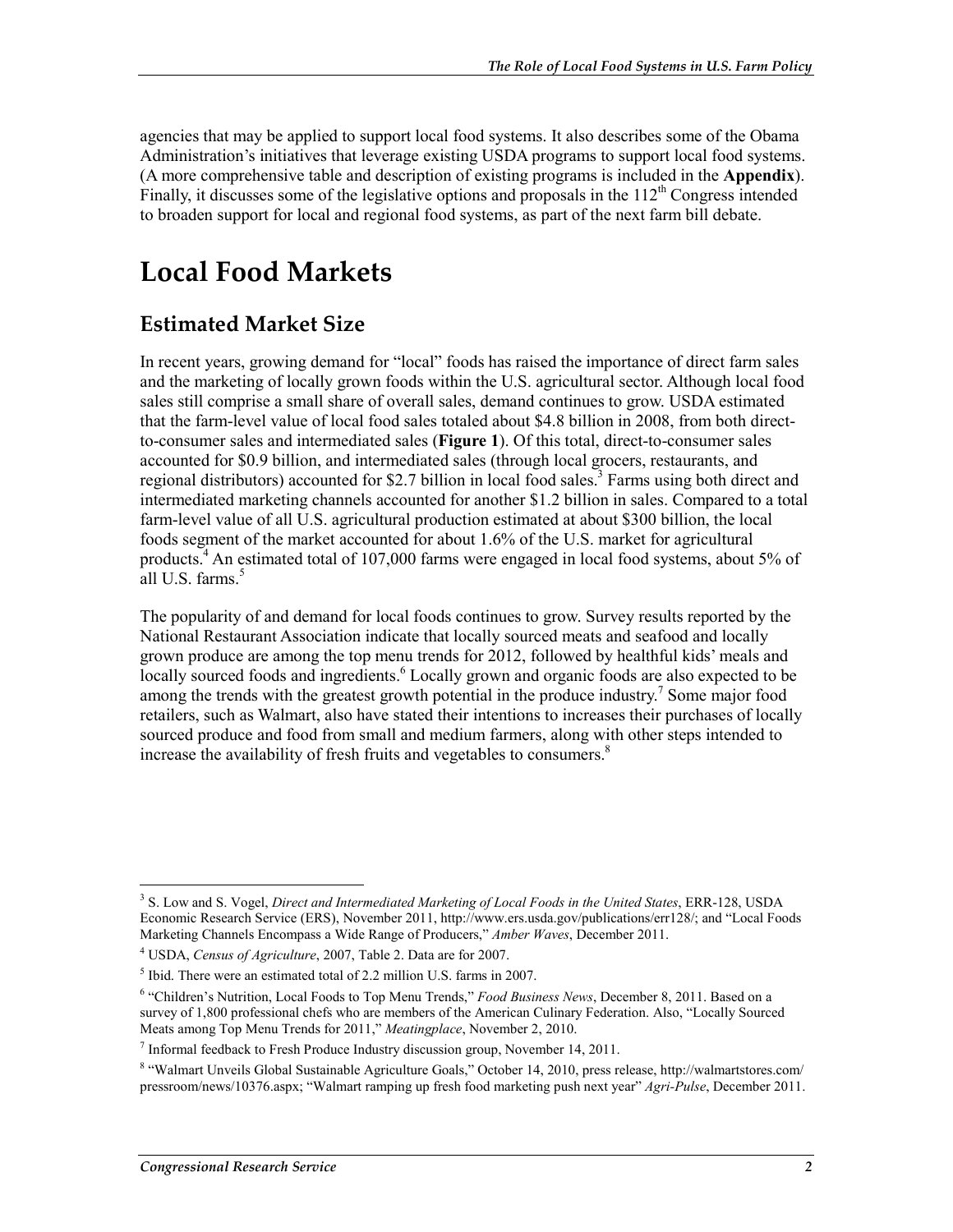

#### **Figure 1. USDA Estimates of Local Food Sales**

(farm value, 2008)

**Source:** S. Low and S. Vogel, "Local Foods Marketing Channels Encompass a Wide Range of Producers," *Amber Waves*, December 2011.

### **Definitions of Local Foods**

The focus on locally sourced foods and efforts to convince consumers to "buy local" are not new concepts. "State grown" or "locally grown" programs were introduced in the 1930s, and such programs now exist in most U.S. states.<sup>9</sup> In the late 1990s, the USDA-appointed National Commission on Small Farms, among other recommendations, emphasized the need to strengthen the "local farm economy" through policy changes within the department's federal programs as a way to better meet the needs of small farmers and ranchers.<sup>10</sup> Although consumer interest in local foods has some of its roots in the late 1960s and concerns about the environment, growth in mainstream consumer demand has increased sharply in the past decade, along with consumer willingness to pay more for such products.

Despite the growing popularity of the local foods market, there is no established definition of what constitutes a "local food."<sup>11</sup> There is also no consensus about what primary factors would need to be considered if one were to construct a definition of what constitutes a "local food."

<sup>1</sup> 9 Wuyang Hu, et al., "What Is Local and For What Foods Does It Matter," paper presented at the Southern Agricultural Economics Association annual Meeting in Orlando Florida, February 6-9, 2010.

<sup>&</sup>lt;sup>10</sup> USDA, "A Time to Act," National Commission on Small Farms report and recommendations, July 2009, http://www.csrees.usda.gov/nea/ag\_systems/in\_focus/smallfarms\_if\_time.html.

<sup>11</sup> See, for example, S. Martinez et al., *Local Food Systems: Concepts, Impacts, and Issues*, ERR-97, USDA, ERS, May 2010, http://www.ers.usda.gov/publications/err97/; and R. King, "Theme Overview: Local Food—Perceptions, (continued...)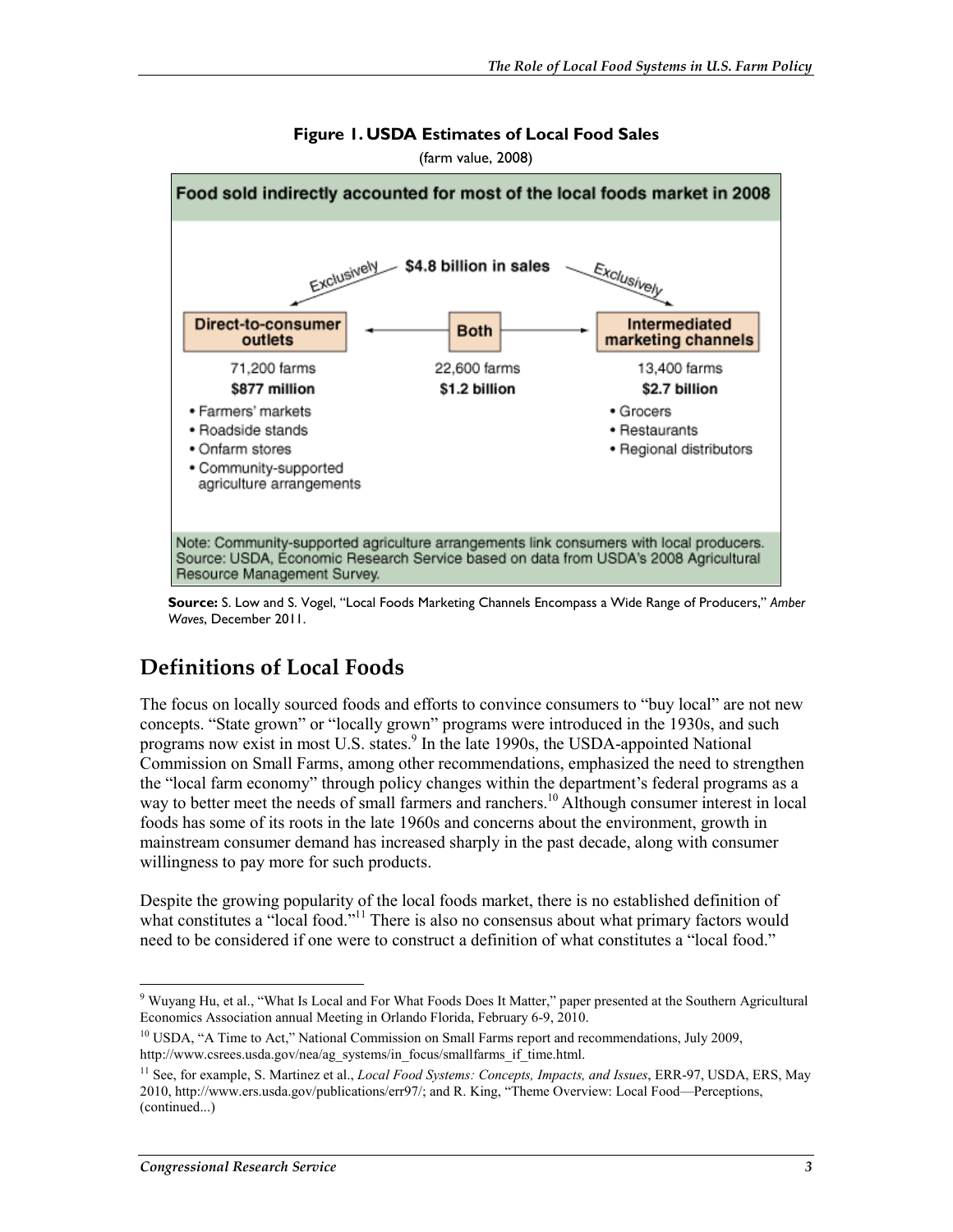In most cases, local foods refer to foods produced near where they are consumed, based on a certain geographic proximity (between farmer and consumer) or the number of miles the food travels from where it is grown to where it is ultimately purchased or consumed by the end user. Local foods may also refer to the types of marketing channels used between farmers and consumer. In other cases, however, local foods may invoke certain attributes desired by the consumers who purchase them, involving certain social or supply-chain characteristics in producing food, such as supporting small family farms, urban gardens, or farms using sustainable agriculture practices.<sup>12</sup> The latter case also raises questions about how the local food movement may be used to address a perceived need, such as increasing access to fresh, nutritious foods for underserved communities, or contributing to rural economic development. The lack of a universally agreed-upon definition, however, does raise questions about "what is a local food" and may also provide opportunities for fraud in the marketplace with the sale of foods that are marketed as "local" when they cannot be determined to be local.<sup>13</sup>

### **"Local" Based on Distance Traveled**

Though "local" has a geographic connotation, there is no consensus on the distance or number of miles between production and consumption. USDA reports that, depending on the definition, distances can vary widely, from 25 miles up to 350 miles from where the "local" food is produced.<sup>14</sup> The single statutory definition for "locally or regionally produced agricultural food product" in the United States applies to products transported less than 400 miles or within the state in which they are produced.<sup>15</sup> In Canada, fresh fruits and vegetables cannot be labeled as "local" unless produced within about 31 miles (50 kilometers) of where they are sold.<sup>16</sup> Most state definitions view "local" to mean grown within state borders; however, in some cases "local" may be defined as food grown within a certain geographic region that might cross state lines. Definitions based on geographic distance vary depending on the state or region and on whether the food is fresh or processed, among other factors.<sup>17</sup>

Most consumers, when they purchase local foods, have been shown to generally believe that their local purchases are sourced within a much smaller distance from where it is produced—generally under 100 miles—even though this may not actually be the case.<sup>18</sup> Generally, consumers believe that locally-marketed foods are produced on nearby small farms.

Two recently enacted U.S. federal laws provide different definitions of "local" based on the geographic distance between food production and sales. These definitions differ in terms of the

 $\overline{\phantom{a}}$ 

<sup>(...</sup>continued)

Prospects, and Policies," *Choices* magazine, Quarter 1, 2010.

 $12$  As discussed later in this report, USDA has identified three pillars of sustainability: profit over the long term; stewardship of our nation's land, air and water; and quality of life for farmers, ranchers, and their communities. USDA SARE, "What Is Sustainable Agriculture?" http://www.sare.org/.

<sup>13</sup> See, for example: "States on Lookout for Local Produce That Isn't," *The Packer*, June 29, 2010.

<sup>&</sup>lt;sup>14</sup> M. Hand, "Local Food Systems: Emerging Research and Policy Issues," USDA conference, June 26, 2009.

<sup>&</sup>lt;sup>15</sup> Food, Conservation, and Energy Act of 2008, P.L. 110-246, § 6015. This definition applies to eligibility under a USDA's Business and Industry loan program, but has also been applied by USDA to other programs in cases where a specific statutory definition has not been defined.

<sup>&</sup>lt;sup>16</sup> Canadian Food Inspection Agency, " 'Local' Claim on Fresh Fruits and Vegetables," http://www.inspection.gc.ca.

<sup>17</sup> C. Durham, et al., "Consumer Definitions of 'Locally Grown' for Fresh Fruits and Vegetables," *Journal of Food Distribution Research*, vol. 40, no. 1, March 2009.

<sup>&</sup>lt;sup>18</sup> Wuyang Hu, et al., "What Is Local and For What Foods Does It Matter."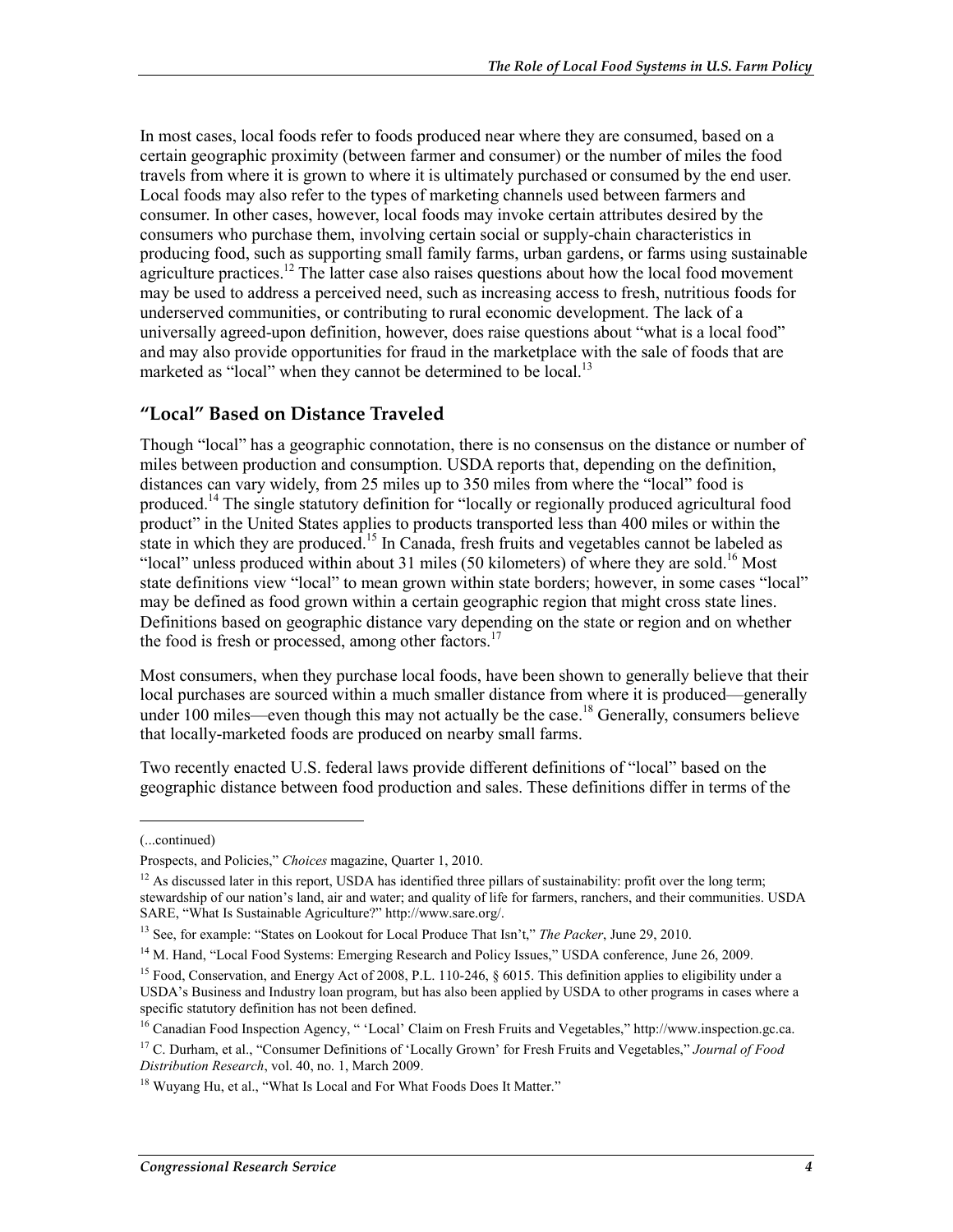number of miles the food may be transported, but both require that food be sold within the state where it is produced to be considered local. The 2008 farm bill (as noted above) defined the term "locally or regionally produced agricultural food product," as it pertains to eligibility under a USDA loan program, to mean "any agricultural food product that is raised, produced, and distributed in ... the locality or region in which the final product is marketed, so that the total distance that the product is transported *is less than 400 miles from the origin of the product*"; or "any agricultural food product that is raised, produced, and distributed in ... *the State in which the product is produced*."19 Alternatively, food safety legislation enacted in 2010 defined a "qualified enduser"—for the purposes of exempting smaller, local producers from regulation—as "the consumer of the food; or ... a restaurant or retail food establishment ... that is *located ... in the same State as the farm that produced the food; or ... not more than 275 miles from such farm.*" 20

Elsewhere within USDA and other federal agencies, there are many examples of very specific statutory definitions for "farms" and "food facilities" that govern a range of programs and policies.<sup>21</sup> These definitions generally do not differentiate between the types of farms and food facilities based on the operation's various production practices, size, locality, or distance between production area and markets, among other types of producer- or consumer-driven attributes.

### **"Local" Based on Marketing Outlet**

Another measure of "local food" is based on the types of marketing channels used by farmers to distribute food from the farm to the consumer.<sup>22</sup> USDA data are based on surveyed farm information of sales by selected marketing channels, including direct-to-consumer outlets and intermediated outlets. Direct-to-consumer marketing outlets include roadside stands, on-farm stores, farmers' markets, and CSAs. Intermediated outlets include grocers and restaurants, and regional distributors.<sup>23</sup> By value, the leading products that are directly marketed to consumers are nursery and greenhouse products; fruits and vegetables, and livestock and dairy products.<sup>24</sup>

Across all farms, local foods marketed through all channels totaled about \$4.8 billion in 2008. Of this total, 18% (about \$0.9 billion) was marketed through direct-to-consumer marketing outlets only, 57% (about \$2.7 billion) was marketed through intermediated marketing outlets only, and another 25% (about \$1.2 billion) was marketed through both types (**Figure 1**; **Table 1**). Farms with local food sales reported using 160,800 marketing channels to sell local food. The majority (75%) of these outlets were comprised of direct-to-consumer marketing outlets (such as farmers' markets, roadside stands, on-farm stores, and CSAs). Intermediated outlets (such as grocers and restaurants, and regional distributors) accounted for about 25% of all marketing channels used to sell local food (**Table 1**). Some differences reflect operation size based on the farm's annual sales.

<sup>&</sup>lt;sup>19</sup> Food, Conservation, and Energy Act of 2008, P.L. 110-246, § 6015. Italics added for emphasis.

<sup>&</sup>lt;sup>20</sup> FDA Food Safety Modernization Act, P.L. 111-353,  $\frac{1}{2}$  105. Italics added for emphasis.

<sup>21</sup> See, for example, CRS Report RL34612, *Food Safety on the Farm*.

<sup>22</sup> M. Hand and S. Martinez, "Just What Does Local Mean?" *Choices* magazine, Quarter 1, 2010; and S. Low and S. Vogel, *Direct and Intermediated Marketing of Local Foods in the United States*.

<sup>&</sup>lt;sup>23</sup> Despite common perception, farmers' markets do not dominate direct farms sales (L. Lev and L. Gwin, "Filling in the Gaps: Eight Things to Recognize about Farm-Direct Marketing," *Choices* magazine, Quarter 1, 2010).

<sup>24</sup> USDA, "Direct Marketing Survey 2009," October 2010.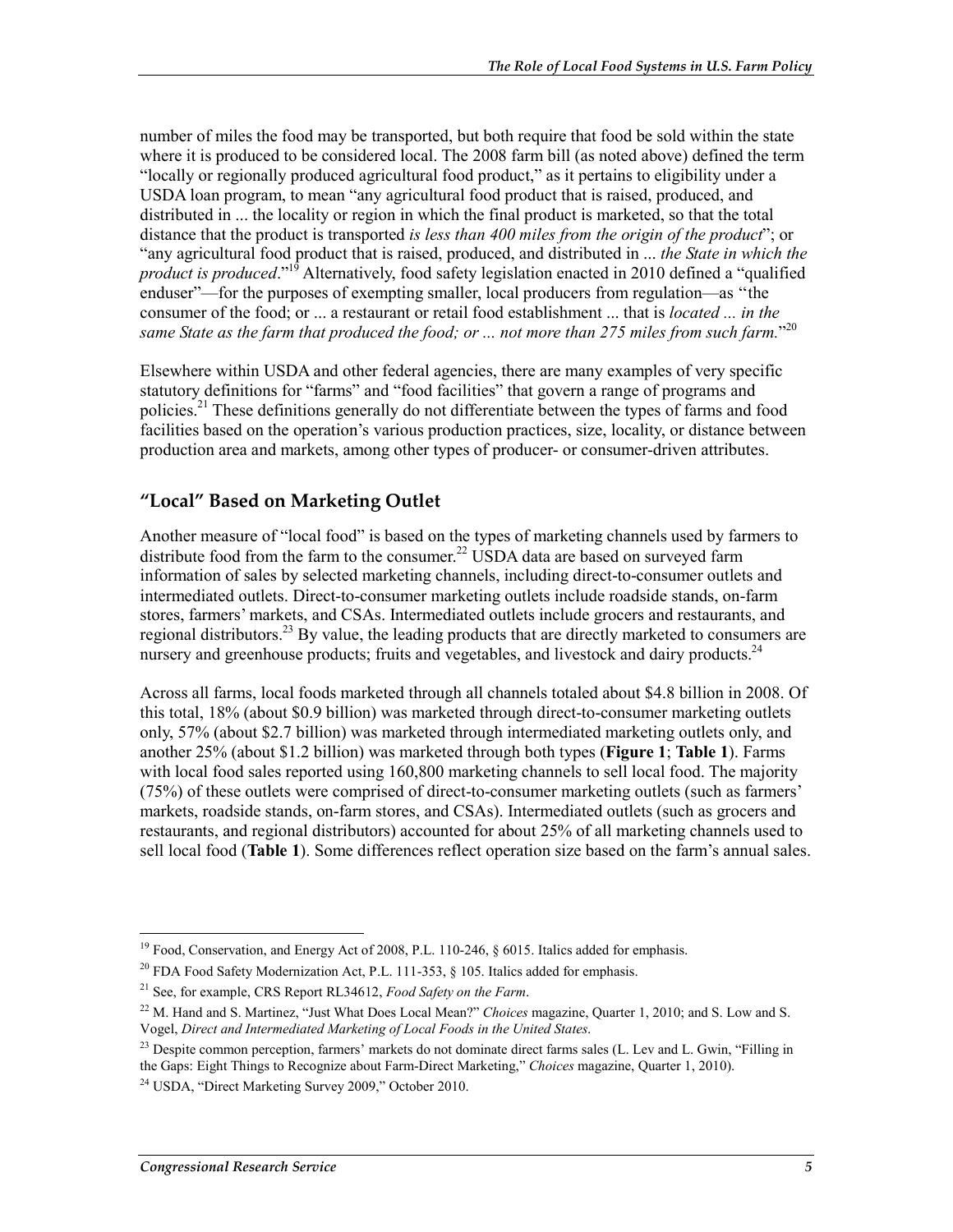|                                                | <b>Small</b><br>(sales less<br>than | <b>Medium</b><br>(sales of<br>\$50,000- | Large<br>(sales of<br>\$250,000 or |               |
|------------------------------------------------|-------------------------------------|-----------------------------------------|------------------------------------|---------------|
| <b>Sales Channels</b>                          | \$50,000)                           | \$249,999)                              | more)                              | Total         |
| <b>Number of Farms with Local Food Sales</b>   | 86,728                              | 15,202                                  | 5,301                              | 107,229       |
| Share of Farms, by size category               | 5.3%                                | 5.1%                                    | 2.5%                               | 5.0%          |
| Share of All Farms, with local sales           | 80.9%                               | 14.2%                                   | 4.9%                               | 100%          |
| <b>Local Food Sales:</b>                       |                                     |                                         |                                    |               |
| Marketed Through All Channels                  | 11.1%                               | 19.1%                                   | 69.8%                              | \$4.8 billion |
| Direct-to-Consumer Outlets Only                | 33.7%                               | 38.9%                                   | 27.4%                              | \$0.9 billion |
| Intermediated Marketing Channels Only          | 3.5%                                | 3.6%                                    | 92.9%                              | \$2.7 billion |
| <b>Both Marketing Channels</b>                 | 11.7%                               | 39.5%                                   | 48.8%                              | \$1.2 billion |
| <b>Number of Local Food Sales Outlets Used</b> | 121,198                             | 15,202                                  | 5,301                              | 160,795       |
| By Marketing Outlet (percent):                 | 100%                                | 100%                                    | 100%                               | 100%          |
| <b>Direct-to-Consumer Outlets</b>              | 78.0%                               | 70.7%                                   | 55.5%                              | 75.3%         |
| Roadside Stands                                | 34.1%                               | 24.9%                                   | 23.7%                              | 31.8%         |
| <b>Farmers' Markets</b>                        | 34.6%                               | 25.9%                                   | 14.7%                              | 31.8%         |
| On-Farm Stores                                 | 8.3%                                | 17.4%                                   | 15.7%                              | 10.4%         |
| <b>CSAs</b>                                    | 1.1%                                | 2.5%                                    | 1.4%                               | 1.3%          |
| <b>Intermediated Outlets</b>                   | 22.0%                               | 29.3%                                   | 45.0%                              | 24.7%         |
| <b>Grocers and Restaurants</b>                 | 17.2%                               | 26.0%                                   | 23.7%                              | 19.2%         |
| <b>Regional Distributors</b>                   | 4.8%                                | 3.4%                                    | 21.4%                              | 5.5%          |

#### **Table 1. Marketing Channels Used by Local Food Sales Farms, by Farm Size**

**Source:** S. Low and S. Vogel, *Direct and Intermediated Marketing of Local Foods in the United States*. 2008 data. Data are as reported by USDA, although subtotals may not add up in all cases.

**Notes:** USDA definitions of "direct-to-consumer" marketing and "direct sales" to consumers are not strictly equivalent: direct-to-consumer sales are defined as the value of agricultural products sold directly to individuals for human consumption (for example, from roadside stands, farmers' markets, and U-pick sites), but exclude agricultural products sold through their own processing and marketing operations (such as catalog or internet sales) and nonedible products (which may be included as part of "direct" sales).

Most farms (81%) engaged in direct-to-consumer sales are "small" farms, with annual farm sales under \$50,000, totaling an estimated 86,700 farms in 2008. Other USDA data indicate that among smaller farms (annual farm sales under \$50,000) selling direct-to-consumer, the majority (80%) of these farms have gross sales under \$5,000 per year.<sup>25</sup>

The leading states with direct-to-consumer marketing sales in 2007 were California, New York, Pennsylvania, Michigan, Oregon, Ohio, Washington, Wisconsin, Massachusetts, and Texas.<sup>26</sup>

<sup>25</sup> USDA, AMS, *Facts on Direct-to-Consumer Food Marketing*, May 2009, http://www.ams.usda.gov/AMSv1.0/ getfile?dDocName=STELPRDC5076729&acct=wdmgeninfo.

<sup>26</sup> USDA, AMS, *Facts on Direct-to-Consumer Food Marketing*.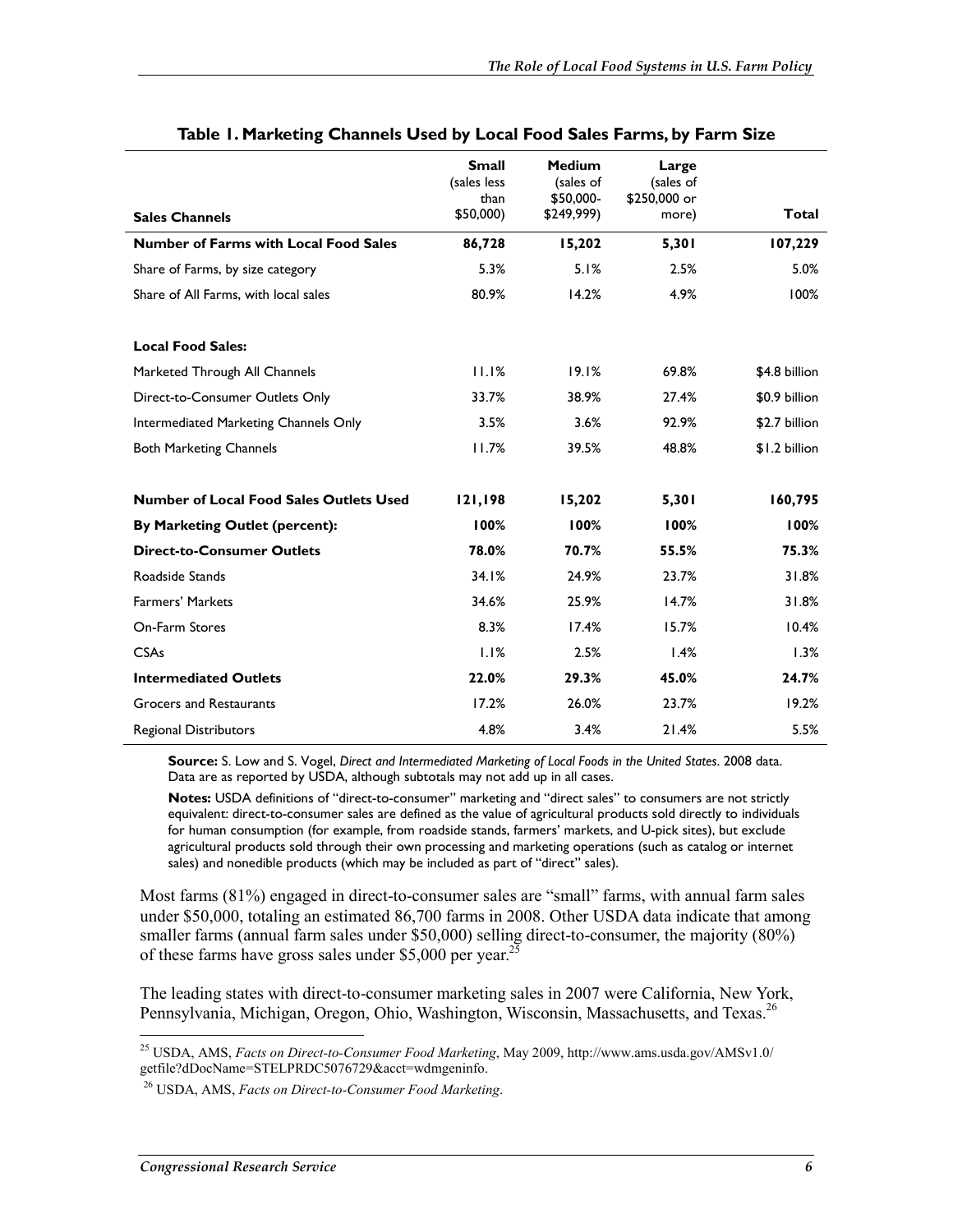States where direct-to-consumer marketing comprised a large share of the state's total agricultural sales were Rhode Island, Massachusetts, New Hampshire, Connecticut, Vermont, New Jersey, Maine, Alaska, New York, and Hawaii. USDA reports that the value of direct-to-consumer food marketing increased in all U.S. producing regions from 1997 to 2007 (**Figure 2** and **Figure 4**).<sup>27</sup>



**Figure 2. Value of Direct-to-Consumer Food Marketing, by Region (1997-2007)** 

**Source:** USDA, Agricultural Marketing Service (AMS), *Facts on Direct-to-Consumer Food Marketing*, May 2009, http://www.ams.usda.gov/AMSv1.0/getfile?dDocName=STELPRDC5076729&acct=wdmgeninfo.

### **"Local" Based on Perceived Attributes**

Myriad other factors influence consumer interest in local food systems. These are mostly based on consumer perceptions of certain desired social or supply-chain characteristics in producing "local" foods, such as production by a small family farm, an urban farm or garden, or a farm using sustainable agriculture practices. Many of these factors dovetail into some of the other reasons influencing growing demand for local foods. (As discussed in the text box on the following page, marketing of local foods differs from so-called geographical indications, which are also used to market agricultural products.)

Among the reasons cited for the increasing popularity of local foods are perceived higher product quality and freshness of local food; a desire to provide social and political support for local farmers and the local economy; farmland preservation; concerns about environmental impacts and energy use and the perception that local foods are more environmentally friendly (limited use of chemicals, energy-based fertilizers, and pesticides); perceived better food safety given shorter

<sup>1</sup>  $^{27}$  Ibid. Other resources are at Agricultural Marketing Resource Center (AgMRC), "Direct Marketing," http://www.agmrc.org/business\_development/operating\_a\_business/direct\_marketing/direct\_marketing.cfm.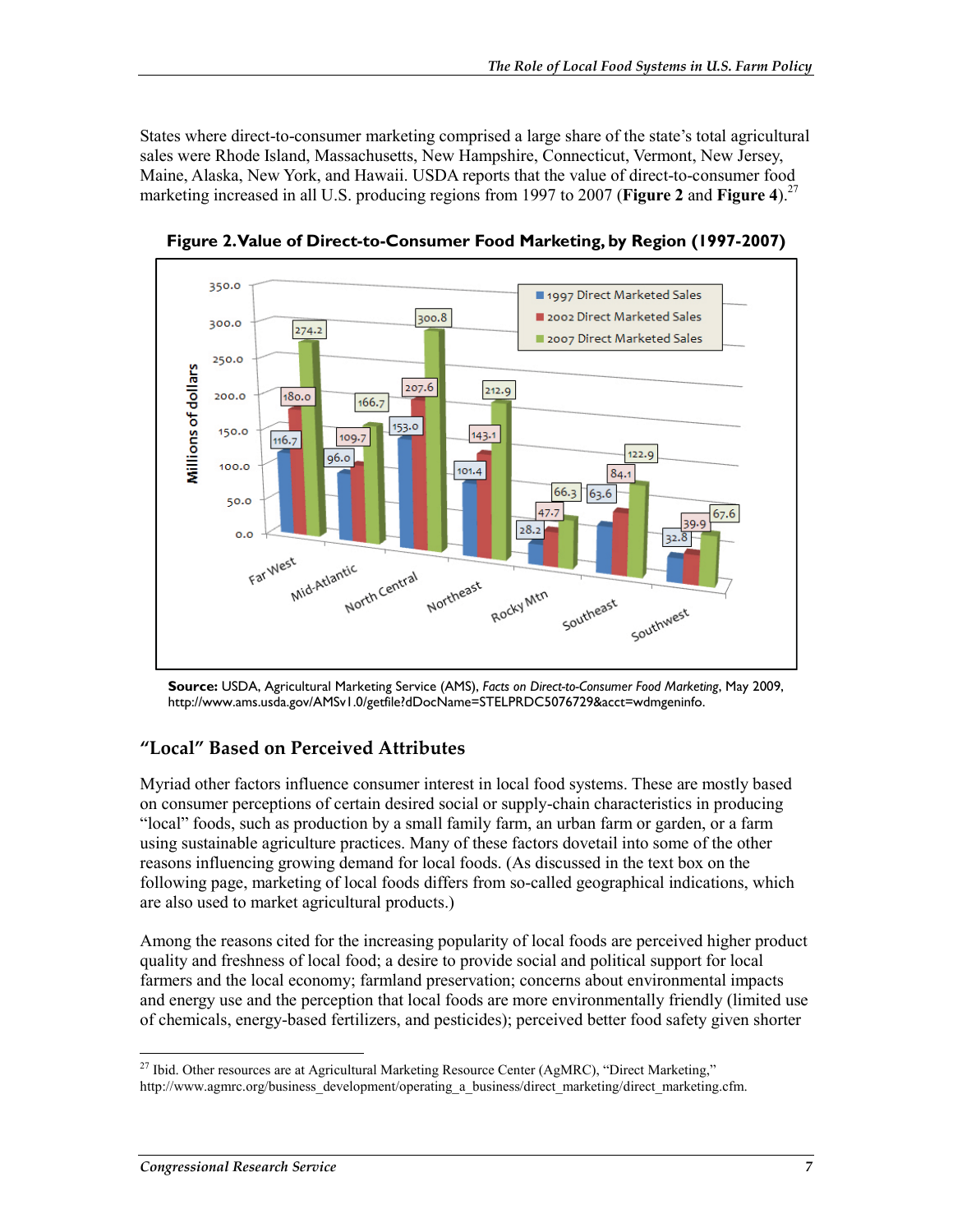supply chains; sense of social justice (perceived fairer labor prices and fair price for farmers); knowing the source of the product; a commitment to establishing closer connections between consumers and agricultural producers; and, generally, a response to concerns about industrialized commercial agriculture.28 Important features include knowledge that production and distribution occur within a specific region, and that consumers are informed about the local nature of products, in some cases through personal communication with the farmers. Regardless of the distance the food travels from the production area to the consumer, many of these factors inherently influence consumer demand for products marketed and perceived to be "local." A desire to support farms using sustainable agriculture practices is often claimed as a motivation driving demand for local foods. However, just as there exists no definitive definition of "local" foods, much debate exists about what constitutes "sustainable agriculture." USDA's Sustainable Agriculture Research and Education (SARE) program has identified three pillars of sustainability: profit over the long term; stewardship of our nation's land, air, and water; and quality of life for farmers, ranchers, and their communities.<sup>29</sup> Another widely used definition also integrates three main goals—environmental health, economic profitability, and social and economic equity.<sup>30</sup>

A desire to support nearby small and medium-sized farms is also a motivation for consumers. USDA reports that small farms rely more on direct-to-consumer marketing channels (farmers' markets, on-farm sales, roadside stands, CSAs, etc.) as compared to larger farms. At small-sized farms (defined as farms with sales of less than \$50,000), 88% of all sales are through direct-toconsumer channels, with 22% of sales made through intermediated market channels, including grocers, restaurants, and regional distributors (**Figure 3**). This compares with larger farms (sales of more than \$250,000), where 40% of all sales were through intermediated channels. Consumer support could potentially help small businesses address some of the perceived challenges for marketing locally sourced foods. For example, USDA and others report that business barriers to market entry and expansion in local food markets include capacity constraints for small farms; lack of distribution systems for moving local food into mainstream markets; lack of resources for capital and infrastructure investments; and limited research, education, and training for marketing local food.<sup>31</sup> Other challenges facing producers include access to processing and packaging services; delivery procedures; consistency (volume and quality); uncertainties related to regulations that may affect local food production, such as food safety requirements; and need for traceback of foods to their origin. A 2011 study focused on beginning farmers cites challenges including lack of capital and access to credit and land, and cites as "valuable" programs such as apprenticeships, local partnerships, and CSAs.<sup>32</sup>

<sup>28</sup> For example, S. Martinez, "Varied Interests Drive Growing Popularity of Local Foods," *Amber Waves*, USDA ERS, December 2010; S. Martinez et al., *Local Food Systems: Concepts, Impacts, and Issues*; Jennifer Jensen, "Local and Regional Food Systems for Rural Futures," Rural Policy Research Institute, November 2010; and Marne Coit, "Jumping on the Next Bandwagon: An Overview of the Policy and Legal Aspects of the Local Food Movement," National Agricultural Law Center, University of Arkansas School of Law, February 2009.

<sup>29</sup> USDA SARE, "What Is Sustainable Agriculture?" http://www.sare.org/.

<sup>&</sup>lt;sup>30</sup> University of California Sustainable Agriculture Research and Education Program (UC-SAREP), "What is Sustainable Agriculture?" http://www.sarep.ucdavis.edu/concept.htm.

<sup>31</sup> See, for example: S. Martinez, et al., *Local Food Systems: Concepts, Impacts, and Issues*; American Farmland Trust, *Think Globally, Eat Locally: San Francisco Foodshed Assessment*, 2008; L. Day-Farnsworth, et al., "Scaling Up: Meeting the Demand for Local Food," December 2009; and R. King, "Can Local Go Mainstream?" C-FARE webinar, April 12, 2011.

<sup>32</sup> National Young Farmer's Coalition, *Building a Future With Farmers: Challenges Faced by Young, American Farmers and a National Strategy to Help Them Succeed*, November 2011, http://www.youngfarmers.org/reports/ Building A Future With Farmers.pdf.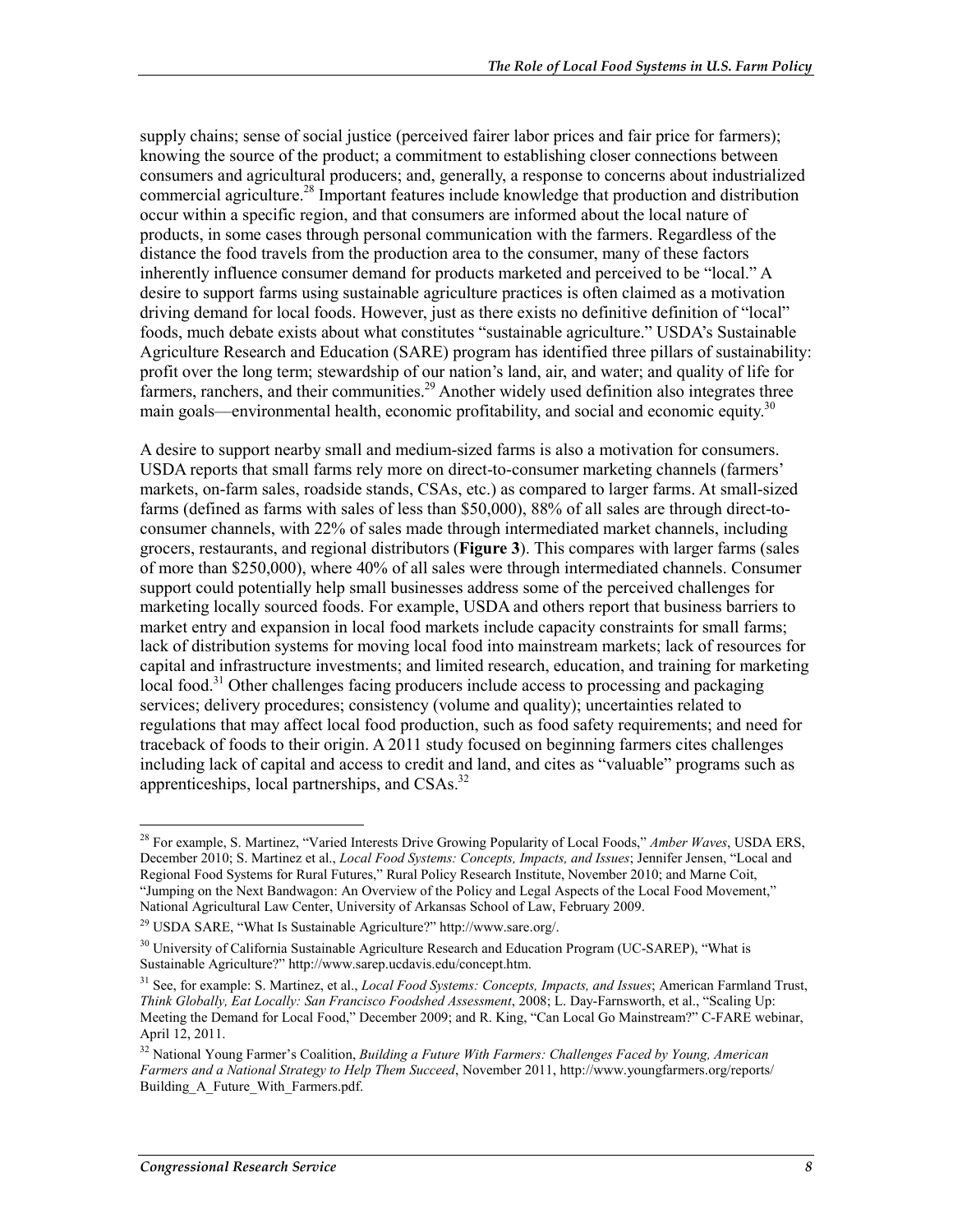#### **Geographical Indications**

Demand for local foods is generally driven by a product's perceived quality and reputation, among other desired attributes, often associated with where or how the product is produced. In this way local foods may be viewed as similar to foods carrying geographical indications (GIs); however, GIs are often more strictly defined and also may be registered under administrative trademark structures governed by the U.S. Patent and Trademark Office (PTO).

"Geographical indications" (GI) refers to place names (or in some countries words associated with a place) used to identify the origin and quality, reputation or other characteristics of products. Like trademarks, GIs are sourceidentifiers; guarantees of quality; and valuable business interests. Specific examples of geographical indications from the United States include "Florida" oranges; "Idaho" potatoes; and "Washington State" apples. Other examples include spirits such as "Champagne" and "Tequila," or "Roquefort" cheese.

Within the context of the World Trade Organization (WTO), GIs are defined in Article 22(1) of the WTO's Trade Related Aspects of Intellectual Property Rights (TRIPS) agreement as "indications which identify a good as originating in the territory of a Member, or a region or locality in that territory, where a given quality, reputation or other characteristic of the good is essentially attributable to its geographic origin." GIs were first negotiated in the WTO as part of the 1986-1994 Uruguay Round, which introduced intellectual property rules into the multilateral trading system.

GIs protect consumers from deceptive or misleading labels, and provide consumers with choices among products and with information on which to base their choices. Producers benefit because GIs give them recognition for the distinctiveness of their products in the market. Agricultural producers are increasingly recognizing that GIs serve as commercially valuable marketing tools within the global economy, similar to other forms of intellectual property. As intellectual property, GIs are eligible for relief from acts of infringement and/or unfair competition. The use of geographical indications for wines and cheese products particularly—which some countries consider to be protected intellectual property, and others consider to be generic or semi-generic terms—has become a contentious international trade issue.

For additional background information, see PTO, "Geographical Indications (GI) Protection," http://www.uspto.gov/ip/ global/geographical/protection/index.jsp; WTO, "TRIPS: Geographical Indications" (http://www.wto.org/english/ tratop\_e/trips\_e/gi\_background\_e.htm); and CRS Report RS21569, *Geographical Indications and WTO Negotiations*.

Some groups also advocate an increased role for local food systems to help address perceived concerns about lack of consumer access to healthy, nutritious foods within certain low-income or underserved communities, such as in "food deserts." The 2008 farm bill defined a "food desert" as an "area in the United States with limited access to affordable and nutritious food, particularly such an area composed of predominantly lower-income neighborhoods and communities."<sup>33</sup> The Centers for Disease Control and Prevention (CDC) further clarified these areas as lacking "access to affordable fruits, vegetables, whole grains, low-fat milk, and other foods that make up the full range of a healthy diet."<sup>34</sup> A 2009 USDA report to Congress reported that of all U.S. households, 2.3 million households (2%) live more than 1 mile from a supermarket and do not have access to a vehicle; and an additional 3.4 million households (3%) live between one-half and 1 mile away and do not have access to a vehicle.<sup>35</sup> Other USDA data show where food deserts are located in the United States based on indicators of access and proximity to grocery stores, such as the share of residents that are low-income households without a car that live a certain distance from a supermarket or large grocery store.<sup>36</sup>

<sup>&</sup>lt;sup>33</sup> P.L. 110-246, Title VI, § 7527.

<sup>34</sup> CDC, "Food Deserts," http://www.cdc.gov/features/fooddeserts/.

<sup>35</sup> USDA, ERS, *Access to Affordable and Nutritious Food: Measuring and Understanding Food Deserts and Their Consequences*, Report to Congress, April 2009, http://www.ers.usda.gov/Publications/AP/AP036/AP036.pdf.

<sup>36</sup> USDA, ERS, "Food Desert Locator," http://www.ers.usda.gov/data/fooddesert/fooddesert.html. For mapping purposes, a food desert is defined as a low-income census tract where a substantial number or share of residents has low access to a supermarket or large grocery store. A "low-income community" has either: (1) a poverty rate of 20% or (continued...)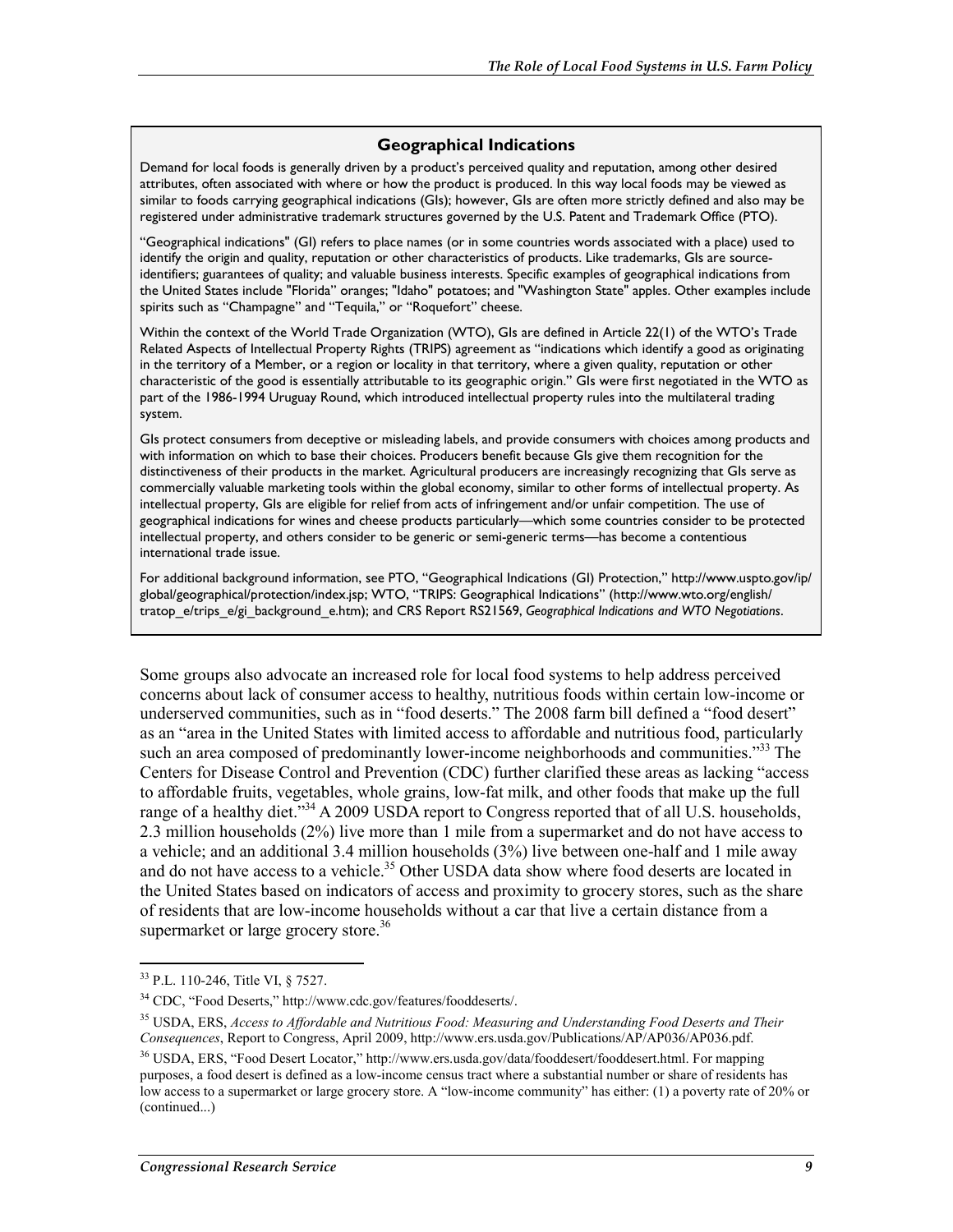

#### **Figure 3. Reliance on Direct-to-Consumer Marketing**

(small versus larger farms, share of annual sales)

Policy options identified to address food deserts include offering incentives (such as tax credits) to attract grocery stores to urban and rural communities; developing other retail outlets, such as farmers' markets, public markets, cooperatives, farm stands, CSAs, and mobile vendors; improving transportation and distribution networks; increasing stocks of fresh foods at neighborhood stores; and encouraging growing food locally through backyard and community gardens, as well as urban farms.<sup>37</sup>

Among the types of benefits cited by advocates of local food systems are increased and more stable farm incomes; increased jobs and wealth retention in local economies; improved access to fresh produce; enhanced accountability and choice; reduced vulnerability to contamination and food safety concerns, given the smaller distribution range of foods; diversified and sustainable production; and reduced energy use from reduced transportation (fewer "food miles") and reduced contributions to climate change.<sup>38</sup> Some of these claimed benefits have been disputed. In addition to raising questions about the general assumption that "local" is inherently good, other

**Source: :** S. Low and S. Vogel, "Local Foods Marketing Channels Encompass a Wide Range of Producers," *Amber Waves*, December 2011.

<sup>(...</sup>continued)

higher, or (2) a median family income at or below 80% of the area's median family income. A "low-access" community" has at least 500 people and/or at least 33% of the census tract's population must reside more than one mile from a supermarket or large grocery store (for rural census tracts, the distance is more than 10 miles). Information on USDA's dataset is at http://www.ers.usda.gov/data/fooddesert/about.html.

<sup>&</sup>lt;sup>37</sup> The Food Trust, "The Grocery Gap: Who Has Access to Healthy Food and Why It Matters," 2010.

<sup>&</sup>lt;sup>38</sup> See, for example, M. Anderson, "The Case for Local and Regional Food Marketing. Issue Brief for Farm & Food Policy Project," 2007, http://www.farmandfoodproject.org.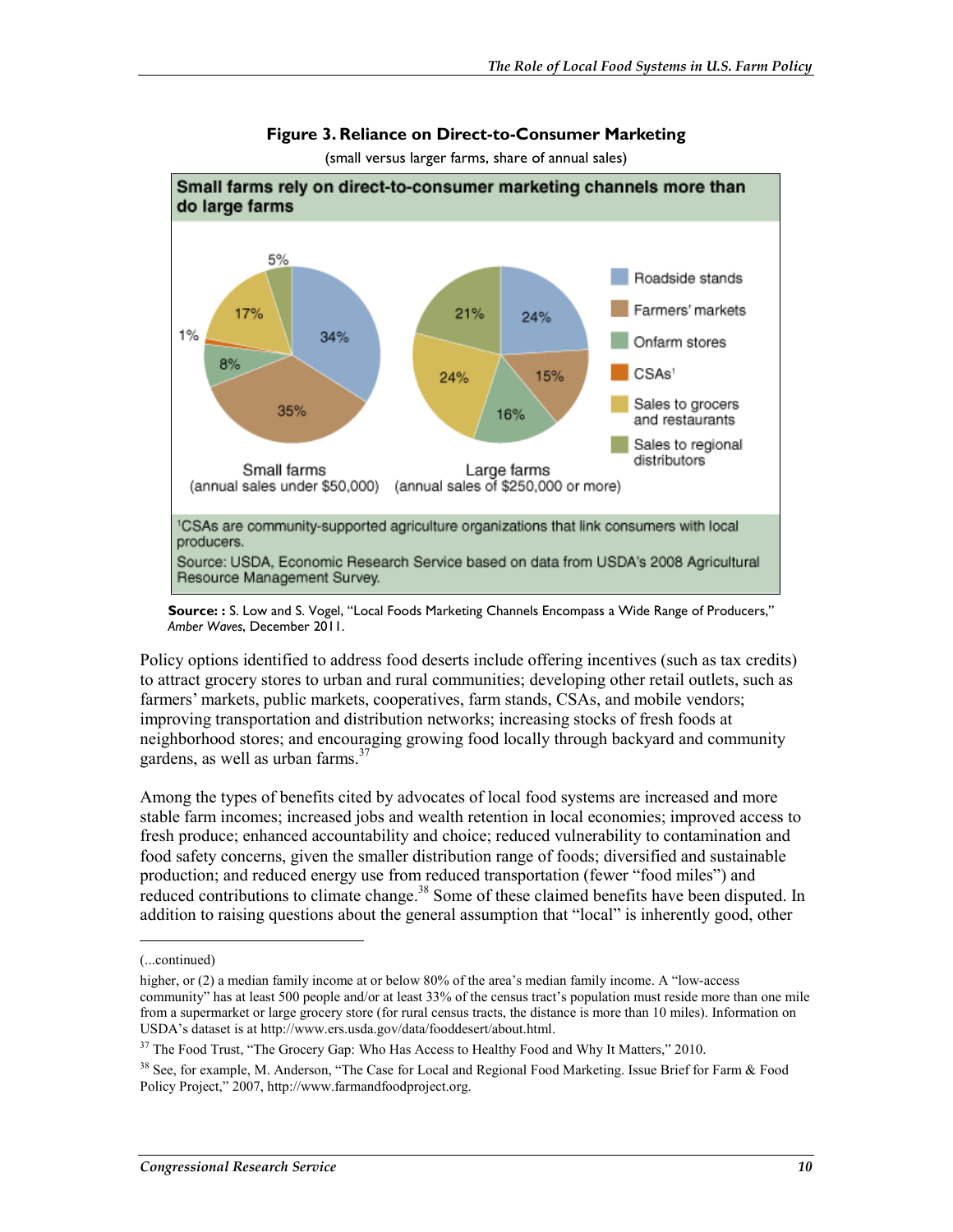criticisms leveled against "local" include lowered productivity and inefficient use of resources in food production; questions about ecological sustainability and community effects; and concerns about food quality and food safety.<sup>39</sup> USDA reported that few academic studies demonstrate how local food markets may affect the economic development, health, or environmental quality of communities. Results from these limited available studies have indicated that expanding local food systems in a community can increase employment and income in that community; however, evidence is insufficient to determine whether local food availability improves diet quality or food security or whether localized production results in a reduction of overall energy use or in greenhouse gas emissions.40

### **Types of Businesses and Operations**

Data and information are available on the types of businesses engaged in local food systems, including farms that sell direct-to-consumer through farmers' markets, roadside stands, on-farm stores, CSAs, or other types of on-farm sales such as Internet or mail order sales, pick-your-own or "U-Pick" operations, and also agritourism or other types of on-farm recreational activities.<sup>41</sup> Other forms of local food markets may include foods produced in community gardens or school gardens, urban farms (and rooftop farms and gardens), community kitchens, or small-scale food processing and decentralized root cellars. Following is a review of some of these types of directto-consumer marketing and other forms of local operations. Products sold through these outlets may include fresh foods, processed foods (such as honey, syrups, beef jerky, and homemade jellies, jams, and pickled products), and certain non-edible products such as nursery crops, cut flowers, and wool and other fiber products.

Locally produced foods may also pass through an intermediary, such as a restaurant, government institution, grocery store, or other retail channel. Food sales to farm-to-school programs may be direct from the farm or through an intermediary. Food hubs and market aggregators, along with kitchen incubators and mobile slaughter units, may be employed in distribution and/or processing within these marketing channels. Some of these types of food outlets are also reviewed.

### **Farmers' Markets**

1

Farmers' markets are among several forms of direct farmer marketing, which also include farm and roadside stands, CSAs, pick-your-own farms, and direct sales to schools. Nearly 7,200 farmers' markets operated in 2011, up from about 6,100 in 2010, 2,800 in 1998, and 1,800 markets in 1994.<sup>42</sup> In 2010, states with the most farmers' markets were California (580), New York (461), Illinois (286), Michigan (271), Iowa (229), Massachusetts (227), Ohio (213), Wisconsin (204), Pennsylvania (203), and North Carolina (182).<sup>43</sup> **Figure 5** shows the number of

<sup>39</sup> See, for example, Brandon Born and Mark Purcell, "Avoiding the Local Trap," *Journal of Planning Education and Research*, 26: 195-207, 2006.

<sup>40</sup> S. Martinez, et al., *Local Food Systems: Concepts, Impacts, and Issues*.

<sup>41</sup> S. Martinez, et al., *Local Food Systems: Concepts, Impacts, and Issues*; and Cornell University, "Discovering the Food System, A Primer on Community Food Systems: Linking Food, Nutrition and Agriculture." For information on agritourism, see D. Brown and R. Reeder, "Agritourism Offers Opportunities for Farm Operators," *Amber Waves*, February 2008; and USDA's fact sheet, "Agricultural Diversification," http://www.agcensus.usda.gov.

<sup>42</sup> USDA, AMS, "Farmers' Market Growth: 1994-2011." Reflects updated USDA data.

<sup>43</sup> USDA, AMS, "USDA Announces That National Farmers' Market Directory Totals 6,132 Farmers' Markets." USDA National Farmers' Market Directory is at http://apps.ams.usda.gov/FarmersMarkets.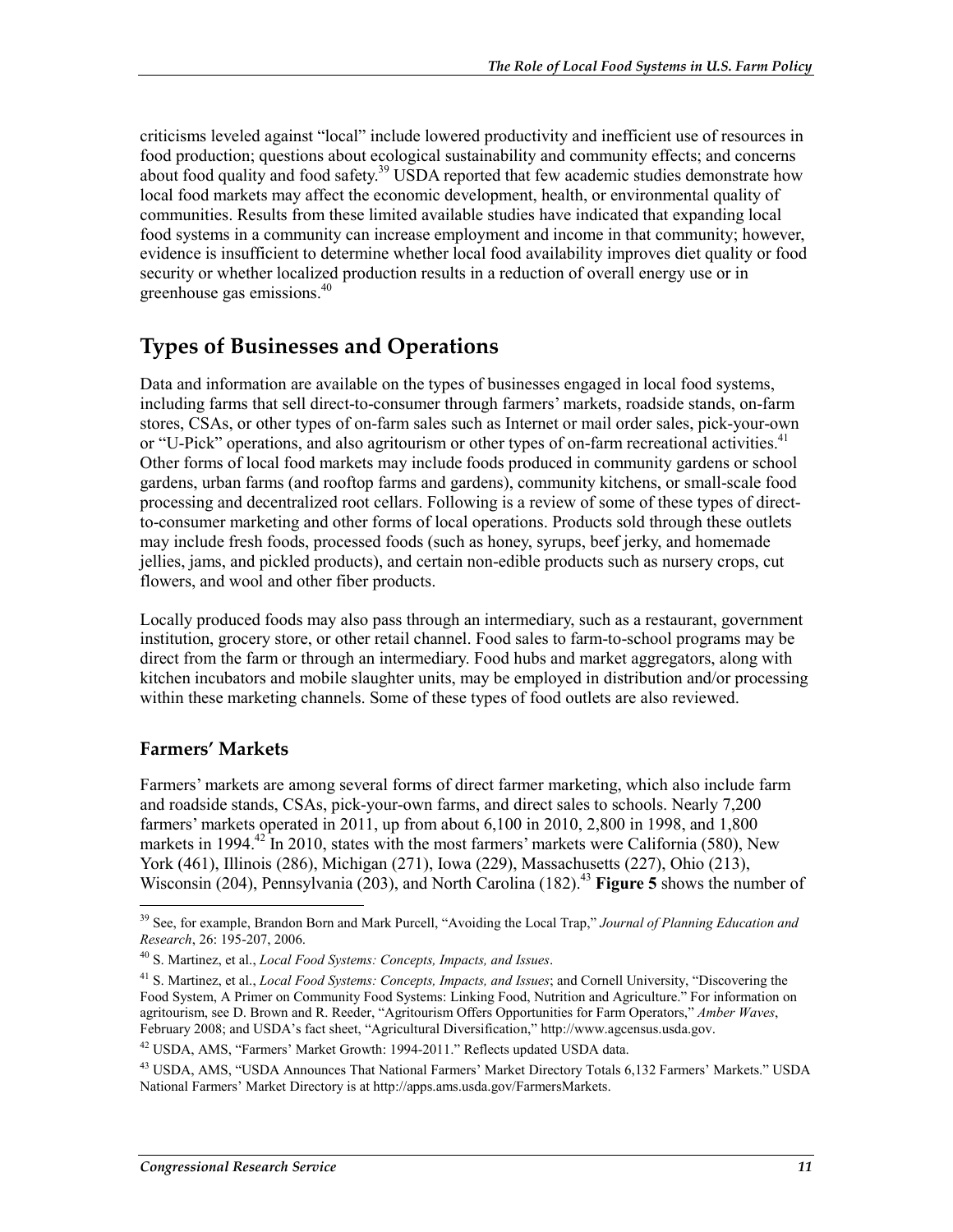farmers' markets, by county, in  $2010^{44}$  Of the total, an estimated 1,225 farmers' markets operate during winter, mostly in New York, California, Pennsylvania, North Carolina, Ohio, Maryland, and Florida.<sup>45</sup> USDA reported that total farmers' market sales were estimated to have exceeded \$1 billion in 2005.<sup>46</sup> Products sold at farmers' markets include conventionally produced farm products and so-called natural and locally labeled products, as well as organically certified  $p$ roducts<sup>47</sup> and other specially labeled products such as hormone- or antibiotic-free and free-range animal products.

**Figure 4. Direct Sales** 







**Source:** CRS using USDA *2007 Census* data.

**Source:** CRS using USDA data for 2010.

USDA reported an average of 31 vendors per market in 2005, suggesting that perhaps more than 120,000 farmers were selling at farmers' markets.<sup>48</sup> Previous estimates from USDA reported that 66,700 farmers were selling at farmers' markets, many of whom relied on such markets as their sole outlet.49 USDA programs supporting farmers' markets are highlighted in **Table 2** and discussed in more detail in the **Appendix** of this report.

### **Farm-to-School Programs**

Farm-to-school programs broadly refer to "efforts to serve regionally and locally produced food in school cafeterias," with a focus on enhancing child nutrition and provide healthier meals as part of the National School Lunch Program (NSLP) and other child nutrition programs.<sup>50</sup> The

<sup>1</sup> 44 Original data are at USDA, http://ers.usda.gov/foodatlas/downloadData.htm.

<sup>45 &</sup>quot;Winter Farmers' Markets Expand to More than 1,200 Locations," *Agri-Pulse*, December 16, 2011.

<sup>46</sup> USDA, AMS, *National Farmers' Market Manager Survey*, May 2009, http://www.farmersmarketsurvey.com/.

 $47$  Only a small percentage of certified organic products are direct marketed, according to studies cited by L. Lev and L. Gwin, "Filling in the Gaps: Eight Things to Recognize about Farm-Direct Marketing."

<sup>48</sup> USDA, AMS, *National Farmers' Market Manager Survey*.

<sup>49</sup> USDA, AMS, *U.S. Farmers' Markets 2000: A Study of Emerging Trend*s, May 2002.

<sup>50</sup> USDA, National Agriculture Library's (NAL) Alternative Farming Systems Information Center (AFSIC), "Farm to School," http://www.nal.usda.gov/afsic/pubs/srb1102.shtml. Child nutrition programs typically include the National School Lunch Program, School Breakfast Program, Child and Adult Care Food Program, Summer Food Service Program, Special Milk Program, and the Fresh Fruit and Vegetable Program.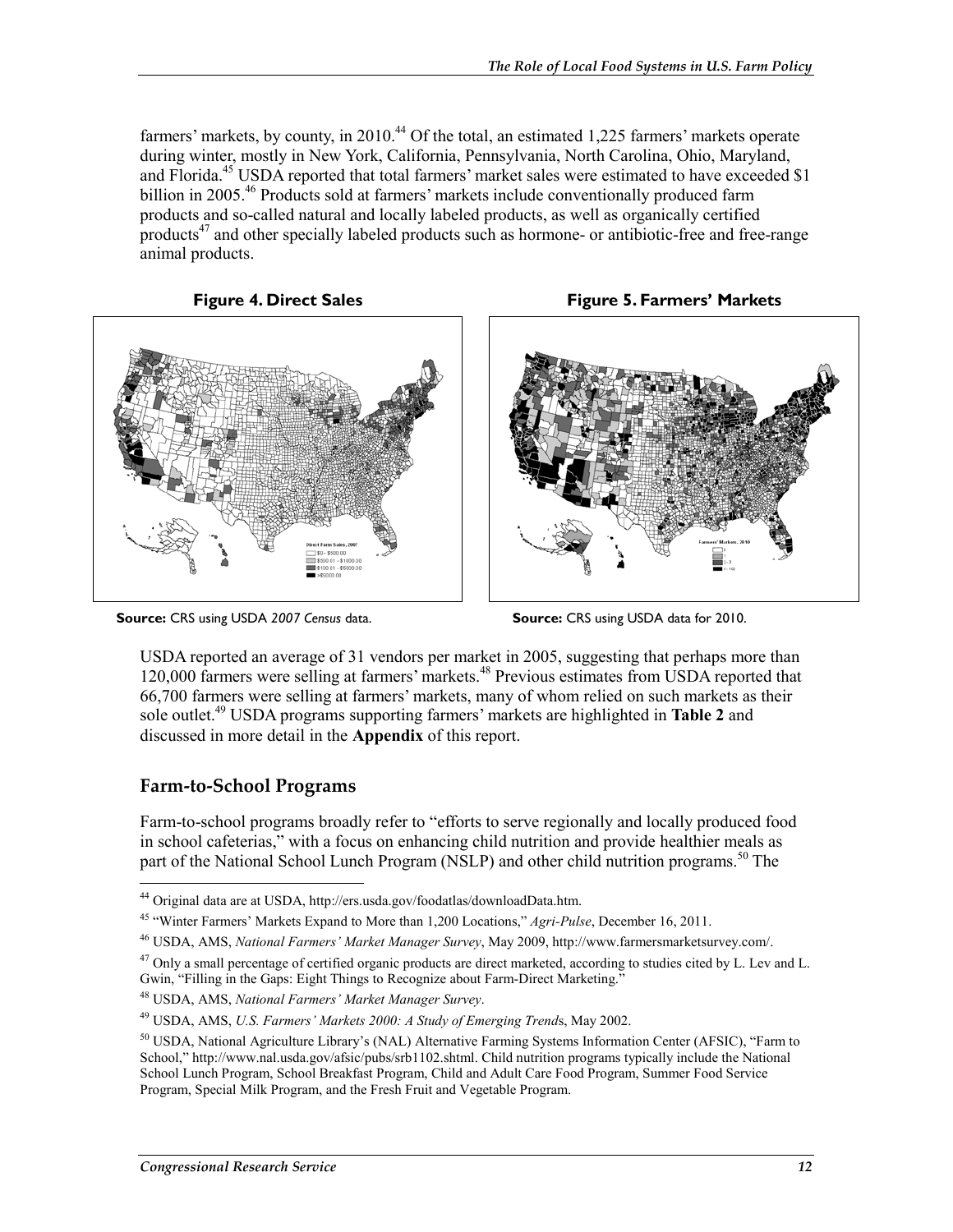goals of these efforts include increasing fruit and vegetable consumption among students, supporting local farmers and rural communities, and providing nutrition and agriculture education to school districts and farmers.<sup>51</sup> School garden programs also build on this concept. Among the other goals of farm-to-school programs are those highlighted by the National Farm to School Network: "connect schools (K-12) and local farms with the objectives of serving healthy meals in school cafeterias, improving student nutrition, providing agriculture, health and nutrition education opportunities, and supporting local and regional farmers."<sup>52</sup> USDA's broader agency activities may also include other farm-to-institution activities involving hospitals or correctional facilities. USDA programs supporting farm-to-school programs are highlighted in **Table 2** and are discussed in more detail in the **Appendix** of this report.

USDA began its efforts "to connect farms to the school meal programs" in the late 1990s, as part of pilot projects in California and Florida, followed by other agency-wide initiatives in the early 2000s.<sup>53</sup> These efforts were reinforced by Congress as part of subsequent reauthorizations of child nutrition legislation, including the Healthy, Hunger-Free Kids Act of 2010 (P.L. 111-296).<sup>54</sup> In 2010, more than 2,000 farm-to-school programs spanned all 50 states, using local farms as food suppliers for school meals programs.<sup>55</sup> This compares to an initial two programs in the 1996-1997 school year, and an estimated 400 in 2004 and 1,000 in 2007. About 14% of school districts participated in farm-to-school programs in 2005, and 16% have guidelines for purchasing locally grown produce.<sup>56</sup> USDA's website provides information on national and regional farm-to-school programs and other resource guides.<sup>57</sup>

Figure 6 shows the number of farm-to-school program, by county, in 2009.<sup>58</sup> According to the National Farm to School Network, states with the greatest number of schools participating in farm-to-school programs are North Carolina, Kentucky, Texas, Connecticut, Massachusetts, California, Florida, and Vermont.

### **Community-Supported Agriculture (CSA)**

CSAs provide a way for consumers to buy local, seasonal food directly from a farmer. CSAs "directly link local residents and nearby farmers, eliminating 'the middleman' and increasing the benefits to both the farmer and the consumer."<sup>59</sup> In a CSA, a farmer or community garden grows food for a group of local residents—members, shareholders, or subscribers—who pledge support

<sup>51</sup> USDA, FNS, "Farm to School," http://www.fns.usda.gov/cnd/f2s/about.htm#Initiative.

 $52$  National Farm to School Network, http://www.farmtoschool.org/aboutus.php. See also B. Bellows, et al., "Bringing" Local Food to Local Institutions," NCAT publication, IP242, October 2003; and UC-SAREP, "Direct Marketing to Schools," July 2002, http://www.sarep.ucdavis.edu/CDPP/directmarketingtoschool.htm.

<sup>&</sup>lt;sup>53</sup> AFSIC, "Farm to School," http://www.nal.usda.gov/afsic/pubs/srb1102.shtml; and National Farm to School Network, "Farm to School Chronology," http://www.farmtoschool.org/files/F2SChronology3.09.pdf

<sup>54</sup> For more detailed information on these programs, see CRS Report R41354, *Child Nutrition and WIC Reauthorization: Issues and Legislation in the 111th Congress*.

<sup>55</sup> See National Farm to School Network, http://www.farmtoschool.org/aboutus.php.

<sup>&</sup>lt;sup>56</sup> Information from the National Farm to School Network data and USDA-sponsored School Nutrition and Dietary Assessment Survey, as cited in S. Martinez, et al., *Local Food Systems: Concepts, Impacts, and Issues*.

<sup>&</sup>lt;sup>57</sup> AFSIC, "Farm to School," and Farm to School Network, http://www.farmtoschool.org/files/publications 277.pdf.

<sup>58</sup> Original data are at USDA, http://ers.usda.gov/foodatlas/downloadData.htm.

<sup>59</sup> USDA, "Community Supported Agriculture," http://www.rurdev.usda.gov/rbs/CDP-TN20.PDF. Also see AFSIC, http://www.nal.usda.gov/afsic/pubs/csa/csa.shtml and http://www.nal.usda.gov/afsic/pubs/csa/csadef.shtml.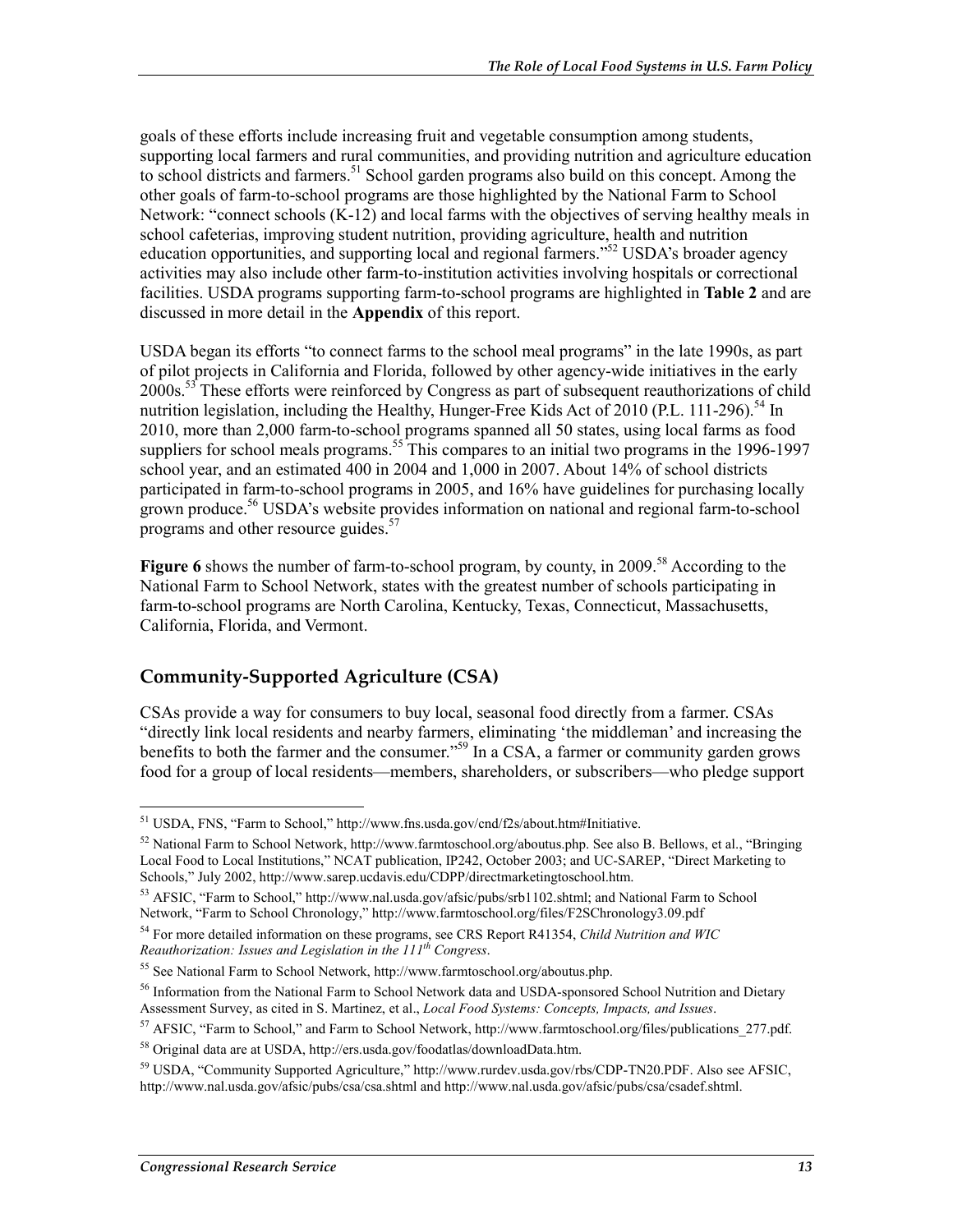to a farm at the beginning of each year by agreeing to cover the farm's expected costs and risks. In return, the members receive shares of the farm's production during the growing season. The farmers receive an initial cash investment to finance their operation as well as a higher sales percentage because the crop is marketed and delivered directly to the consumer. The CSA model was first developed in Japan in the 1960s (known as "teikei," or "food with the farmer's face on it"), and was widely adopted in Europe in the 1970s.<sup>60</sup>





**Source:** CRS using 2009 USDA data.





**Source:** CRS using USDA *2007 Census* data.

More than 1,400 CSAs were in operation in the United States in 2010.<sup>61</sup> The first U.S. CSA started in 1985 at Indian Line Farm in Massachusetts. By 2001 an estimated 400 CSAs were in operation, rising to 1,144 CSAs in 2005. USDA estimates that 12,549 farms marketed products through a CSA in 2007.<sup>62</sup> Overall, compared to a total of about 2 million farms, farms that sell through CSAs comprise less than 1% of all U.S. farming operations. California (950), Texas (880), and Kentucky (540) are the leading states with farms that sold through a CSA in 2007. Other states with more than 400 farms selling through CSAs include Iowa, Michigan, Missouri, Washington, Wisconsin, Ohio, and North Carolina.<sup>63</sup> USDA's website provides a listing of national, state, and regional organizations related to CSAs.<sup>64</sup> **Figure 7** shows the number of farms with CSA sales, by state, in 2007.

### **Community Gardens and School Gardens**

The American Community Garden Association (ACGA) defines a community garden as "any piece of land gardened by a group of people," whether it is in an urban, suburban, or rural area, or

<sup>1</sup> 60 USDA, "Community Supported Agriculture."

<sup>61</sup> Information from the National Center for Appropriate Technology (NCAT), cited in S. Martinez, et al., *Local Food Systems: Concepts, Impacts, and Issues*.

<sup>62</sup> USDA, 2007 *Agriculture Census*, Table 44 ("Selected Practices"). Data on marketed volumes is not available.

<sup>63</sup> USDA, 2007 *Agriculture Census*, Table 44 ("Selected Practices").

<sup>64</sup> See USDA, "Organizations," http://www.nal.usda.gov/afsic/pubs/csa/csaorgs.shtml. Also see Agricultural Marketing Resource Center, http://www.agmrc.org/markets\_industries/food/community\_supported\_agriculture.cfm.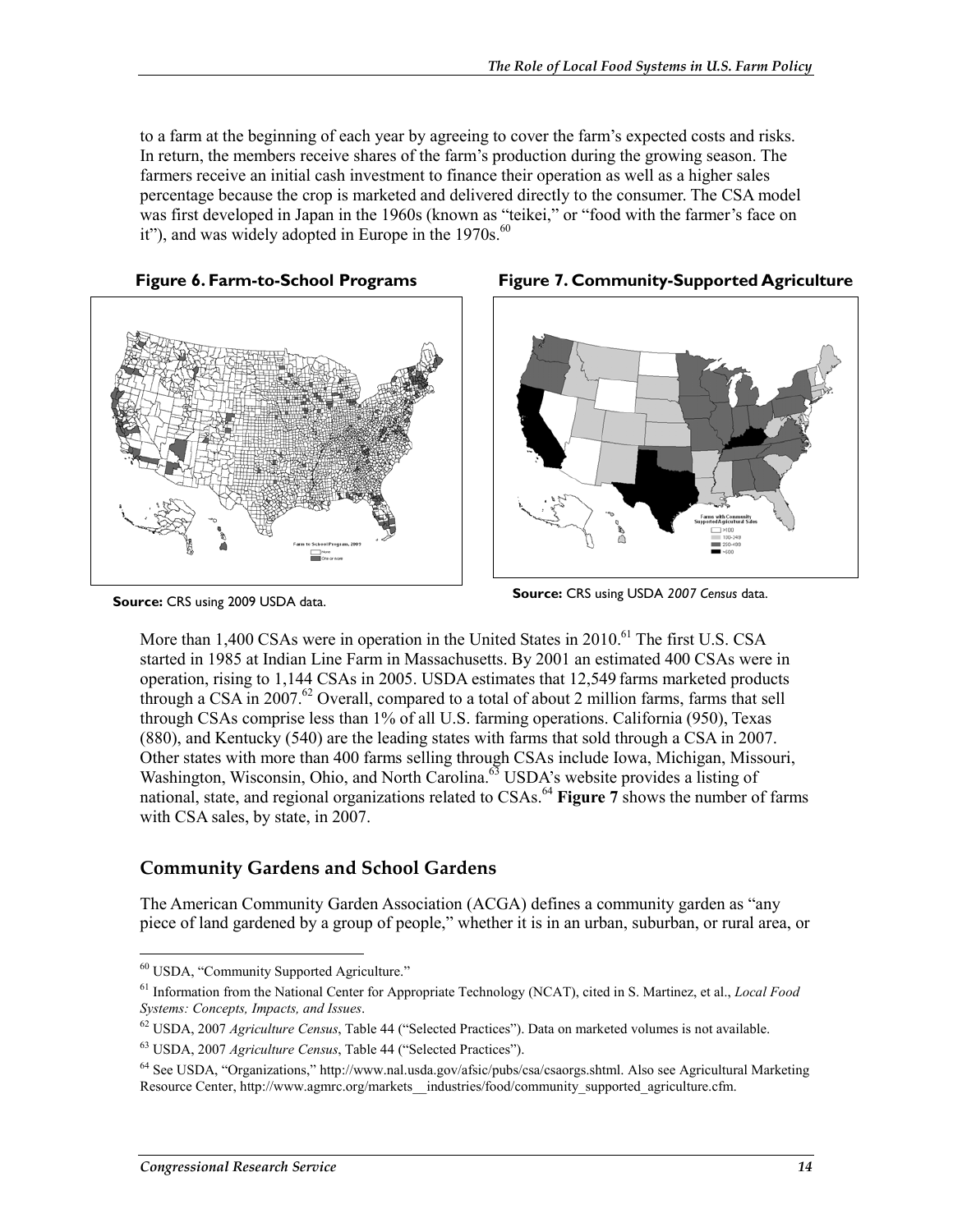whether it grows food, such as vegetables, or flowers and other horticultural products. It may be composed of a single community plot, or can be a collection of many individual plots. These gardens may be located at a school, hospital, or in a neighborhood, or may be dedicated to "urban agriculture" in a city-like setting where the produce is grown often for sale at market.<sup>65</sup> An estimated 18,000 community gardens throughout the United States (**Figure 8**).<sup>66</sup>

A precise count of the number of school gardens in the United States is not available; however, the National Gardening Association's "School Garden Registry" has information on several thousand school gardens across the nation (searchable by city, state, or name).<sup>67</sup> Other reports indicate that California alone had more than  $2.000$  school gardens in  $2007<sup>68</sup>$ 

The National Gardening Association (NGA) estimates that about 36 million households (31% of all U.S. households) participated in food gardening in 2008, of which an estimated 1 million households were growing food at a community garden.<sup>69</sup> Community gardens have been establishing linkages with urban farming efforts and with efforts to increase access to fresh foods within some low-income and underserved communities (or "food deserts").



**Figure 8. Community Gardens** 

**Source:** ACGA, http://acga.localharvest.org/. Data not available for Alaska and Hawaii.

The history of community gardens goes back more than 100 years, starting with subsistence vegetable farming on vacant lots in Detroit in the early 1900s and encompassing "Liberty Gardens" and "Victory Gardens" during the first and second World Wars, among other urban

<u>.</u>

<sup>65</sup> ACGA, "What Is a Community Garden?" http://www.communitygarden.org/learn/. Web-based locators are available at the NGA, http://www.garden.org/public\_gardens; also http://acga.localharvest.org/. Also see AFSIC, "Community Gardening," http://www.nal.usda.gov/afsic/; NCAT Sustainable Agriculture Project, "Urban and Community Agriculture," http://attra.ncat.org/attra-pub/local\_food/urban\_ag.html; and K. Adam, "Community Garden," NCAT publication, IP376, January 2011.

<sup>66</sup> ACGA, "FAQs," http://communitygarden.org/learn/faq.php.

<sup>67</sup> NGA, "School Garden Search," http://www.kidsgardening.org/groups/school-garden-search.

<sup>68</sup> E. Ozer, "The Effects of School Gardens on Students and School: Conceptualization and Considerations for Maximizing Healthy Development," *Health Education & Behavior*, Vol. 34 (6): 846-863), December 2007.

<sup>&</sup>lt;sup>69</sup> NGA, "The Impact of Home and Community Gardening In America," 2009. Food gardening includes growing vegetables, fruit, berries, and herbs.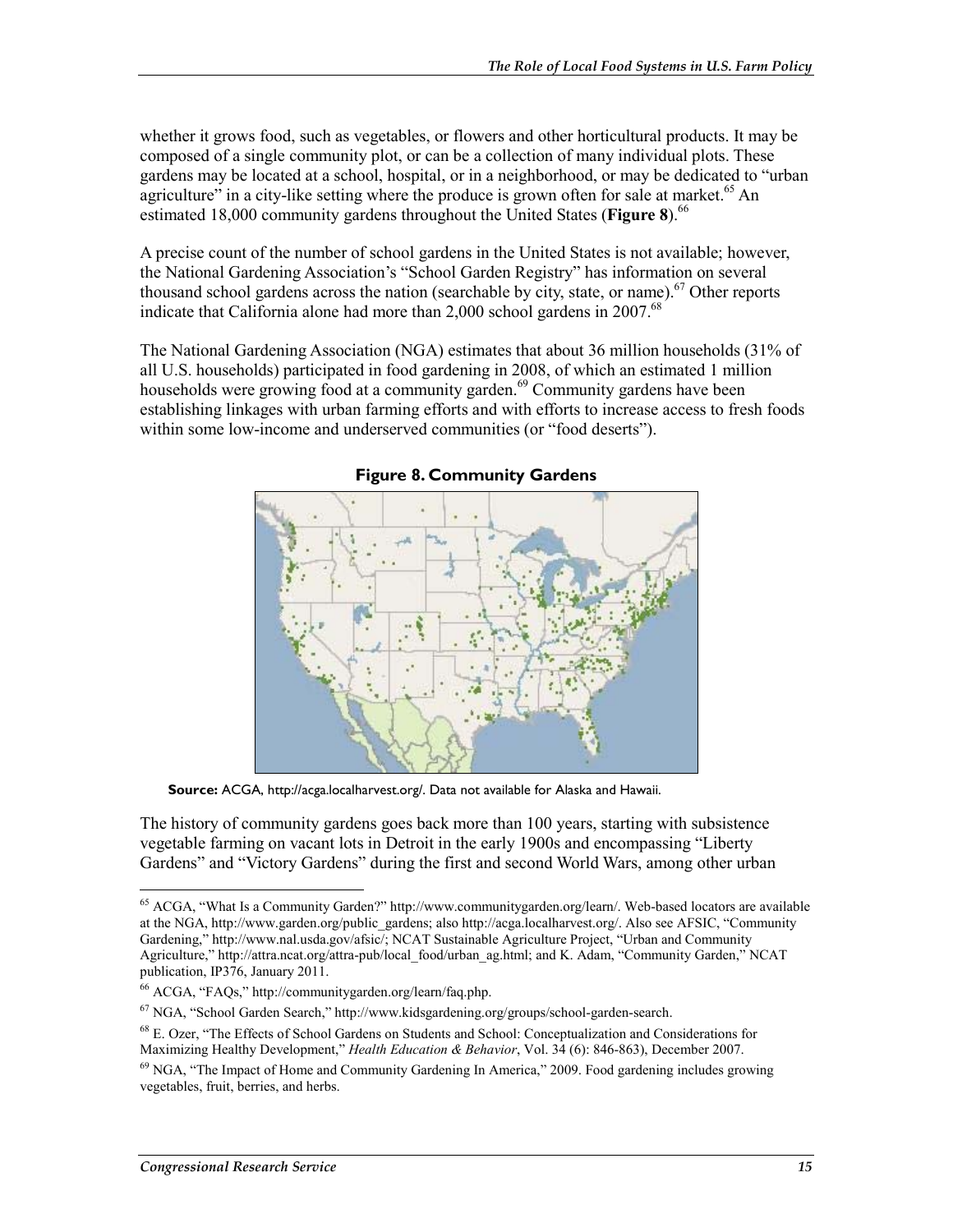gardening movements over the period.<sup>70</sup> Despite initial concerns by USDA that Victory Gardens were an inefficient use of available resources, during WWII the agency encouraged nearly 20 million home gardeners to plant food. By the end of the war, home gardeners were producing a reported 40% of the nations' produce. Today, in addition to gardens that grow produce for personal consumption, some "market gardens" also grow produce for sale or for donation, and are part of a growing interest in urban agriculture—both farms and gardens. Resources available to households that want to grow their own food include benefits under the Supplemental Nutrition Assistance Program (SNAP, formerly food stamps), which lists among eligible food items "seeds and plants which produce food for the household to eat."<sup>71</sup>

Many school gardens are said to be based on a model developed in the mid-1990s as part of the Edible Schoolyard Project, largely attributed to the efforts of Berkeley, CA, restaurant owner Alice Waters.<sup>72</sup> School gardens are now being integrated into some educational curricula to provide nutrition and science education while teaching children about plants and nature, and the importance of eating healthy, nutritious foods. A number of nonprofit organizations support school gardens and provide resources for classrooms.<sup>73</sup> In addition, FoodCorps, an independent nonprofit organization, places young leaders into limited-resource communities for one year of public service to work with local partners teaching kids about food and nutrition, engaging them in school gardens, and supporting local healthy food for public school cafeterias.<sup>74</sup> USDA also recently funded a pilot program to support school gardens in high-poverty schools. For more information see the **Appendix** of this report.

#### **Food Hubs and Market Aggregators**

A food hub refers to a warehouse or similar facility that aggregates food and facilitates sales to wholesale customers or directly to consumers.<sup>75</sup> A produce packing house may also act as an aggregation facility that prepares and receives raw fruits and vegetables from farmers. Such aggregation points allow for "scaling up" of agricultural production from the farm to the marketplace, linking farmers to consumers. Ideally, they are located near the farms they serve to better help farmers scale up and connect with consumers, wholesalers, retailers and grocery stores, restaurants, and food-service buyers such as schools or hospitals. (In addition, some states also have their own state-branded systems that may be accessible through their own online directory.) Most aggregators provide an online directory or virtual marketplace to link buyers and sellers. Many also provide assistance to participate in farm-to-school programs and other types of services, including agritourism. In some cases, a range of educational services, technical

<u>.</u>

<sup>&</sup>lt;sup>70</sup> "History of Urban Agriculture," http://sidewalksprouts.wordpress.com/history/; USDA, "Victory Garden Leader's Handbook," 1943; and Pennsylvania State Council of Defense, "Handbook of the Victory Garden Committee War Services," April 1944.

<sup>71</sup> USDA, "SNAP: Eligible Food Items," http://www.fns.usda.gov/snap/retailers/eligible.htm. Congress added this provision in the 1970s. See SNAPgardens.org, "History," http://www.snapgardens.org/history/.

<sup>72</sup> See Edible Schoolyard Project, http://edibleschoolyard.org/berkeley/about-us.

 $^{73}$  A list of resources and organizations is available from Civil Eats (see "School Gardens Across the Nation, and a Resource List for Starting Your Own," at http://civileats.com/2010/01/19/school-gardens-across-the-nation/).

<sup>74</sup> FoodCorps, "FoodCorps Launches National Service Program," August 15, 2011, http://www.foodcorps.org. Host sites include Arkansas, Arizona, Iowa, Maine, Massachusetts, Michigan, Mississippi, New Mexico, North Carolina, Oregon.

<sup>&</sup>lt;sup>75</sup> FamilyFarmed.org, "The Business of Food Hubs: Planning Successful Regional Produce Aggregation Facilities," September 30, 2010, webinar (http://www.ngfn.org/resources/ngfn-cluster-calls/the-business-of-food-hubs).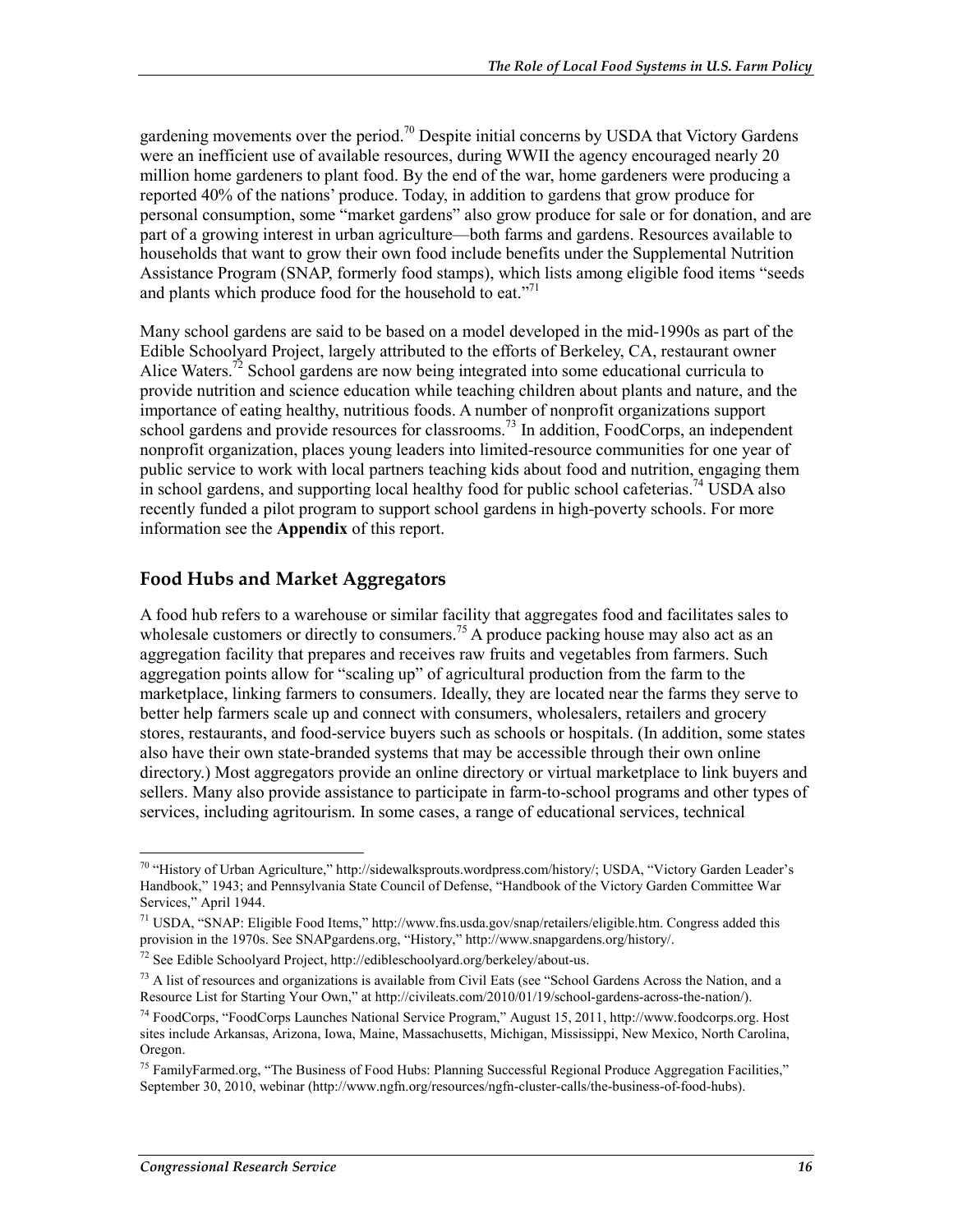assistance, and outreach are provided, intended to advance agricultural entrepreneurship. Examples include on-the-ground farmer training, aggregation and distribution, capacity-building, curriculum development, and help with food safety certification, usually through linkages with state extension and university staff.<sup>76</sup>

USDA estimates that more than 100 food hubs operate in the United States, with large clusters located in the Midwest and Northeast.<sup>77</sup> One example is MarketMaker, an interactive database of food industry marketing and business data, which is intended to link food-producing farmers with buyers in the marketplace. The database contains more than half a million businesses, including more than 2,500 farmers' markets and nearly 1,000 agritourism businesses, as well as farmers, processors, wholesalers, buyers, and retailers. It spans 18 participating states<sup>78</sup> and the District of Columbia and covers nearly 900 general product categories. Based on information from the directory's expanded user profiles, up to 47% of those participating are farmers. A large share of those are fruit and vegetable growers. Other product categories include meat, fish, seafood, dairy products, wineries, and a range of specialty products. MarketMaker started in 2004 as a national partnership of land grant institutions and state departments of agriculture, and is maintained by University of Illinois.<sup>79</sup> It was initially funded through grants from the Illinois Council on Food and Agricultural Research (CFAR), a state-based grant program, and continues to be maintained through appropriated USDA research funding and various state-level resources.

Another regional aggregator is FoodHub, an online directory linking food buyers and sellers for a range of food products. $\frac{80}{1}$  It also provides a forum for users to post food products and/or services that they wish to sell or buy, and covers more than 3,000 products. It currently has more than 2,500 members and operates in six states: Alaska, California, Idaho, and Montana, but mostly in Oregon and Washington State. Its membership consists of buyers (40%), sellers (38%), associates (19%), and distributors (3%). The site is intended to be both scale and production system-neutral, and is open to commercial buyers, independent producers, regional distributors, industry suppliers, farmers' markets, trade associations, nonprofits, and the media. FoodHub was initially started with funding from two USDA programs, the Specialty Crop Block Grant Program and the Rural Business Enterprise Grant, and is supported by member fees. FoodHub provides additional resources and support for farm-to-school and farm-to-hospital programs as well as for school gardens and food banks, including guidance on getting started, finding funding, developing menus, and applying for grants. In 2010, FoodHub had more than 20 K-12 schools participating, including the Portland public school system, serving 20,000 meals per day.

### **Kitchen Incubators and Mobile Slaughter Units**

A kitchen incubator (also culinary incubator, including shared-use commercial kitchens) refers to a business that provides food preparation facilities to help a small start-up or home-based

<sup>&</sup>lt;sup>76</sup> CRS communication with University of Illinois staff, September 15, 2011. An example includes the University of Kentucky's "MarketReady" training program, which helps small farmers and ranchers address the market development risks and relationship management as they develop relationships with buyers (http://www.uky.edu/fsic/marketready/).

 $^{77}$  USDA, "USDA Identifies Infrastructure and Economic Opportunities for Regional Producers," Release No. 0170.11, April 19, 2011.

<sup>78</sup> Alabama, Arkansas, Colorado, Florida, Georgia, Illinois, Indiana, Iowa, Kentucky, Louisiana, Michigan, Mississippi, Nebraska, New York, Ohio, Pennsylvania, South Carolina, and Texas.

<sup>79</sup> MarketMaker, http://national.marketmaker.uiuc.edu/.

 $80$  FoodHub is a project of the nonprofit Ecotrust (http://food-hub.org/).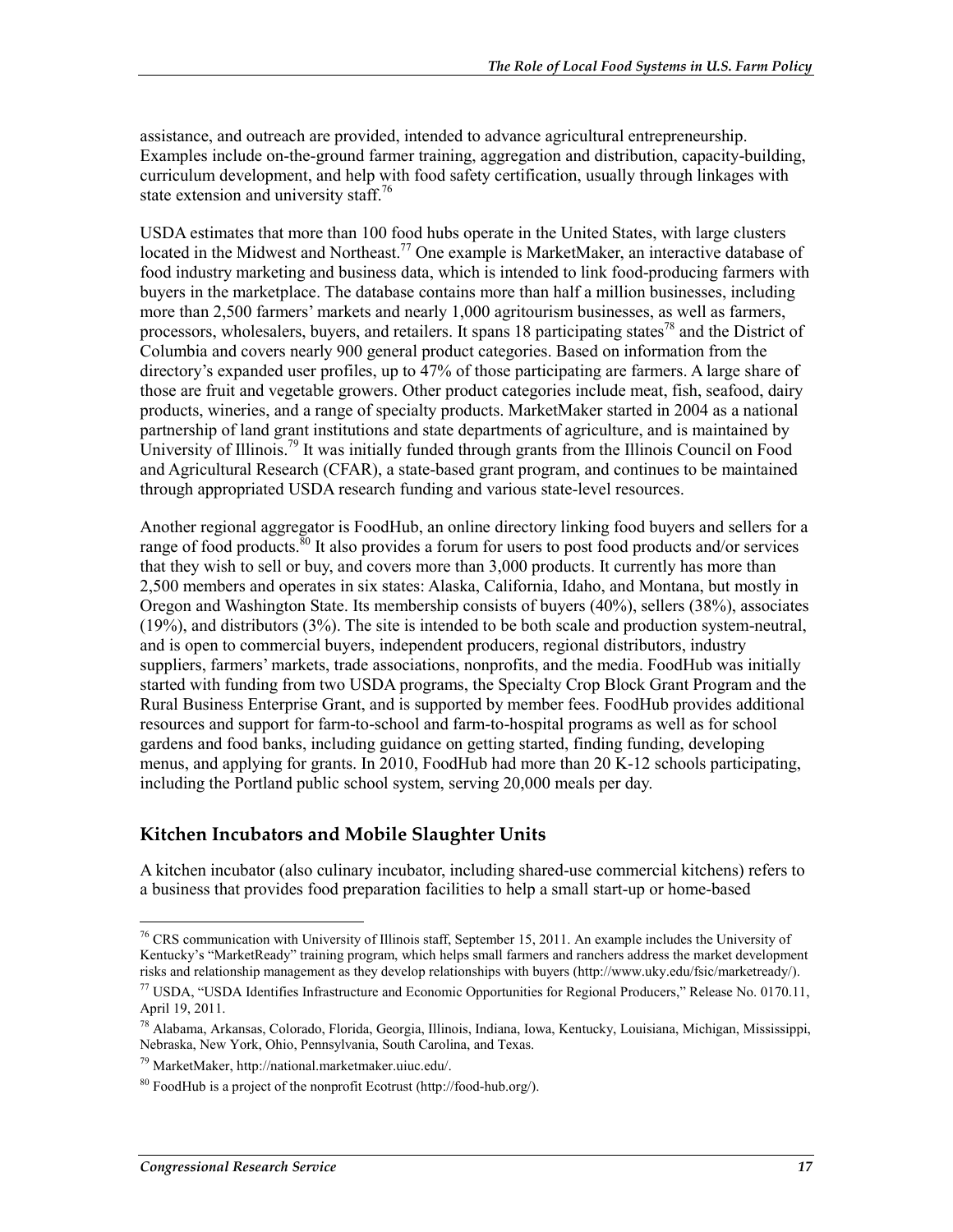business produce a food product.<sup>81</sup> A kitchen incubator is often a fixed-location small food processing facility, serving as a resource for a new business (such as an early-stage catering, retail or wholesale food business) that may not have the capital to invest in its own full-time licensed commercial kitchen. Instead, the new business is able to rent shared space in a fully licensed commercial kitchen, which also helps it comply with federal and state food safety laws and requirements. There are reportedly more than 100 kitchen incubators nationwide.<sup>82</sup> The types of businesses that use kitchen incubators include start-up or home-based food producers, caterers, bakers, street vendors, and makers of specialty food items, such as condiments and candies, and also in some cases established food businesses.

Mobile (also modular) slaughter units (MSUs) refer to a self-contained USDA-inspected slaughter and meat processing facility that can travel from site to site and can be used by smallscale meat producers who may not have resources to transport animals to a distant slaughterhouse (often referred to using the French term, *abattoir*) or who may want to sell locally raised meat directly to local consumers or restaurants. MSUs provide a trained and licensed workforce, and are required to comply with necessary food safety, sanitation, hygiene, and waste management requirements. MSUs were also a response to increased consolidation in the meat and poultry industries, resulting in fewer slaughter facilities and a lack of USDA- or state-inspected establishments "available to small producers of livestock and poultry in some remote or sparsely populated areas."83 MSUs are able to serve multiple small producers in areas where slaughter services might be unaffordable or unavailable. One of the first mobile USDA-inspected slaughter units started operation in the early 2000s in Washington State.<sup>84</sup>

## **Federal Programs and Initiatives**

Following is a discussion of the existing federal programs administered by USDA and other agencies that potentially can support local food systems, as well as some of the Obama Administration's initiatives intended to support local food systems. Data are not available to determine the extent to which local producers and local food system providers are actively participating in these programs. A more comprehensive table and description of existing programs is included in the **Appendix** at the end of this report.

### **Selected USDA Programs**

1

Many existing USDA assistance programs are available to all U.S. farmers, regardless of farm size or distance from markets. Federal programs that provide support to all U.S. producers including local producers—cover a wide range of USDA programs contained within various titles

<sup>&</sup>lt;sup>81</sup> Culinary Incubator, "8 Things to Consider when Considering a Culinary Incubator," http://www.culinaryincubator. com/tenant\_information\_kitchen\_rental.php. Also USDA, "Agriculture Deputy Secretary Celebrates Opening of a Non-Profit Pennsylvania Kitchen for Use by Food Entrepreneurs," Release No. 0260.11, June 17, 2011; National Business Incubation Association (http://www.nbia.org/). Includes early-stage catering, retail and wholesale food businesses. Differs from a community kitchen, where people share a common kitchen to prepare one food to share.

<sup>82</sup> See databases at http://www.culinaryincubator.com/maps.php.

<sup>&</sup>lt;sup>83</sup> USDA, "Mobile Slaughter Unit Compliance Guide," http://www.fsis.usda.gov/PDF/Compliance Guide Mobile Slaughter.pdf; and USDA, "Slaughter Availability to Small Livestock and poultry Producers—Maps," May 4, 2010, http://www.fsis.usda.gov/PDF/KYF\_maps-050410\_FOR\_RELEASE.pdf.

<sup>84</sup> MSU, "State of the Art Mobile Processing Unit for Small Scale Producers," http://www.mobileslaughter.com/.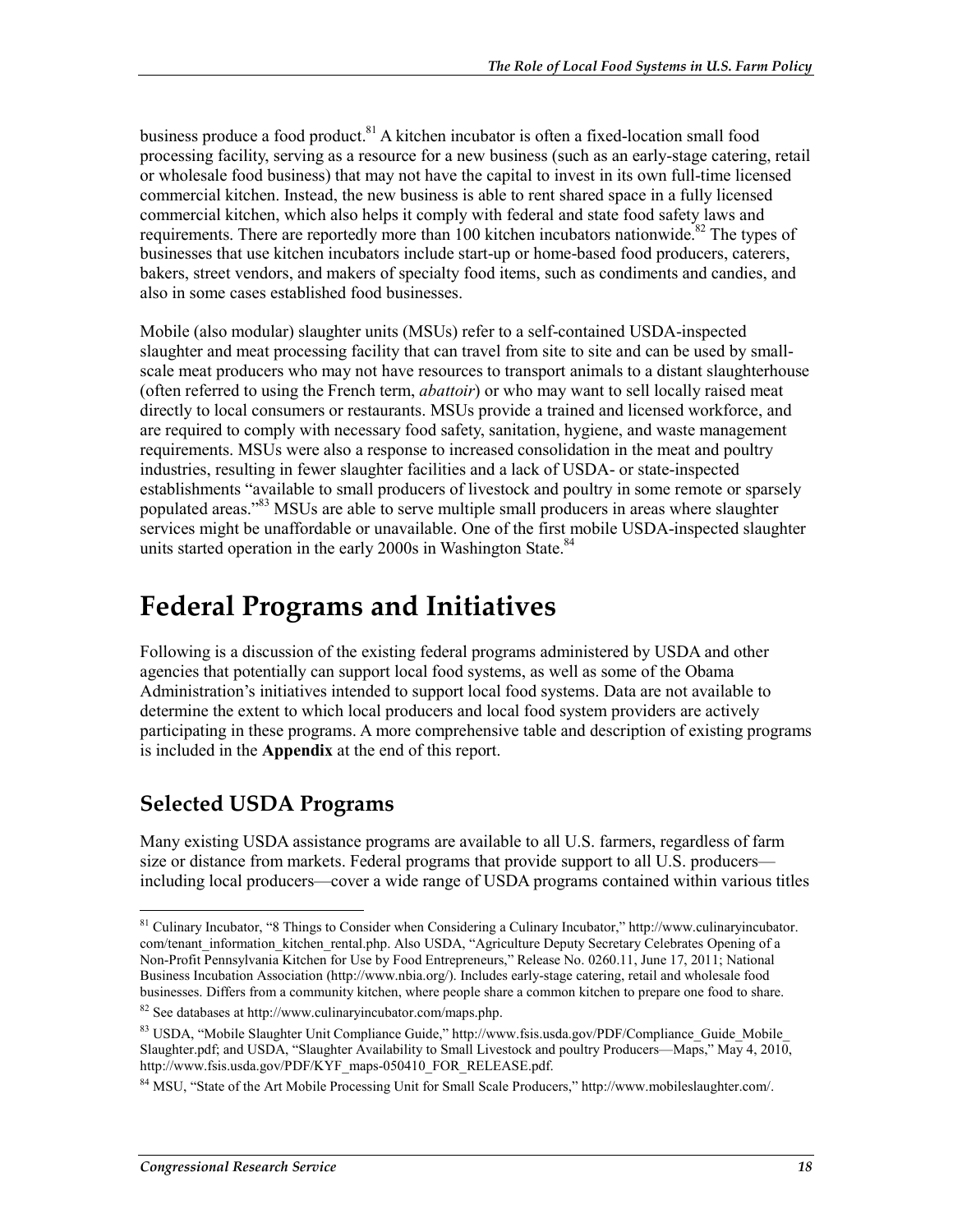of the 2008 farm bill (P.L. 110-246) and the most recent reauthorization of the child nutrition programs (P.L. 111-296).<sup>85</sup> In the 2008 farm bill, an array of farm assistance programs that might be considered to support local food systems are contained within several titles: conservation (Title II); nutrition (Title IV); farm credit (Title V); research (Title VI); rural development (Title VII); horticulture (Title X); and disaster assistance (Title XII). (See selected 2008 farm bill titles in text box.) The 2010 child nutrition reauthorization includes additional food nutrition programs that might also be considered to support local food systems.

Within each farm bill title are many individual programs. Many of these are also highlighted by the Obama Administration as part of its "Know Your Farmer, Know Your Food" Initiative (discussed later). Among the USDA programs available for leveraging local and regional food production systems are:

- Marketing and promotion programs, such as the Specialty Crop Block Grant Program; Farmers' Market Promotion Program; Farmers' Market Nutrition Programs; and Federal State Marketing Improvement Program.
- Business assistance programs, such as Value-Added Producer Grants; Beginning Farmer and Rancher Development Program; Small Business Innovation Research; Agricultural Management Assistance; Community Outreach and Assistance Partnership Program; and Outreach and Assistance to Socially Disadvantaged Farmers and Ranchers.
- Rural and community development programs, such as Rural Cooperative Development Grants; Business and Industry (B&I) Guaranteed Loans; Community Facilities Program; Rural Business Enterprise Grants (RBEG); Rural Business Opportunity Grant (RBOG); and Rural Microentrepreneur Assistance Program.
- Research and cooperative extension programs, such as Sustainable Agriculture Research and Education programs.
- Nutrition and education programs, such as USDA's Farm to School Program, School Gardens, Commodity Procurement Through "DoD Fresh," and Community Food Projects.

Other types of USDA programs not listed here include selected USDA research and cooperative extension programs, as well as USDA conservation programs, among others (see **Table 2**). Many of these programs have been identified by the National Sustainable Agriculture Coalition (NSAC) in its *Guide to USDA Funding for Local and Regional Food Systems*. 86 These selected programs are administered by various USDA agencies, including the Agricultural Marketing Service (AMS), Rural Development (RD), Risk Management Agency (RMA), National Institute of Food and Agriculture (NIFA), Agricultural Research Service (ARS), Natural Resources Conservation Service (NRCS), and Food and Nutrition Service (FNS).

<sup>85</sup> For information on the omnibus farm bill, see CRS Report RL34696, *The 2008 Farm Bill: Major Provisions and Legislative Action*. For information on the child nutrition reauthorization, see CRS Report R41354, *Child Nutrition and WIC Reauthorization: Issues and Legislation in the 111th Congress*.

<sup>86</sup> NSAC, *Guide to USDA Funding for Local and Regional Food Systems*, April 2010, http://sustainableagriculture.net/ wp-content/uploads/2010/05/NSAC\_Food SystemsFundingGuide\_FirstEdition\_4\_2010.pdf.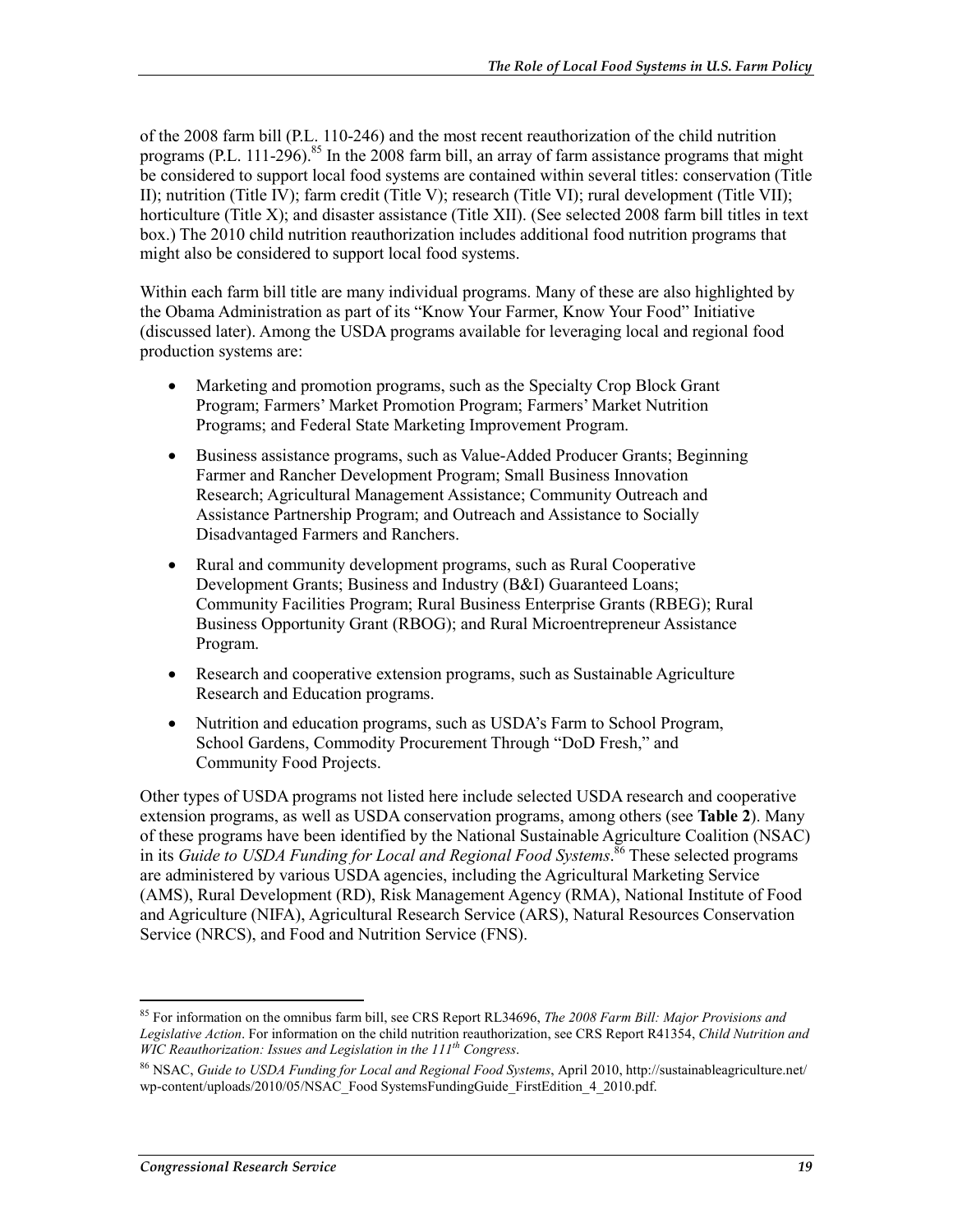#### **The 2008 Farm Bill: Selected Titles and Programs**

- **Title I, Commodities:** Income support to growers of selected commodities, including wheat, feed grains, cotton, rice, oilseeds, peanuts, sugar, and dairy. Support is largely through direct payments, counter-cyclical payments, and marketing loans. Other support mechanisms include government purchases for dairy, and marketing quotas and import barriers for sugar.
- **Title II, Conservation:** Environmental stewardship of farmlands and improved management practices through land retirement and working lands programs, among other programs geared to farmland conservation, preservation, and resource protection.
- **Title III, Agricultural Trade and Food Aid:** U.S. agricultural export and international food assistance programs, and program changes related to various World Trade Organization (WTO) obligations.
- **Title IV, Nutrition:** Domestic food and nutrition and commodity distribution programs, such as food stamps and other supplemental nutrition assistance.
- **Title V, Farm Credit:** Federal direct and guaranteed farm loan programs, and loan eligibility rules and policies.
- **Title VI, Rural Development:** Business and community programs for planning, feasibility assessments, and coordination activities with other local, state, and federal programs, including rural broadband access.
- **Title VII, Research:** Agricultural research and extension programs, including biosecurity and response, biotechnology, and organic production.
- **Title VIII, Forestry:** USDA Forest Service programs, including forestry management, assistance, and agroforestry programs.
- **Title IX, Energy:** Bioenergy programs and grants for procurement of biobased products to support development of biorefineries and assist eligible farmers, ranchers, and rural small businesses in purchasing renewable energy systems, as well as user education programs.
- **Title X, Horticulture and Organic Agriculture:** A new farm bill title covering fruits, vegetables, and other specialty crops and organic agriculture.
- **Title XI, Livestock:** A new farm bill title covering livestock and poultry production, including provisions that amend existing laws governing livestock and poultry marketing and competition, country-of-origin labeling requirements for retailers, and meat and poultry state inspections, among other provisions.
- **Title XII, Crop Insurance and Disaster Assistance:** A new farm bill title covering the federal crop insurance and disaster assistance previously included in the miscellaneous title (not including the supplemental disaster assistance provisions in the Trade and Tax title).

Many community and rural development groups and small-farm advocacy organizations have promoted initiatives intended to support the development of local food markets by building on the existing USDA programs to create new market opportunities for small and medium-sized farms.<sup>87</sup>

The **Appendix** to this report provides a brief summary of selected federal programs that may be considered to provide support to local food systems. This is not a comprehensive listing of all the possible programs that are administered by each USDA agency, particularly of research and conservation programs that generally support all U.S. farmers, including producers of local food. In addition to various federal efforts, a number of states, communities, and other entities have spearheaded initiatives that support local food systems. This report does not cover these efforts, since there is limited aggregate information on them.

<sup>&</sup>lt;u>.</u> <sup>87</sup> See, for example, NSAC, "Guide to USDA Funding for Local and Regional Food Systems," April 2010.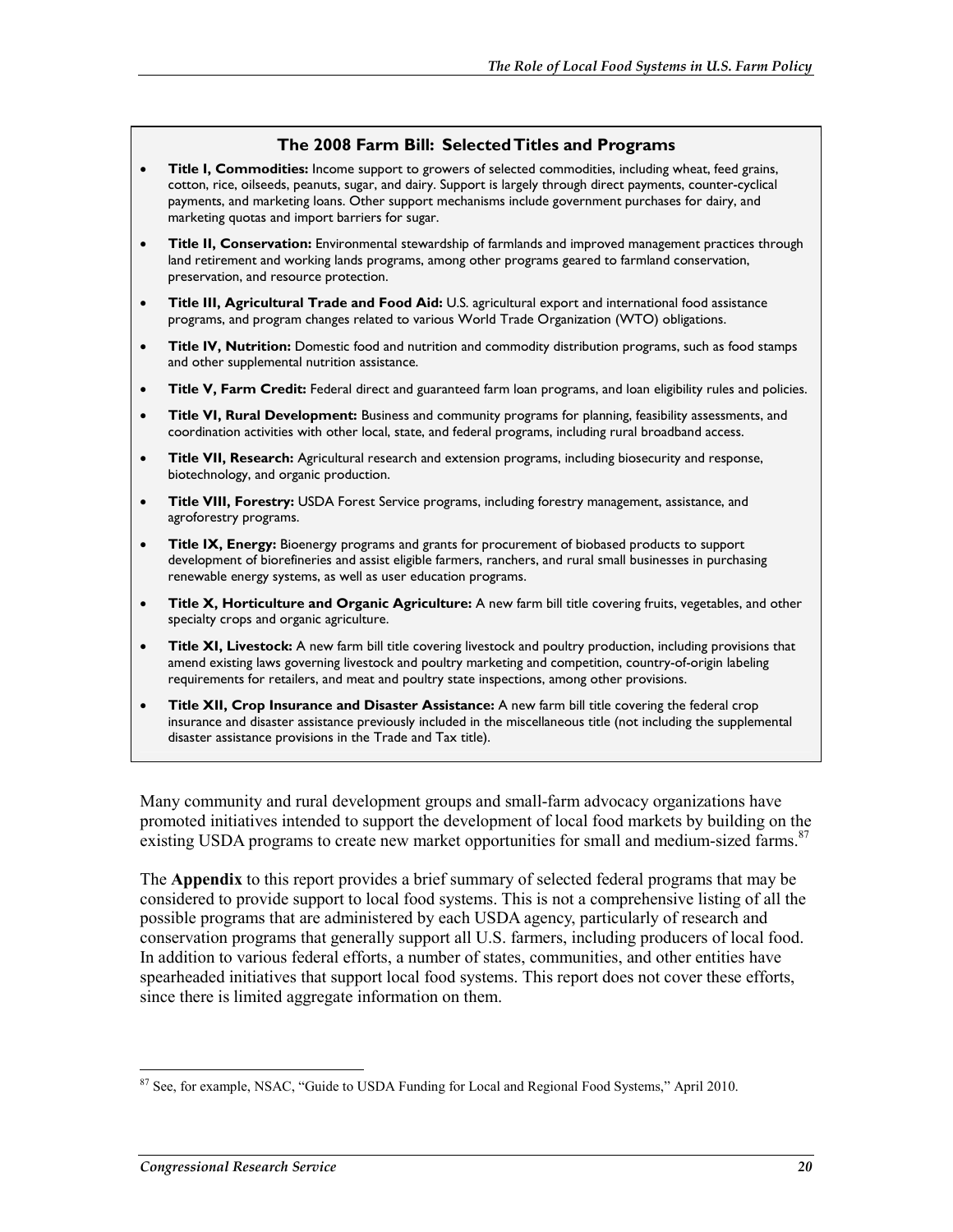Data are not available to determine the share of available funding for the programs in the **Appendix** used to support local and regional food systems, compared to all other types of farming systems. For many of the programs highlighted, most indications suggest that the share used to support local food systems is likely very small. Among USDA's farm support programs, only a few target direct support to local food systems, as discussed in the following section.

### **Loans for Local Food Producers**

The 2008 farm bill amended an existing USDA Rural Development agency loan program—the Business and Industry (B&I) loan and loan guarantee program—to provide that 5% of the available funding support local and regional food production. Eligible recipients under the provision include "individuals, cooperatives, cooperative organizations, businesses, and other entities to establish and facilitate enterprises that process, distribute, aggregate, store, and market locally or regionally produced agricultural food products to support community development and farm and ranch income."<sup>88</sup> The 2008 farm bill defined an eligible "locally or regionally produced agricultural food product" as "any agricultural food product that is raised, produced, and distributed in ... the locality or region in which the final product is marketed, so that the total distance that the product is transported is less than 400 miles from the origin of the product"; or "any agricultural food product that is raised, produced, and distributed in ... the State in which the product is produced."<sup>89</sup> With obligations for the B&I loan program averaging more than \$1 billion annually, this means that available funding for loans directed to local and regional food producers is more than \$50 million each year.<sup>90</sup> Additional information on the B&I program is in the **Appendix**.

### **Local Food Purchases in Child Nutrition Programs**

While specific grant programs may support farm-to-school work, it is possible—within the framework of procurement law—for schools and child-care institutions to use per-meal cash reimbursements (from participating in the USDA FNS child nutrition programs) to purchase foods from local and regional food systems. The 2008 farm bill amended existing child nutrition programs to include language that would encourage school food authorities to purchase fresh produce and would require USDA to allow school food authorities receiving child nutrition funds under programs to use a geographic preference.<sup>91</sup> The law requires USDA "to encourage" institutions receiving funds under the National School Lunch Act and the Child Nutrition Act to purchase unprocessed agricultural products, both locally grown and locally raised, to the maximum extent practicable and appropriate.<sup> $392$ </sup> This provision is structured as a preference and does not require states and school food authorities to include geographic preference in their procurement. Because geographic preference still operates within the framework of existing procurement law, schools can face barriers to purchasing when a local product is not the lowest-

<sup>1</sup> 88 P.L. 110-246, § 6015 (Locally or Regionally Produced Agricultural Food Products).

 $89$  Ibid.

 $90$  See funding information for CFDA# 10.768 (www.cdfa.gov).

<sup>&</sup>lt;sup>91</sup> P.L. 110-246, § 4302 (Purchases of Locally Produced Foods), amending § 9(j) of the Richard B. Russell National School Lunch Act (42 U.S.C. 1758(j)).

 $92$  Ibid.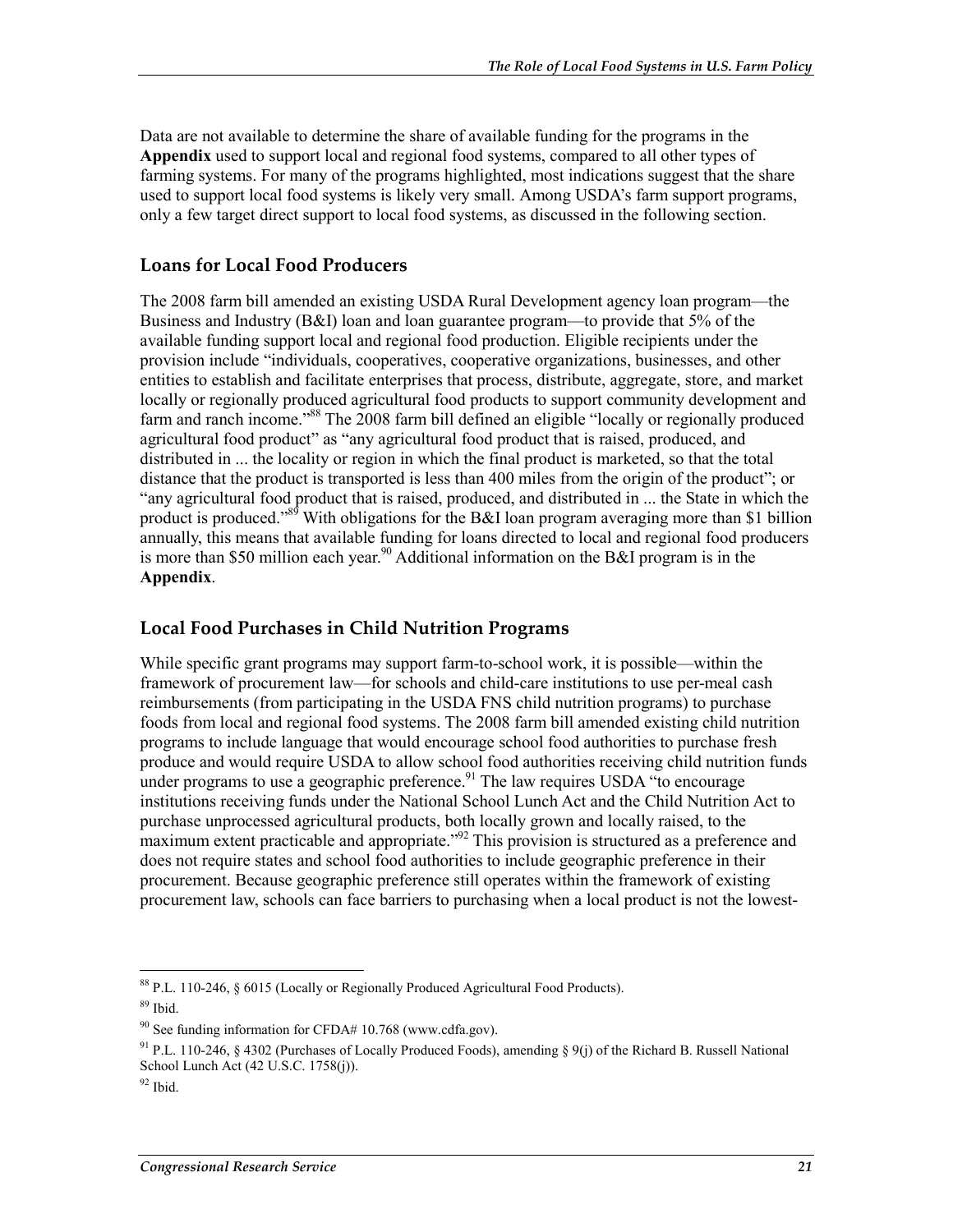cost bid. USDA has provided guidance, suggesting that applying geographic preference points may enable a local product to still win a contract.<sup>9</sup>

In addition to the cash reimbursements that states and schools receive, they also receive federal assistance in the form of USDA commodity foods.<sup>94</sup> The 2008 farm bill revised but retained a requirement that \$50 million per year of commodity procurement funds be used to purchase fresh fruits and vegetables for schools.<sup>55</sup> USDA uses a partnership with the Department of Defense (DoD) to procure and distribute fresh produce to schools; this program offers fruits and vegetables labeled as "local" for schools to select.96 More information is in the **Appendix**.

#### **Grants for Farm-to-School Programs**

The 2010 child nutrition reauthorization amended existing child nutrition programs to establish mandatory funding of \$5 million per year for competitive grants that would assist schools and nonprofit entities in establishing farm-to-school programs that improve a school's access to locally produced foods.<sup>97</sup> The program has not been implemented yet and is expected to be administered by FNS starting in the winter of 2012. Grants are not to exceed \$100,000 and will require 75% matching funds. Grants may be used for training, supporting operations, planning, purchasing equipment, developing school gardens, developing partnerships, and implementing farm-to-school programs. Additional information is provided in the **Appendix**.

### **Other USDA Actions**

For FY2010, USDA established by administrative notice that each state must fund at least one project that supports the USDA's "Know Your Farmer, Know Your Food" initiative (discussed below), as part of the agency's Rural Housing Service Strategic Plan.<sup>98</sup> This notice applied to available funding for USDA's Community Facilities programs, which include loans and grants for water and environmental projects, and community facilities projects.<sup>99</sup> The types of eligible projects include food banks (e.g., certain building purchase, construction, and renovations, equipment and vehicle purchases); school cafeterias (e.g, certain equipment, renovations, central processing/distribution centers); farmers' markets that primarily sell fruits and vegetables (e.g., certain new construction, building purchases, and renovations); community gardens (e.g, real

<sup>&</sup>lt;u>.</u> <sup>93</sup> See http://www.fns.usda.gov/cnd/Governance/Policy-Memos/2011/SP18-2011\_os.pdf (see questions 5, 6, and 7).

<sup>94</sup> For more information on the purchase of USDA Commodity Foods, see CRS Report RL34081, *Farm and Food Support Under USDA's Section 32 Program*. For information on food distribution to schools, see USDA, FNS "Frequently Asked Questions" http://www.fns.usda.gov/fdd/programs/schcnp/schcnp\_faqs.htm/.

<sup>95</sup> P.L. 110-246, § 4404(c).

<sup>&</sup>lt;sup>96</sup> USDA and DoD websites communicate that the procurement program's advantages include "greater buying power, consistent deliveries, emphasis on high quality, a large variety of produce items including pre-cuts and *locally grown*, and an easy-to-use ordering website with funds tracking." USDA-FNS, "DoD Fresh Fruit and Vegetable Program," http://www.fns.usda.gov/fdd/programs/dod/DOD\_FreshFruitandVegetableProgram2011.pdf (emphasis added).

<sup>&</sup>lt;sup>97</sup> P.L. 111-296, § 243 (Access to Local Foods: Farm to School Program), amending § 18 of the Richard B. Russell National School Lunch Act (42 U.S.C. 1758(j)). In addition, appropriations are authorized "such sums as are necessary for each of fiscal years 2011 through 2015."

<sup>&</sup>lt;sup>98</sup> Letter to State Directors, Rural Development, from Tammye Treviño, Administrator, Housing and Community Facilities Programs, regarding the Community Facilities Funding for Local and Regional Food Systems Projects and Know Your Farmer Know Your Food Initiative, June 2010.

<sup>99</sup> USDA, "Community Facilities Loans and Grants," http://www.rurdev.usda.gov/HCF\_CF.html.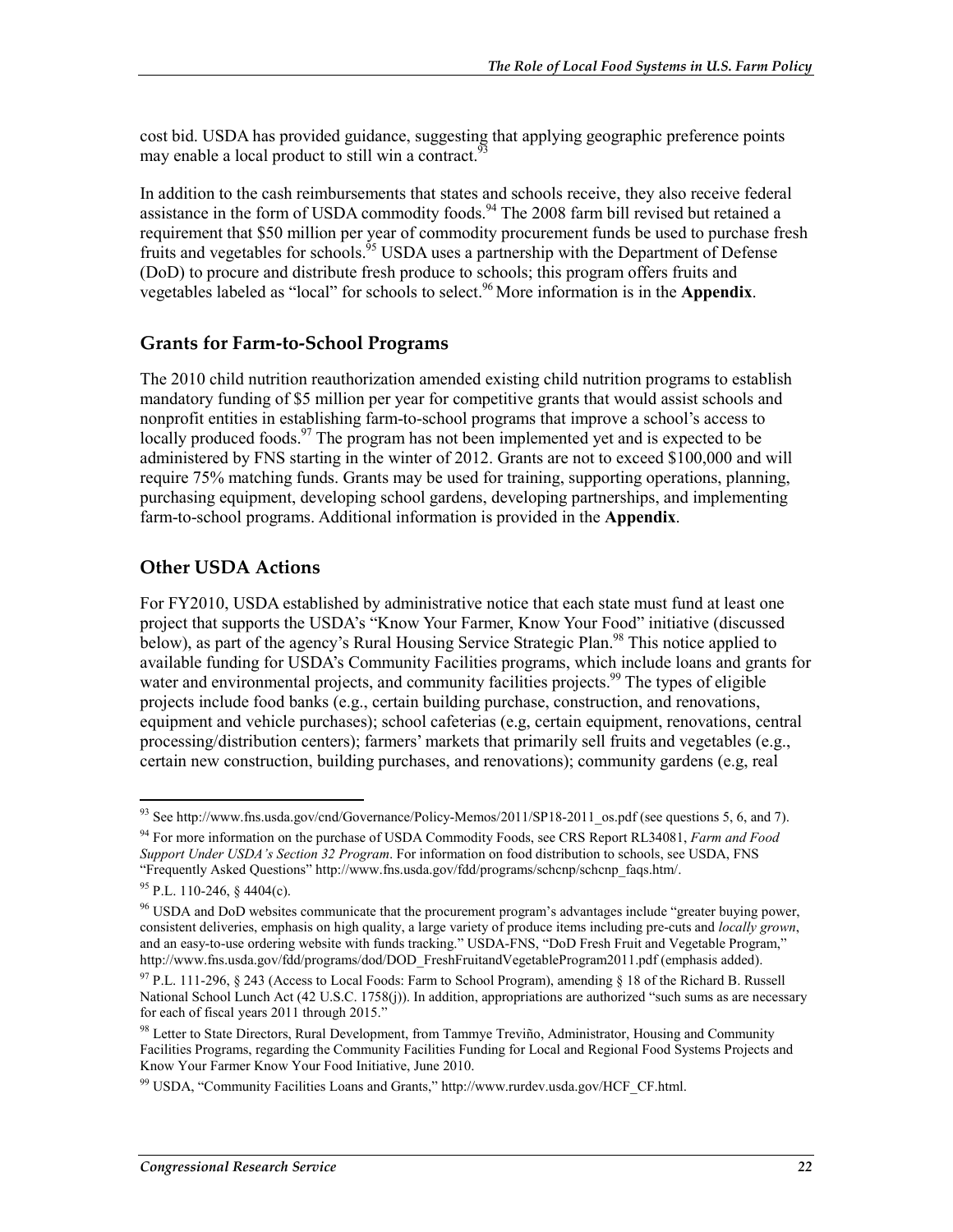estate purchases, water source access and infrastructure); and community kitchens that provide classes for families to learn how to prepare healthy meals (e.g, certain renovations, equipment, and new construction).

### **Non-USDA Programs**

Aside from USDA, resources that can be used to support local and regional food systems exist at other U.S. federal agencies, including the U.S. Department of the Treasury and the U.S. Department of Health and Human Services (HHS).

For example, the New Markets Tax Credit (NMTC) is a non-refundable tax credit intended to encourage private capital investment in eligible, impoverished, low-income communities. These include communities that have limited access to fresh and nutritious foods ("food deserts"). The program was authorized by the Community Renewal Tax Relief Act of 2000 (P.L. 106-554) to stimulate investment in low-income communities. NMTCs are allocated by the Community Development Financial Institutions (CDFI) fund, a bureau within U.S. Treasury, under a competitive application process. Investors who make qualified equity investments reduce their federal income tax liability by claiming the credit. The NMTC program was authorized to allocate \$33 billion through the end of 2011. To date, the CDFI has made 495 awards totaling \$26 billion in NMTC's allocation authority.<sup>100</sup>

Similarly, HHS funds programs through states that coordinate food assistance resources and help low-income communities with child nutrition and with other food needs. For example, HHS's Community and Economic Development (CED) program provides competitive discretionary grants authorized by the Community Services Block Grant Act (P.L. 105-285).101 The program provides up to \$800,000 each for projects designed to address the healthy food access needs of low-income individuals and families through the creation of employment and business opportunities. Among its goals are to revitalize communities and to eliminate food deserts. Eligible uses include startup or expansion of businesses or physical or commercial activities; capital expenditures such as purchases of equipment or real property; allowable operating expenses; and loans or equity investments. Eligible applicants include private, nonprofit organizations that are community development corporations (CDCs), including faith-based organizations and tribal organizations. For FY2010, \$36.0 million was appropriated for the program.<sup>102</sup> Both the NMTC and HHS programs are considered as part of the Administration's Healthy Food Financing Initiative (HFFI) described in the following section of this report.

Potentially helpful programs also are available in other federal agencies, including the Department of Housing and Urban Development; the Commerce Department's Economic Development Administration; and the Small Business Administration. In addition, most states are active in direct marketing and farmers' market activities, usually through their state departments of agriculture.<sup>103</sup>

<sup>&</sup>lt;sup>100</sup> For more information, see Internal Revenue Service (IRS), "New Markets Tax Credit," LMSB-04-0510-016, May 2010, and CRS Report RL34402, *New Markets Tax Credit: An Introduction*.

<sup>101</sup> HHS, "Community Economic Development (CED) Program," http://www.acf.hhs.gov/programs/ocs/ced/ index.html.

<sup>&</sup>lt;sup>102</sup> HHS, "Community Economic Development," http://www.acf.hhs.gov/programs/ocs/ced/fact\_sheet.html.

<sup>103</sup> USDA and other farmers' market websites provide state contacts (http://www.ams.usda.gov/AMSv1.0/FMPP). See (continued...)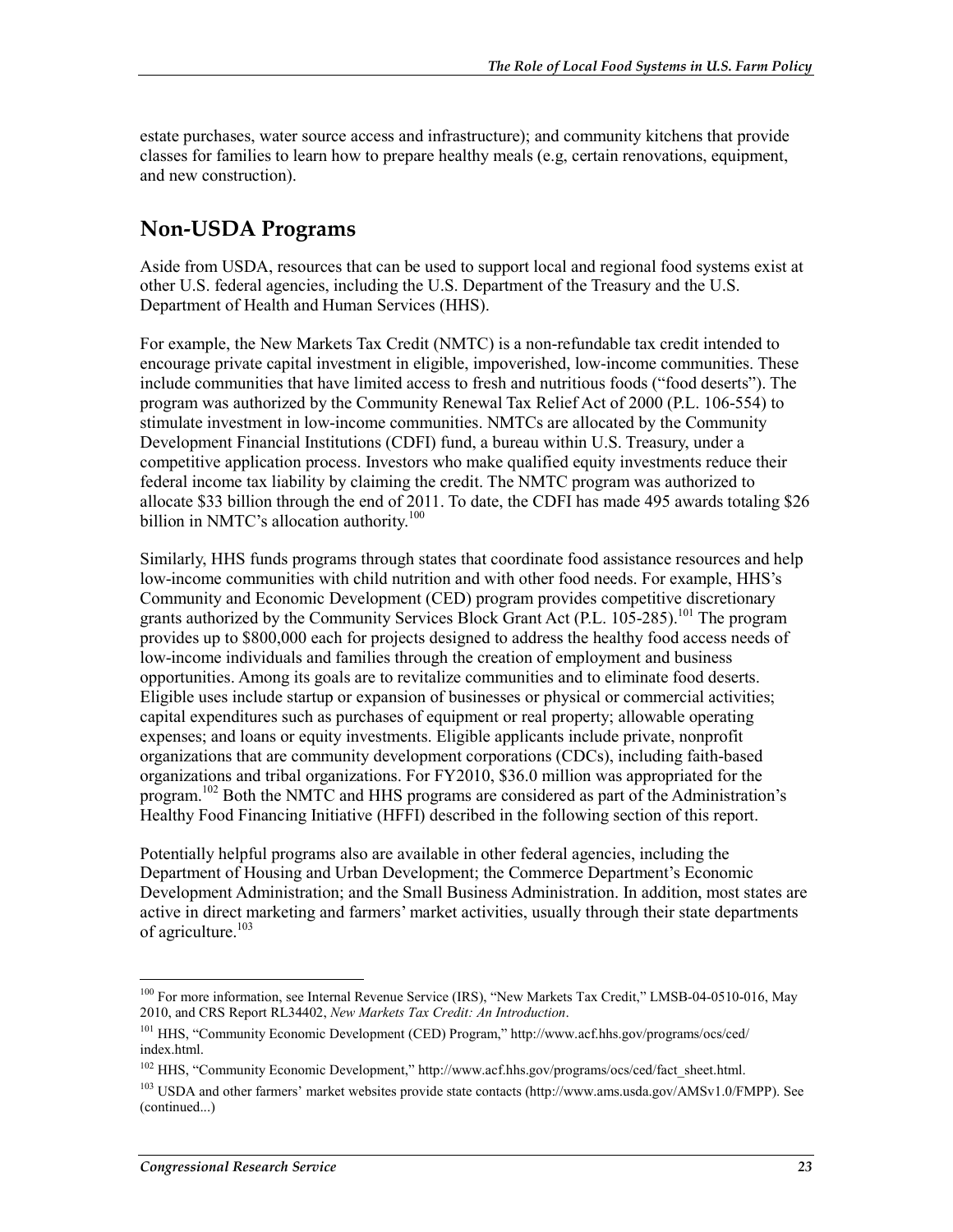### **Administration's Initiatives**

USDA's *Strategic Plan FY2010-2015* outlines the core strategic goals and the primary objectives for the department.<sup>104</sup> Enhancing rural prosperity, supporting sustainable and competitive agricultural systems, and increasing access to nutritious food are among these goals and objectives. Many of these same priorities are reflected in the Department's various initiatives, such as the "Know Your Farmer, Know Your Food" Initiative, the Regional Innovation Initiative, and the Healthy Food Financing Initiative.

### **"Know Your Farmer, Know Your Food" Initiative**

"Know Your Farmer, Know Your Food" is a USDA-wide initiative that was launched by USDA in September 2009 to "begin a national conversation to help develop local and regional food systems and spur economic opportunity."<sup>105</sup> The initiative was designed to eliminate organizational barriers between existing USDA programs and promote enhanced collaboration among staff, leveraging existing USDA activities and programs, and thereby "marshalling resources from across USDA to help create the link between local production and local consumption."<sup>106</sup> It is not a stand-alone program and does not have its own budget;<sup>107</sup> instead, it is a departmental initiative, and not connected to a specific office or subagency. This is done by highlighting various existing programs within USDA that are available to support local farmers; strengthen rural communities; promote healthy eating; protect natural resources; and provide grants, loans, and support.<sup>108</sup> Linking local production with local consumption of farm products also is one of the primary goals of USDA's Regional Innovation Initiative (see below).

Among the programs mentioned for leveraging local and regional food production systems are marketing and promotion programs; rural business and community development programs; and selected USDA research and cooperative extension programs.<sup>109</sup> In response to demand for farmto-school activities, certain USDA nutrition and domestic food programs, such as the farm-toschool and some fresh fruit and vegetable programs, also have been associated with the initiative. Since its launch, USDA has announced funding for various projects under these and other programs identified as promoting local-scale sustainable operations.<sup>110</sup>

1

106 USDA, "Our Mission," http://www.usda.gov/wps/portal/usda/knowyourfarmer?navtype=KYF&navid= KYF\_MISSION; and USDA, AMS, "Regional Food Hubs: Linking Producers to New Markets," May 2011.

<sup>(...</sup>continued)

also the National Association of State Departments of Agriculture (http://www.nasda.org/nasda/nasda/index1.htm). 104 USDA, *Strategic Plan FY2010-2015*, http://www.ocfo.usda.gov/usdasp/sp2010/sp2010.pdf.

<sup>105</sup> USDA, "USDA Launches 'Know Your Farmer, Know Your Food' Initiative to Connect Consumers with Local Producers to Create New Economic Opportunities for Communities," September 15, 2009, Release No. 0440.09.

<sup>&</sup>lt;sup>107</sup> Letter to Senators McCain, Roberts, and Chambliss from USDA Secretary Vilsack, April 30, 2010.

<sup>108</sup> USDA, http://www.usda.gov/wps/portal/usda/knowyourfarmer?navid=KNOWYOURFARMER; see also USDA memos at http://www.usda.gov/wps/portal/usda/knowyourfarmer?navtype=KYF&navid=KYF\_GRANTS.

<sup>&</sup>lt;sup>109</sup> See USDA, "Our Mission"; and NSAC, "Guide to USDA Funding for Local and Regional Food Systems."

<sup>&</sup>lt;sup>110</sup> For example, USDA's initial press release announced the following efforts under this initiative: collaborative outreach and assistance programs to socially disadvantaged and underserved farmers; implementation of a new voluntary cooperative program for state-inspected establishments to ship meat and poultry in interstate commerce; and grants to help local business cooperatives, and also the Northwest Food Processors Association.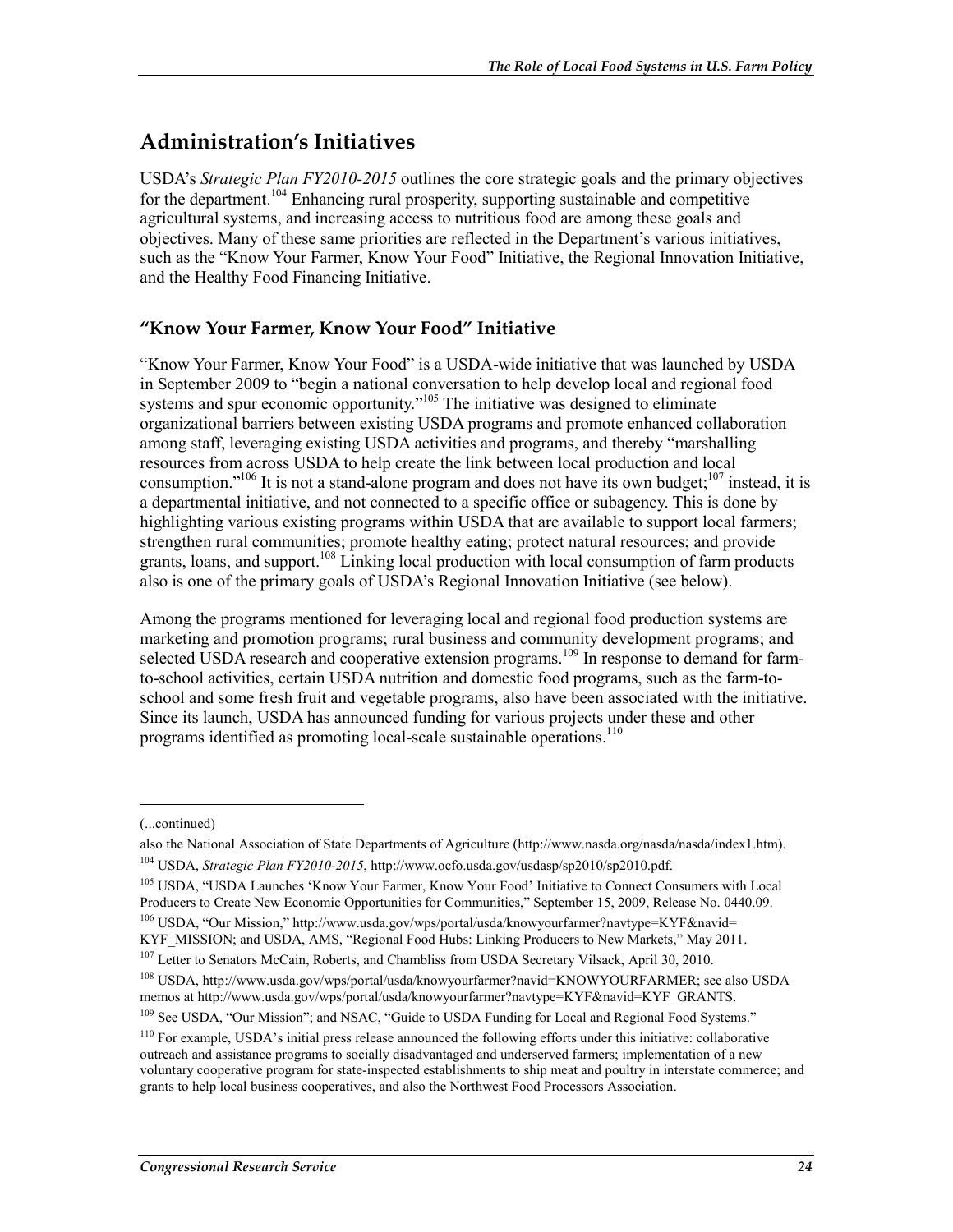USDA's website lists many other existing agency programs that might be available to provide assistance to eligible farming businesses. Accordingly, the initiative spans existing, mostly longstanding programs within most USDA's agencies, including Rural Development (RD), Research, Education and Economics (REE), Farm Service Agency (FSA), and Agricultural Marketing Service (AMS).<sup>111</sup>

Some in Congress have challenged USDA's "Know Your Farmer, Know Your Food" initiative. In April 2010, three Senators wrote a letter to USDA Secretary Vilsack expressing concerns about the initiative. The letter stated: "This spending doesn't appear geared toward conventional farmers who produce the vast majority of our nation's food supply, but is instead aimed at small, hobbyist and organic producers whose customers generally consist of affluent patrons at urban farmers' markets," among other concerns regarding USDA's promotion and prioritization of local food systems. The letter also requested evidence of USDA's congressional authority to spend money for "Know Your Farmer, Know Your Food" and a full itemized accounting of all spending under the initiative.<sup>112</sup> In response, USDA clarified that the initiative

does not have any budgetary or programmatic authority.... Rather, it is a communications mechanism to further enable our existing programs to better meet their goals and serve constituents as defined in the respective authorizing legislation and regulations. While there are no programs under the initiative, since September 2009 a number of our program funding announcements have included a reference to 'Know Your Farmer, Know Your Food.' 113

USDA also asserts that "none of these programs are providing preference to local and regional food system projects, except as provided for in their existing regulatory rules or legislative authority."<sup>114</sup> According to USDA, there are only two such statutory cases—a 5% set-aside established in the 2008 farm bill for rural development Business and Industry (B&I) loans and an allowance for schools to make local purchases under the Department of Defense Fresh Fruit and Vegetable Program (DoD Fresh).<sup>115</sup> In addition, USDA issues an administrative notice requiring that the agency's Rural Housing and Community Facilities Program provide "that each state must fund at least one project" supporting the initiative in FY2010 only. (See "Other USDA Actions.")

The initiative remains controversial. Following extensive House floor debate on the FY2012 Agriculture appropriations bill, the House-passed bill included a number of provisions restricting funding for selected USDA programs that fund this initiative and also other local and regional food production projects.116 The Senate bill did not put restrictions on the use of USDA funds to

<sup>111</sup> See "USDA Deputy Secretary Kathleen Merrigan's Memos," http://www.usda.gov/wps/portal/usda/ knowyourfarmer?navtype=KYF&navid=KYF\_GRANTS. These include "Memo on Rural Development Programs," August 26, 2009; "Memo on Research, Education and Economics," October 29, 2009; "Memo on Farm Service Agency," June 17, 2010; and "Memo on Agricultural Marketing Service," July 20, 2010. USDA's Regional Innovation Initiative also spans several USDA agencies, including agencies from USDA's Rural Development, Marketing and Regulatory Programs, and Natural Resources and Environment mission areas. USDA, "USDA Launches 'Know Your Farmer, Know Your Food' Initiative to Connect Consumers with Local Producers to Create New Economic Opportunities for Communities," September 15, 2011, Release No. 0440.09.

<sup>&</sup>lt;sup>112</sup> Letter to USDA Secretary Vilsack from Senators McCain, Roberts, and Chambliss, April 27, 2010.

<sup>&</sup>lt;sup>113</sup> Letter to Senators McCain, Roberts, and Chambliss from USDA Secretary Vilsack, April 30, 2010.

<sup>&</sup>lt;sup>114</sup> Letter to Senators McCain, Roberts, and Chambliss from USDA Secretary Vilsack, April 30, 2010.

<sup>&</sup>lt;sup>115</sup> CRS communication with USDA staff, June 14, 2011. It is not known how much schools spent on local purchases under USDA's farm to school programs in recent years.

<sup>116</sup> H.R. 2112, House-reported version, § 750. For more information, see CRS Report R41964, *Agriculture and Related Agencies: FY2012 Appropriations*.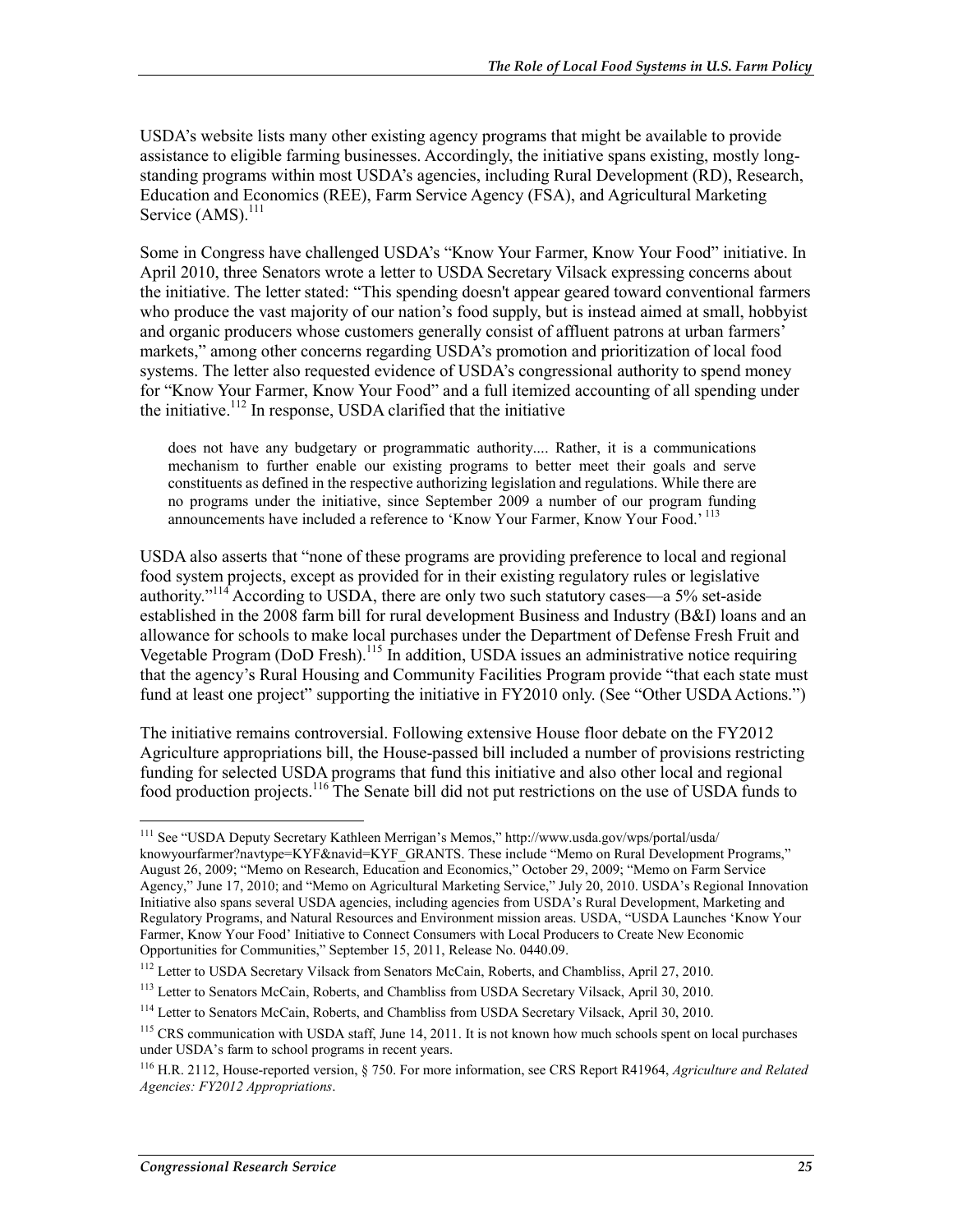support USDA's initiative. The enacted FY2012 Agriculture Appropriations Act (P.L. 112-55) does not specifically address this initiative, but the joint explanatory statement requires USDA to report any travel related to the initiative, including the agenda and the cost of such travel, and justification for this initiative in its FY2013 budget request.<sup>117</sup> USDA is also required to submit a report to Congress on the impacts of the initiative during the previous two years, and to provide a justification for the initiative as part of its FY2013 budget explanatory notes.

### **Regional Innovation Initiative**

The "Regional Innovation Initiative" (RII) was launched in 2010 and funding was requested as part of the Administration's FY2011 and FY2012 funding requests to "focus on the planning and coordination of USDA and other sources of assistance for rural communities."<sup>118</sup> These five rural development pillars are also outlined in USDA's *Strategic Plan FY2010-2015.*<sup>119</sup> The initiative is intended as the agency's "different direction as it relates to rural development," and spans five rural development pillars: rural broadband; biofuels and biobased products; linking local production and consumption of farm products; ecosystem markets to pay producers for sequestering carbon; and forest restoration and private land conservation.<sup>120</sup> The Administration's FY2012 budget proposal endorsed "strategic leveraging of existing resources to strengthen rural communities" through the initiative. However, Congress provided no funding to USDA for the initiative in the enacted FY2012 Agriculture appropriations.<sup>121</sup>

Although funding was not provided, Congress did address this initiative during the appropriations debate. The House-passed Agriculture appropriations report stated that the committee is "unable to provide any funding or authorization for the initiative as requests for additional information on the specific purpose, need, and plans for the initiative have gone unanswered" and directed USDA not to spend any of its funding for the Rural Community Development Initiative (RCDI) on the initiative without Congress's approval.<sup>122</sup> The Senate bill did not put restrictions on the use of USDA funds to support USDA's initiative. The enacted FY2012 appropriations law also did not specifically address this initiative.

### **Healthy Food Financing Initiative**

The "Healthy Food Financing Initiative" (HFFI) was launched in 2010 and funding was requested as part of the Administration's FY2011 and FY2012 funding requests to "support local and regional efforts to increase access to healthy foods, particularly for the development of grocery stores and other healthy food retailers in urban and rural food deserts and other underserved areas."<sup>123</sup> The multi-year \$400 million initiative involves USDA, HHS, and the U.S. Department

<sup>117</sup> H.Rept. 112-284, p. 190 (*Congressional Record*, November 14, 2011, pp. H7433-7576).

<sup>118</sup> USDA, "FY2011 Budget Summary and Annual Performance Plan," http://www.obpa.usda.gov/.

<sup>119</sup> USDA, *Strategic Plan FY2010-2015*, http://www.ocfo.usda.gov/usdasp/sp2010/sp2010.pdf.

<sup>120</sup> Jon Harsch, "Sec. Vilsack proposes 'Regional Innovation Initiative' for rural America," *Agri-Pulse*, March 3, 2010. For more about rural development programs generally, see CRS Report RL31837, *An Overview of USDA Rural Development Programs*.

<sup>121</sup> See CRS Report R41964, *Agriculture and Related Agencies: FY2012 Appropriations*.

<sup>122</sup> H.Rept. 112-101.

<sup>123</sup> USDA, "FY2011 Budget Summary and Annual Performance Plan," http://www.obpa.usda.gov/.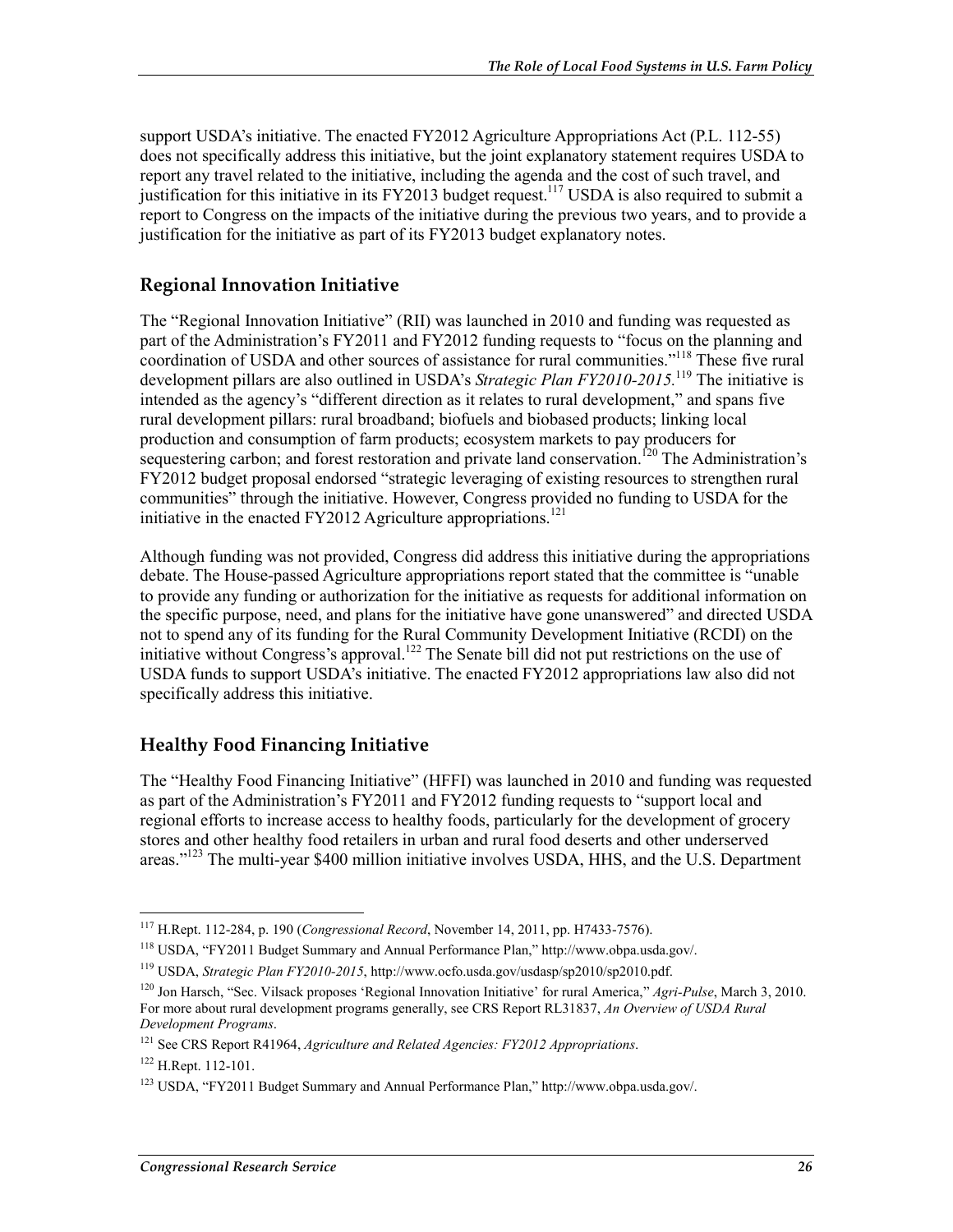of the Treasury, including programs discussed in the previous section of this report. (See "Non-USDA Programs.")

The HFFI is intended to bring grocery stores and other healthy food retailers to the nation's lowincome and underserved urban and rural communities. Funding is directed toward retail establishments only, which have included—but are not limited to—healthy corner store initiatives and farmers' markets.<sup>124</sup> The \$400 million initiative includes \$250 million in authority for the New Markets Tax Credit (NMTC) and \$25 million for financial assistance to Treasury-certified community development financial institutions (CDFIs) to support private investment in underserved communities.<sup>125</sup> The HHS portion of the initiative provides grants as part of its Community Economic Development (CED) program to support projects that finance grocery stores, farmers' markets, and other retail outlets for fresh nutritious food.<sup>126</sup> The USDA portion supports businesses through its existing loan and grant programs, and other types of technical assistance. HFFI is based on the Pennsylvania Fresh Food Financing Initiative and similar efforts in other states to attract fresh-food retail investment in underserved communities through onetime grants and loan financing.<sup>127</sup>

What remains unclear is the extent to which HFFI will primarily fund national wholesale grocery stores or other types of establishments, including local food systems. The Administration's FY2012 budget proposal requested that \$35 million be appropriated to USDA under this initiative. Congress provided no funding for USDA for HFFI in the enacted FY2012 Agriculture appropriations because the initiative "has yet to prove that any expenditures made for this initiative have been effective" in meeting the goal of ensuring that more people have access to nutritious foods.<sup>128</sup> Elsewhere in the FY2012 appropriations, Congress did provide funding for other parts of HFFI, such as \$22 million for the U.S. Department of the Treasury to administer the NMTC for retail food outlets.

## **Congressional Actions**

### **Legislative Options**

Authorization for many of the selected programs highlighted in this report are contained within periodic farm bills or within the most recent reauthorization of the child nutrition programs.

Omnibus farm bills govern U.S. agricultural and food programs, covering a wide range of programs and provisions, and are reviewed and renewed roughly every five years. Although many of these policies can be and sometimes are modified through freestanding authorizing legislation or as part of other laws, the omnibus, multi-year farm bill provides a predictable opportunity for policymakers to address agricultural and food issues more comprehensively. The Food, Conservation, and Energy Act of 2008 (P.L. 110-246, "2008 farm bill") is the most recent

<sup>1</sup> <sup>124</sup> HHS, "HFFI Grantee List," http://www.acf.hhs.gov/programs/ocs/ced/HFFI\_grantee\_summaries.html.

<sup>&</sup>lt;sup>125</sup> USDA, "Obama Administration Details Healthy Food Financing Initiative," February 19, 2010.

<sup>&</sup>lt;sup>126</sup> Ibid. Also, Debra Tropp, "Support of Local Food Initiatives," USDA AMS, October 2010.

<sup>127</sup> CDFI Fund, Healthy Food Retail Financing At Work: *Pennsylvania Fresh Food Financing Initiative*, September 30, 2011, http://www.cdfifund.gov/. Illinois and New York have similar policies, along with Detroit, New York City, New Orleans, and Washington, DC.

<sup>128</sup> H.Rept. 111-284. See also CRS Report R41964, *Agriculture and Related Agencies: FY2012 Appropriations*.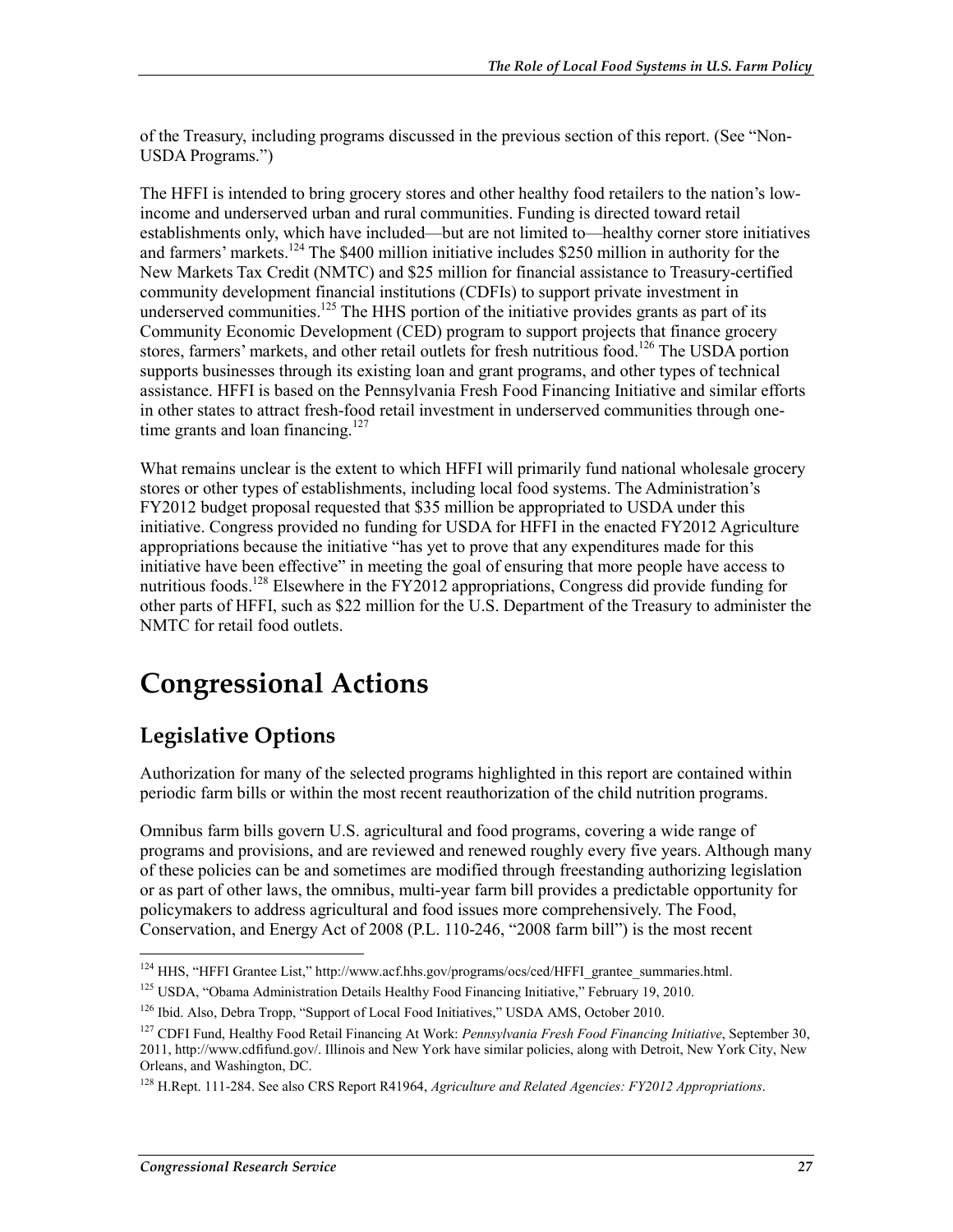omnibus farm bill.<sup>129</sup> The 112<sup>th</sup> Congress will likely consider reauthorization of the 2008 farm bill, as some of its provisions will be expiring in 2012. The breadth of farm bills has expanded in recent decades to include new and expanding agricultural interests. Building on changes that were made in the enacted 2008 farm bill, the pending reauthorization offers opportunities for expanding provisions in ways that could benefit farmers and ranchers who participate in local and regional agricultural markets. Options include expanding or establishing set-asides within existing loan and grant programs, and improving access to healthier foods in school meals and for lower-income and underserved communities through new or existing programs. Conversely, farm bill reauthorization could provide an opportunity to cut overall spending on U.S. farm programs, in response to budgetary concerns.

Child nutrition programs and the Special Supplemental Nutrition Program for Women, Infants, and Children (WIC) provide cash, commodity, and other assistance under three major federal laws: the Richard B. Russell National School Lunch Act (originally enacted as the National School Lunch Act in 1946), the Child Nutrition Act (originally enacted in 1966), and Section 32 of the Act of August 24, 1935 (7 U.S.C. § 612c). Congress periodically reviews and reauthorizes expiring authorities under these laws. The most recent reauthorization of the child nutrition programs was in 2010, the Healthy, Hunger-free Kids Act of 2010 (P.L. 111-296).<sup>130</sup> In the 2008 farm bill, Congress expanded the Fresh Fruit and Vegetable (Snack) Program, amending the Richard B. Russell National School Lunch Act.<sup>131</sup>

### **Pending Bills in the 112th Congress**

In recent years a diverse mix of community and rural development groups and small-farm advocacy organizations have promoted initiatives intended to support the development of local and regional food systems by reforming the existing farm support framework and building on the concept of direct farm-to-consumer marketing to create new economic opportunities for small and medium-sized farms. Some domestic food-related and public health organizations are also promoting initiatives to improve access to healthy, nutritious foods to schools and to underserved communities.

The National Sustainable Agriculture Coalition (NSAC) has been actively advocating to reduce total farm bill spending through payment limits and other reforms, while increasing investments in certain perceived underfunded areas, such as support for new farmers, rural development, conservation, renewable energy, agricultural research, and new market development.<sup>132</sup> The State of California also has submitted farm bill recommendations, which include promoting specialty crop production both to enhance fruit and vegetable production and to improve public health and nutrition, while also revitalizing local communities, supporting organic agriculture, and enhancing the natural environment, among other goals.<sup>133</sup> Meanwhile some state and local

<sup>&</sup>lt;sup>129</sup> See CRS Report RS22131, *What Is the "Farm Bill"?* More detailed information on the 2008 bill is in CRS Report RL34696, *The 2008 Farm Bill: Major Provisions and Legislative Action*.

<sup>130</sup> P.L. 111-296. For more information, see CRS Report R41354, *Child Nutrition and WIC Reauthorization: Issues and Legislation in the 111th Congress*.

<sup>131</sup> P.L. 110-246, § 4304.

<sup>&</sup>lt;sup>132</sup> NSAC, "NSAC Releases Letter to the Super Committee and Farm Bill Budget Views," September 20, 2011. Also see NSAC's 2012 "Farm Bill Platform: Budget Chapter Background," http://sustainableagriculture.net/wp-content/ uploads/2011/09/Farm-Bill-Budget-Chapter-NSAC-Farm-Bill-Platform-Sept-2011.pdf.

<sup>&</sup>lt;sup>133</sup> California Department of Food and Agriculture (CDFA), "California and the Farm Bill: A Vision for Farming in the (continued...)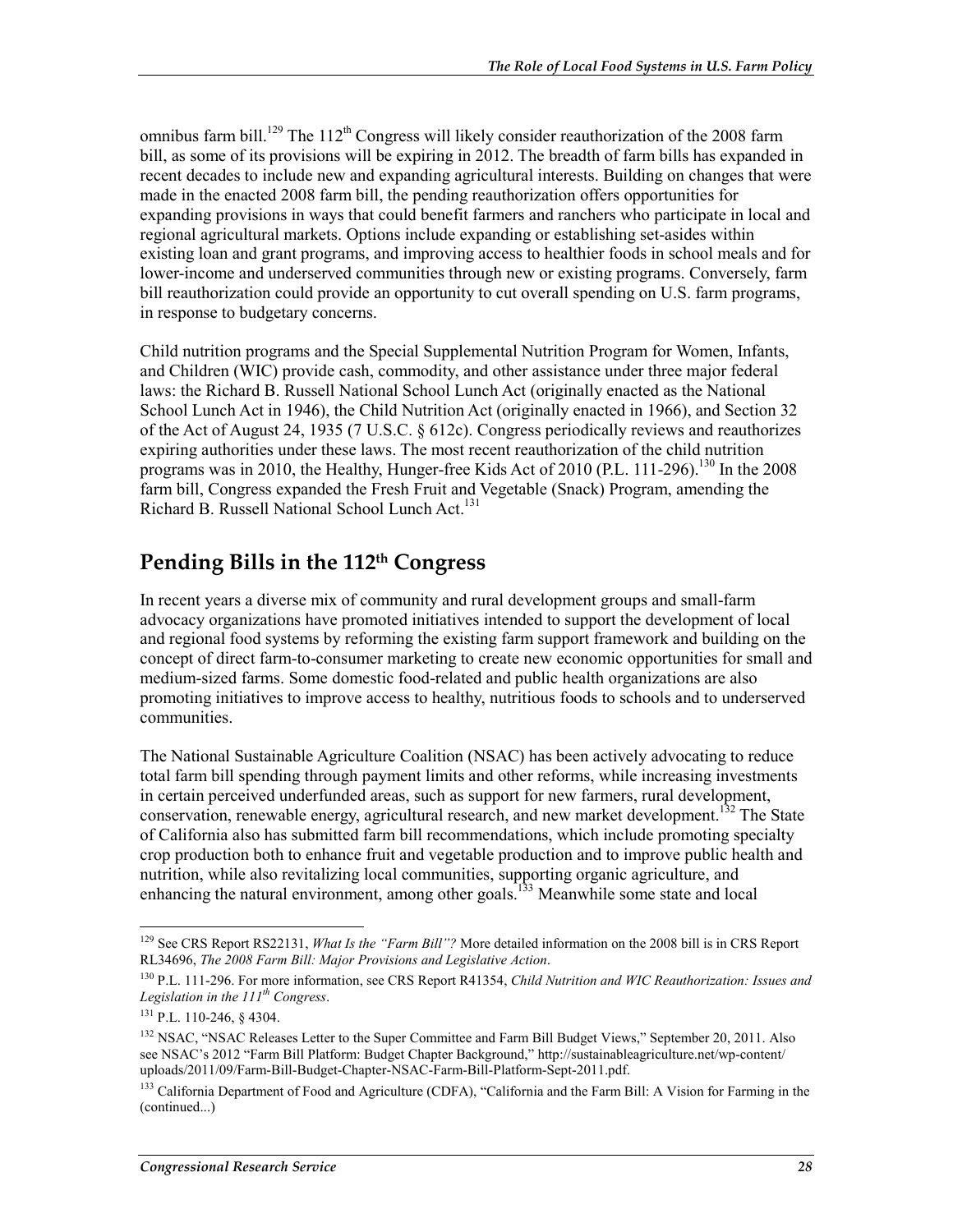groups, such as the Pennsylvania-based nonprofit organization The Food Trust, are promoting the need for expanding farmers' market programs and farm-to-school programs, as well as initiatives to reduce the number of food deserts nationwide.<sup>134</sup> These types of recommendations have been proposed by a variety of other groups and think tanks.<sup>135</sup>

Several bills have been introduced in the  $112<sup>th</sup>$  Congress addressing many of these areas. Some of the introduced bills represent comprehensive "marker bills" addressing provisions across multiple farm bill titles and recommending changes that would provide additional directed support for local and regional food systems.<sup>136</sup> Some in Congress have expressed the need to change farm policies in ways that might also enhance support for local food systems and rural communities.<sup>137</sup>

One of the more comprehensive marker bills is the Local Farms, Food, and Jobs Act of 2011 (**H.R. 3286/S. 1773**; Pingree/Brown), proposing comprehensive changes to several USDA programs in the farm bill covering commodity support and crop insurance, farm credit, conservation, nutrition, rural development, research, and horticulture and livestock programs. The proposed changes are intended to enhance support for local and regional food production and farming systems. Other bills, including the Fresh Regional Eating for Schools and Health Act of 2011 (**S. 2016**; Wyden) and the Growing Opportunities for Agriculture and Responding to Markets Act of 2011 (**S. 1888**; Casey) also seek to increase access to loans for small and beginning farmers, and other groups.<sup>138</sup>

The Community Agriculture Development and Jobs Act (**H.R. 3225**; Kaptur), re-introduced from the  $111<sup>th</sup>$  Congress, also targets enhanced support for non-traditional agricultural producers. The bill identifies specific changes to the farm bill and seeks to create a new USDA Office of Community Agriculture to ensure support for rural and non-rural food programs, provide grants and outreach for local food initiatives, promote consumption of fruits and vegetables, and eliminate food deserts. Another bill, the Healthy Food for Healthy Living Act (**H.R. 3291**; Velazquez) would provide grants to organizations operating in low-income communities to promote access to fresh fruits and vegetables and other foods.

Other bills focused at the farm production level include the Beginning Farmer and Rancher Opportunity Act of 2011 (**H.R. 3236/S. 1850**; Walz/Harkin), which would expand opportunities for beginning farmers and ranchers through changes to several USDA programs covering conservation; rural development; research, education, and extension; and farm credit and crop insurance. Separately, the Community-Supported Agriculture Promotion Act (**S. 1414/**Sanders) would establish a community-supported agriculture promotion program, similar to USDA farmers' market program, to expand and develop CSAs, among other goals.

<sup>(...</sup>continued)

<sup>21&</sup>lt;sup>st</sup> Century," http://www.cdfa.ca.gov/farm\_bill/pdfs/FarmBillCof12.pdf.

<sup>&</sup>lt;sup>134</sup> The Food Trust, "Farmers' Market Alliance" and "Bipartisan 'Healthy Food Financing' Bills Would Create Jobs and Cut Dietary Diseases," http://www.thefoodtrust.org.

<sup>&</sup>lt;sup>135</sup> See, for example, Harry A. Wallace Center, "Making Changes: Turning Local Visions into National Solutions," 2003, http://wrdc.usu.edu/files/publications/publication/pub\_\_1046514.pdf.

<sup>&</sup>lt;sup>136</sup> A "marker bill" is used to introduce specific measures or issues into a larger legislative debate. Such legislation is generally proposed as a "placeholder" for specific aspects of a larger bill, such as the farm bill, and allows legislators to include key provisions in the larger bill debate while it is still at the committee or subcommittee level.

<sup>&</sup>lt;sup>137</sup> See, for example, Representative Earl Blumenauer's report, "Growing Opportunities: Family Farm Values for Reforming the Farm Bill."

<sup>138</sup> For more information, see CRS Report RS21977, *Agricultural Credit: Institutions and Issues*.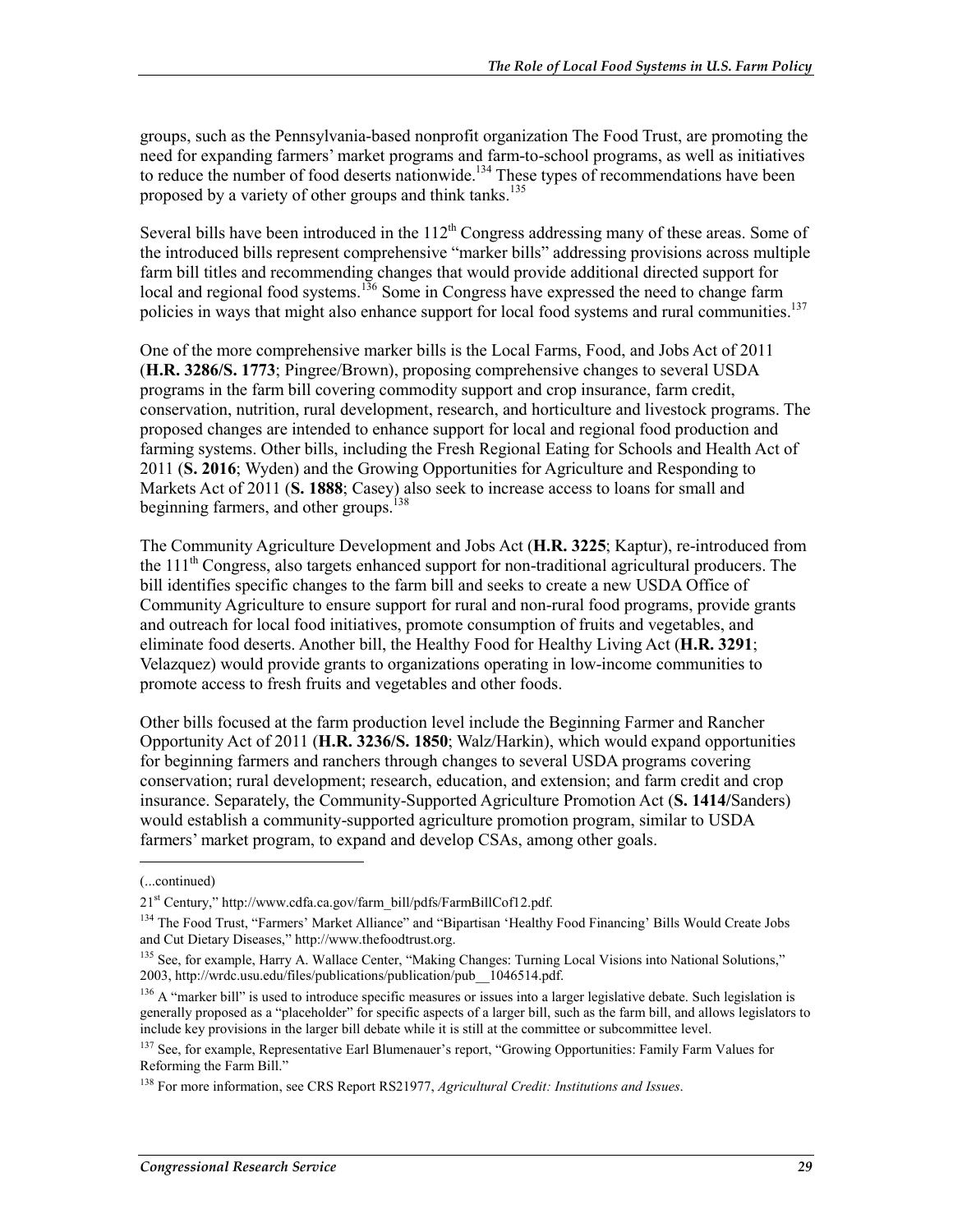Other bills actively address concerns about food deserts. The Healthy Food Financing Initiative  $(H.R. 3525/S. 1926$ ; Schwartz/Gillibrand), re-introduced from the  $111<sup>th</sup>$  Congress, seeks to increase investments in food financing to reduce the number of food deserts nationwide, as well as address childhood obesity. The Fit for Life Act of 2011 (**H.R. 2795/**Fudge) seeks to improve the nutritional quality of and access to foods in underserved communities and to expand certain child nutrition programs and other school feeding programs, as well as advance preventative measures and treatment of obesity in adults and children in underserved communities.

Other bills are also focused on nutrition while contemplating an expanded market for local producers. The Local School Foods Act (**H.R. 3092**/Welch) would establish a pilot program to increase the amount of purchases of local fresh fruits and vegetables for schools and service institutions by giving certain states the option of receiving a USDA grant instead of receiving commodities under the agency's commodity procurement programs. The Eat Local Foods Act (**H.R. 1722**; Pingree) would provide a grant to states to provide schools with local food credits equal to a portion of the total value of the commodity assistance (or cash payments in lieu thereof). Two bills, **S. 1593** (Gillibrand) and **H.R. 1722** (Pingree), would make it easier for farmers' markets, roadside stands, and other farm-to-consumer venues to participate as licensed retailers in SNAP (Supplemental Nutrition Assistance Program, formerly food stamps).<sup>139</sup>

### **Considerations for Congress**

Although the 2008 farm bill included a few new provisions that directly support local and regional food systems, and also contains several programs that benefit all U.S. agricultural producers, it currently does not contain many programs that directly support local and regional food systems. Many community and farm advocacy groups have argued that such food systems should play a larger policy role within the farm bill, and that the laws should be revised to reflect broader, more equitable policies across a range of production systems, including local and regional food systems.

Many in Congress have historically defended the existing farm support programs as a means to ensure that the United States has continued access to the "most abundant, safest, and most affordable food supplies in the world." However, there are long-standing criticisms of the traditional farm subsidy programs administered by USDA. Some criticize the fact that the core farm bill programs are focused on selected commodities—corn, wheat, cotton, rice, soybeans, dairy, and sugar—and there have been calls from both inside and outside Congress to revamp U.S. farm programs. Among other program criticisms are concerns about the overall effectiveness of farm programs and the cost to taxpayers and consumers, as well as questions about whether continued farm support is even necessary, given that many support programs were established many decades ago and are considered by some to be no longer compatible with current national economic objectives, global trading rules, and federal budgetary or regulatory policies.

In addition to calls for increased equity among all U.S. food producers—regardless of farm size, type of food, or how it is produced—various programmatic changes have been proposed, some of which dovetail with efforts by supporters of local food systems. For example, it may be argued

<sup>&</sup>lt;sup>139</sup> Under current law, states receive a 50% federal match for electronic benefit transfer machines which are provided to approved retailers. These bills seek to make these matching funds available for farm-to-consumer retailers who need a wireless machine – currently not eligible for government financing. H.R. 1722 includes a pilot project that would include the pursuit of mobile smartphone technology for this purpose.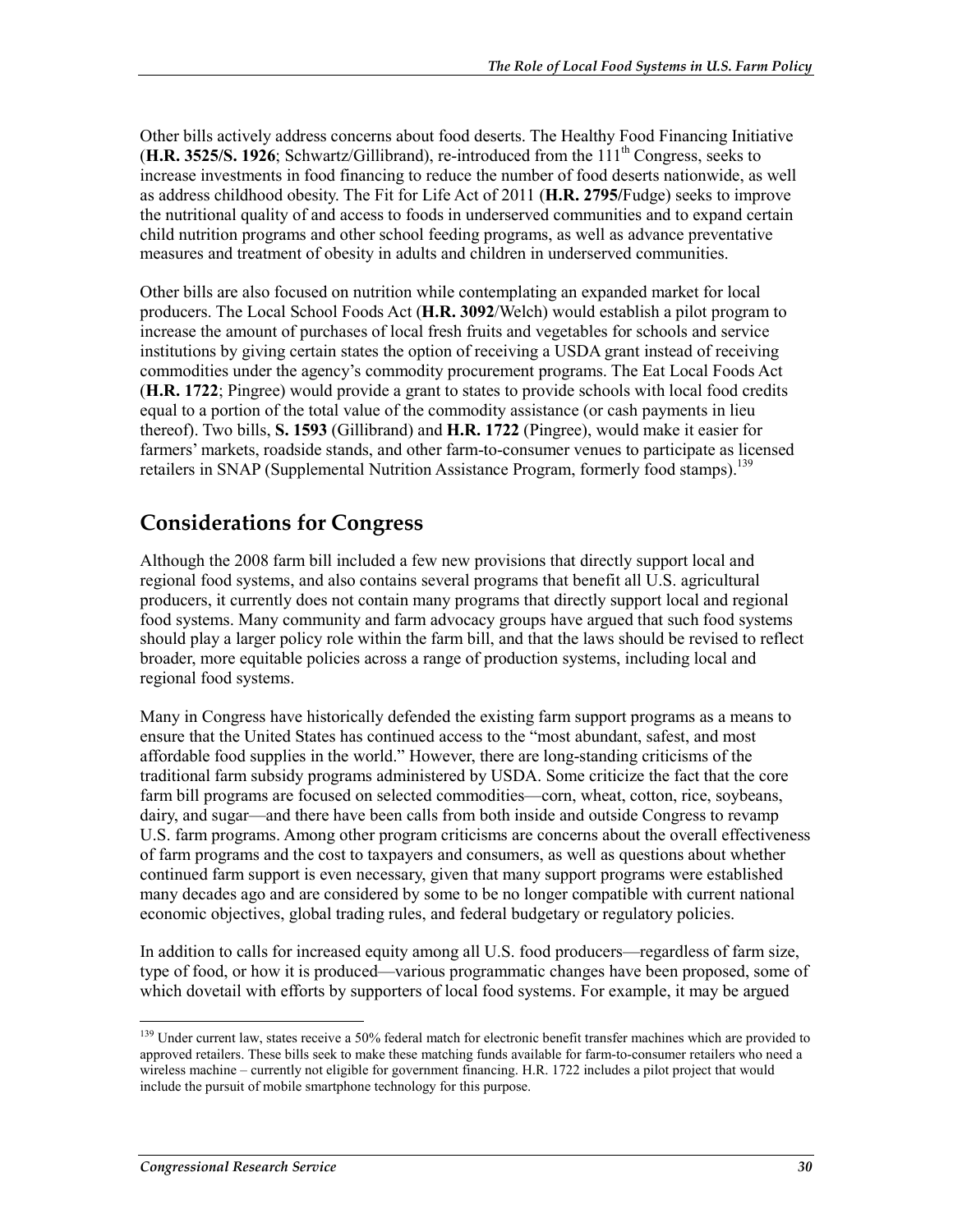that proposals to address existing restrictions on planting fruits, vegetables, and wild rice on program crop base acreage (**H.R. 2675/S. 1427**; Ribble/Lugar) may also have a "local" component, in that if these restrictions were removed the ability to grow fruits and vegetables on base acres could potentially provide benefits to producers in some regions.<sup>140</sup>

Supporters of an increased role for local food systems within the farm bill cite the increasing popularity of local foods, given perceived higher product quality and freshness, and a general belief that purchasing local foods helps support local farm economies and/or farmers that use certain production practices that may be more environmentally sustainable. Rising popularity is attributed to both increasing consumer demand and a desire among agricultural producers to take advantage of market opportunities within local and regional markets. Others contend that subsidizing the more traditional agriculture producers creates a competitive disadvantage to other producers who do not receive such support.

However, some may be opposed to extending farm bill support to local and regional food systems, which traditionally have not been a major constituency among other longstanding U.S. agricultural interests. Those opposed to extending farm bill benefits to local food systems cite concerns about overall limited financial resources to support U.S. agricultural producers as well as concerns that the most efficient and productive use of natural resources be employed for producing food. As shown by challenges from some in Congress to USDA's "Know Your Farmer, Know Your Food" initiative, there are concerns about the perceived priorities of USDA and fear that a shift in priorities may result in fewer resources for "conventional farmers who produce the vast majority of our nation's food supply" (see discussion in ""Know Your Farmer, Know Your Food" Initiative"). Other criticisms highlight the lack of an established definition of what constitutes a "local food" and also perception that USDA's support of local foods is mostly targeted to affluent consumers in urban areas, rather than farmers in rural communities.

<sup>140</sup> For additional information, see CRS Report RL34019, *Eliminating the Planting Restrictions on Fruits and Vegetables in the Farm Commodity Programs*; also comments from Doug Sombke, South Dakota Farmers Union, Institute of Medicine of the National Academies (OIM-NAS), Farm and Food Policy: Relationship to Obesity Prevention, May 19, 2011.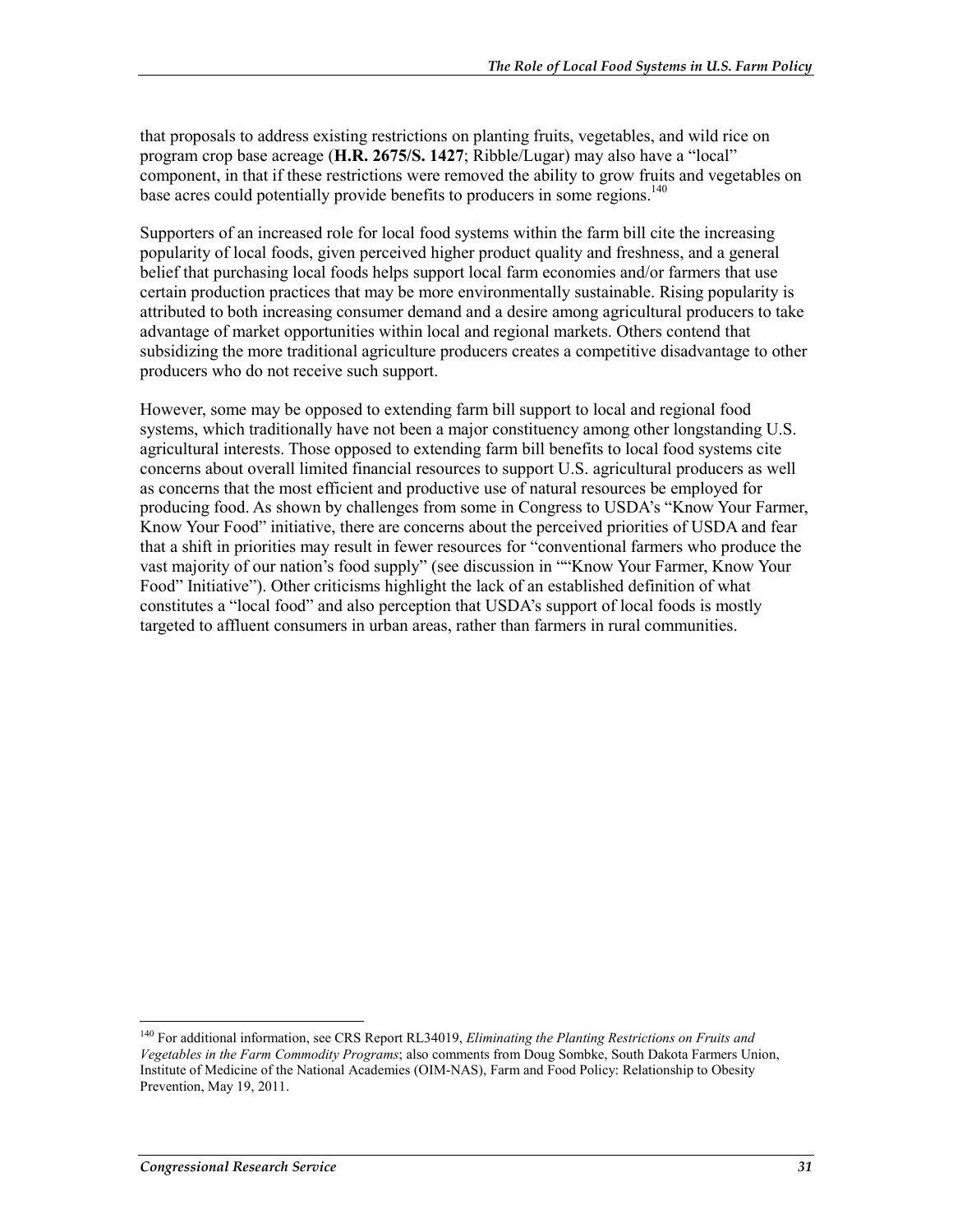| <b>USDA</b><br>agency | Program Name /<br><b>CFDA#</b>                                             | Program<br><b>Type</b> | <b>Eligible Applicants</b>                                                                                                                            | <b>Assistance Amount</b>                                                                                                                                                                                                                     | <b>Total Funding Type/Amount</b>                                                                                                                                  |
|-----------------------|----------------------------------------------------------------------------|------------------------|-------------------------------------------------------------------------------------------------------------------------------------------------------|----------------------------------------------------------------------------------------------------------------------------------------------------------------------------------------------------------------------------------------------|-------------------------------------------------------------------------------------------------------------------------------------------------------------------|
| <b>AMS</b>            | Specialty Crop Block<br>Grant Program (SCBGP),<br>10.170.                  | Formula<br>grants.     | State departments of<br>agriculture, in partnership with<br>organizations.                                                                            | Varies by state. Base grant (about \$180,000<br>per state), plus additional funds based on the<br>state's share of the total value of U.S.<br>specialty crop production. In FY2011, grants<br>ranged from \$181,000 to \$18.7 million.       | Mandatory, combined total of \$224 million<br>for FY2009-FY2012. Local share:<br>Unknown.                                                                         |
| <b>AMS</b>            | <b>Farmers' Market</b><br>Promotion Program<br>(FMPP), 10.168.             | Project<br>grants.     | Farmer cooperatives, grower<br>associations, nonprofit/public<br>benefit corporations, local<br>governments, regional farmers'<br>market authorities. | Limited to \$100,000, with a minimum award<br>of \$5,000. Individual grants have averaged<br>about \$50,000.                                                                                                                                 | Mandatory, combined total of \$33 million<br>for FY2008-2012. Local share: Unknown.                                                                               |
| <b>FNS</b>            | <b>WIC Farmers' Market</b><br>Nutrition Program<br>(WIC-FMNP), 10.572.     | Formula<br>grants.     | State health, agriculture and<br>other agencies and Indian<br>tribes.                                                                                 | Varies by state. In FY2011, grants ranged<br>from \$6,300 to \$3.9 million.                                                                                                                                                                  | Discretionary, \$16.5 million appropriated<br>in FY2012. Local share: Unknown.                                                                                    |
| <b>FNS</b>            | <b>Senior Farmers' Market</b><br>Nutrition Program<br>(SFMNP), 10.576.     | Project<br>grants.     | State health, agriculture and<br>other agencies and Indian<br>tribes.                                                                                 | Varies by state. In FY2011, grants ranged<br>from \$10,000 to \$1.9 million.                                                                                                                                                                 | Mandatory, \$20.6 million annually through<br>FY2012. Local share: Unknown.                                                                                       |
| AMS                   | <b>Federal State Marketing</b><br>Improvement Program<br>(FSMIP), 10.156.  | Project<br>grants.     | State departments of<br>agriculture, state agricultural<br>experiment stations, and other<br>state agencies.                                          | Grants have ranged from \$21,000 to<br>\$135,000, averaging \$51,385. Matching funds<br>required.                                                                                                                                            | Discretionary, about \$1.3 million<br>appropriated annually. Local share:<br>Unknown.                                                                             |
| <b>RD</b>             | Value-Added Producer<br>Grants (VAPG), 10.352.                             | Project<br>grants.     | Individual farmers, agriculture<br>producer groups, farmer and<br>rancher cooperatives, and<br>majority-controlled producer-<br>based businesses.     | Maximum grant amounts: \$100,000 (planning<br>grant) and \$300,000 (working capital grant).<br>Grant funds may be used to pay up to 50% of<br>a project's costs. Applicant must contribute<br>at least 50% in cash or in-kind contributions. | Mandatory, \$15 million (FY2008), available<br>until expended, plus authorized annual<br>appropriations of \$40 million (FY2008-<br>2012). Local share: Unknown.  |
| <b>NIFA</b>           | Beginning Farmer and<br>Rancher Development<br>Program (BFRDP),<br>10.311. | Project<br>grants.     | State, tribal, local, or<br>regionally-based networks or<br>partnerships of public and<br>private entities.                                           | Up to \$250,000 per year for up to 3 years.<br>Matching funds are required.                                                                                                                                                                  | Mandatory, combined total of \$57 million<br>for FY2009-FY2012, plus authorized<br>annual appropriations of \$30 million<br>through FY2012. Local share: Unknown. |
| <b>NIFA</b>           | <b>Small Business Innovation</b><br>Research (SBIR), 10.212.               | Project<br>grants.     | Small businesses (fewer than<br>500 employees).                                                                                                       | Grant limited to \$100,000 and \$500,000, and<br>limited to 8 months and 2 years, depending<br>on the type and phase of the project.                                                                                                         | Discretionary; appropriated funding has<br>ranged from \$17 million to \$19 million<br>(FY2010-FY2012). Local share: Unknown.                                     |

### **Table 2. Selected USDA Programs that Potentially Support Local and Regional Food Systems**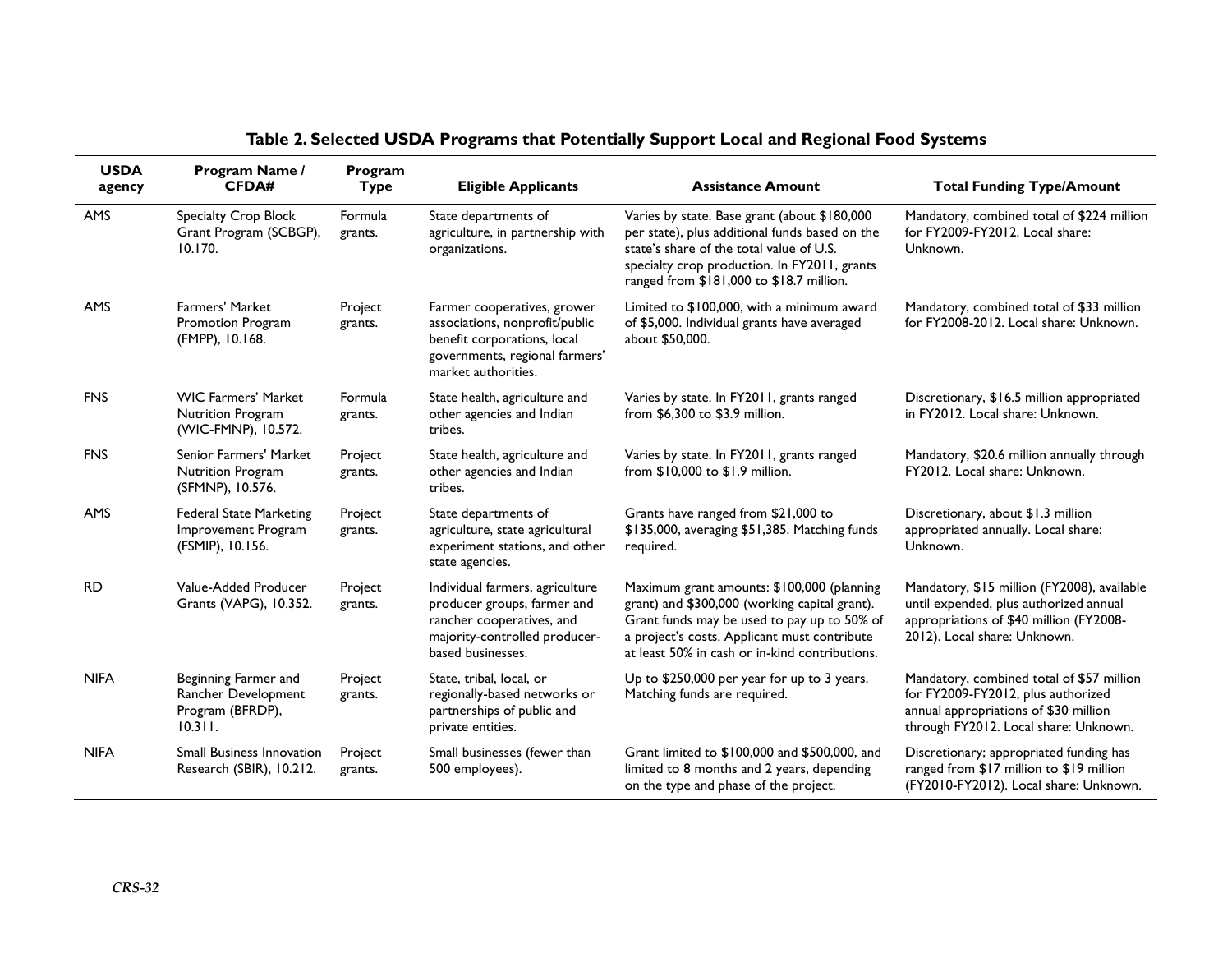| <b>USDA</b><br>agency                             | Program Name /<br><b>CFDA#</b>                                                                    | Program<br><b>Type</b>                                      | <b>Eligible Applicants</b>                                                                                                                            | <b>Assistance Amount</b>                                                                                                                                                                                                                                        | <b>Total Funding Type/Amount</b>                                                                                                                                 |
|---------------------------------------------------|---------------------------------------------------------------------------------------------------|-------------------------------------------------------------|-------------------------------------------------------------------------------------------------------------------------------------------------------|-----------------------------------------------------------------------------------------------------------------------------------------------------------------------------------------------------------------------------------------------------------------|------------------------------------------------------------------------------------------------------------------------------------------------------------------|
| RMA, NRCS,<br>AMS                                 | Agricultural Management<br>Assistance (AMA),<br>10.917.                                           | Direct<br>payments<br>for specified<br>use.                 | Agricultural producers who<br>voluntarily address certain<br>farmland conservation issues.                                                            | Provides technical and financial assistance of<br>up to 75% of the cost of installing certain<br>practices. Total AMA payments shall not<br>exceed \$50,000 per participant per year.                                                                           | Mandatory, \$15 million annually (FY2008-<br>FY2012), allocated to NRCS (50%), RMA<br>(40%), and AMS (10%). Local share:<br>Unknown.                             |
| <b>RMA</b>                                        | <b>Community Outreach</b><br>and Assistance<br>Partnership Program<br>(COAPP), 10.455             | <b>Disseminate</b><br>technical<br>information;<br>training | Educational institutions,<br>community organizations,<br>farmer/rancher associations,<br>state departments of<br>agriculture, and nonprofits.         | Assistance is through a cooperative<br>agreement, ranging from \$20,000 to \$100,000<br>per agreement. No matching funds are<br>required.                                                                                                                       | In FY2011, awards totaled \$13.6 million<br>through two RMA programs. Local share:<br>Unknown.                                                                   |
| USDA,<br>Office of<br>Outreach<br>and<br>Advocacy | Outreach and Assistance<br>to Socially Disadvantaged<br>Farmers and Ranchers<br>(OASDFR), 10.443. | Project<br>grants.                                          | Land grant institutions, state-<br>controlled institutions, Indian<br>tribes, Latino-serving<br>institutions, nonprofits,<br>community organizations. | Grants range from \$100,000 to \$400,000 per<br>year for up to 3 years, with no matching<br>requirements.                                                                                                                                                       | Discretionary. Appropriated up to \$6<br>million; much lower than authorized<br>amount (\$25 million a year, 2002 farm<br>bill). Local share: Unknown.           |
| RD.                                               | Rural Cooperative<br>Development Grant<br>(RCDG), 10.771.                                         | Project<br>grants.                                          | Nonprofit corporations<br>including universities.                                                                                                     | I-year grants up to \$225,000, with matching<br>requirements. Maximum award amount per<br>Small Socially-Disadvantaged Producer Grant<br>is \$200,000.                                                                                                          | Discretionary. Appropriations lower than<br>authorized (\$50 million annually). Grant<br>funds range from \$7-8 million (FY2010-<br>2011). Local share: Unknown. |
| <b>RD</b>                                         | <b>Business and Industry</b><br>(B&I) Guaranteed Loans,<br>10.768.                                | Direct and<br>guaranteed<br>loans.                          | Individual, nonprofits, business,                                                                                                                     | Guaranteed loans up to \$10 million, with<br>special exceptions for loans up to \$25 million.<br>The Secretary may approve guaranteed loans<br>up to \$40 million, for rural cooperative<br>organizations that process value-added<br>agricultural commodities. | Obligations were \$1.3 billion in FY2010,<br>and \$1.2 billion in FY2011. Local share: At<br>least 5% by law.                                                    |
| <b>RD</b>                                         | <b>Community Facilities</b><br>(CF), 10.766.                                                      | Direct and<br>guaranteed<br>loans;<br>project<br>grants.    | Public and nonprofit<br>organizations, and Indian<br>tribes.                                                                                          | Direct loans range from \$5,000 to \$9 million<br>(average: \$828,407); guaranteed loans range<br>form \$26,000 to \$20 million (average: \$2.8<br>million); and project grants range from \$300<br>to \$0.4 million. No matching requirements.                 | Direct loans: \$290 million (FY2011);<br>guaranteed loans: \$196 million (FY2011);<br>project grants: \$28 million (FY2011). Local<br>share: Unknown.            |
| <b>RD</b>                                         | <b>Rural Business Enterprise</b><br>Grants (RBEG), 10.769.                                        | Project<br>grants.                                          | Rural public entities (towns,<br>communities, state agencies,<br>and authorities), Indian tribes,<br>and rural private nonprofit<br>organizations.    | No set maximum or minimum, but smaller<br>grants are prioritized. Grants generally range<br>from \$10,000 up to \$500,000, with no<br>matching requirements. The average award<br>amount is just under \$100,000.                                               | Obligations for all project grants have<br>averaged about \$40 million annually<br>(FY2009-FY2011). Local share: Unknown.                                        |
| <b>RD</b>                                         | <b>Rural Business</b><br><b>Opportunity Grant</b><br>(RBOG), 10.773.                              | Project<br>grants.                                          | Rural public entities, rural<br>nonprofit corporations, rural<br>Indian tribes, and cooperatives.                                                     | Up to \$250,000 for project period, up to 2<br>years, with matching requirements. Grants<br>generally range from \$10,000 up to \$150,000.                                                                                                                      | Obligations for all project grants have<br>averaged about \$2.5 million annually<br>(FY2010-FY2012). Local share: Unknown.                                       |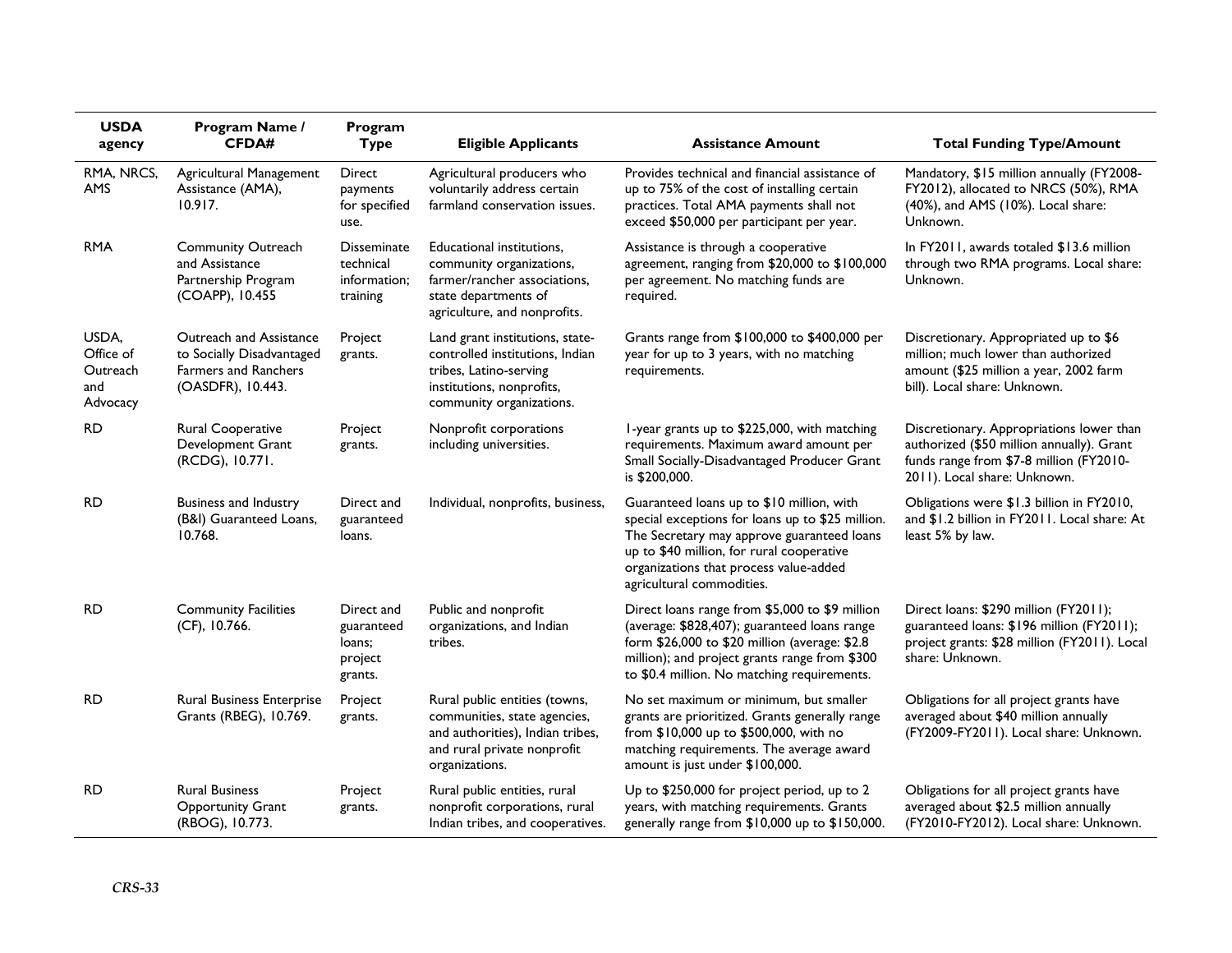| <b>USDA</b><br>agency | Program Name /<br><b>CFDA#</b>                                               | Program<br><b>Type</b>                                                            | <b>Eligible Applicants</b>                                                                                                                                                        | <b>Assistance Amount</b>                                                                                                                                                              | <b>Total Funding Type/Amount</b>                                                                                                                                                                  |
|-----------------------|------------------------------------------------------------------------------|-----------------------------------------------------------------------------------|-----------------------------------------------------------------------------------------------------------------------------------------------------------------------------------|---------------------------------------------------------------------------------------------------------------------------------------------------------------------------------------|---------------------------------------------------------------------------------------------------------------------------------------------------------------------------------------------------|
| <b>RD</b>             | Rural Microentrepreneur<br>Assistance Program<br>(RMAP), 10-870.             | Loans and<br>technical<br>assistance<br>grants.                                   | Microenterprise Development<br>Organizations (MDOs), or<br>other nonprofit organizations,<br>Indian tribe or public<br>institution of higher education<br>that serve rural areas. | Loans range from a minimum of \$50,000 to a<br>maximum of \$500,000 for a single loan in any<br>given fiscal year. Grants are awarded up to<br>\$130,000, with matching requirements. | Mandatory. \$4 million annually (FY2009-<br>FY2011); \$3 million for FY2012, plus<br>authorized appropriations of \$40 million<br>annually (FY2009-FY2012). Local share:<br>Unknown.              |
| <b>NIFA</b>           | Sustainable Agriculture<br>Research and Education<br>(SARE), 10.215.         | Project<br>grants.                                                                | Individual farmers/ranchers,<br>extension agents and university<br>educators, researchers,<br>nonprofits, and communities.                                                        | Varies depending on the type of grant and the<br>region, ranging from \$1,000 for a producer<br>grant or \$350 for a research grant.                                                  | Discretionary. Appropriated funding<br>averaging \$13 million to \$14 million<br>annually (FY2010-FY2012). Local share:<br>Unknown.                                                               |
| <b>FNS</b>            | Farm to School, 10.579.                                                      | Project<br>grants.                                                                | Eligible schools, state and local<br>agencies, Indian tribes,<br>agricultural producers/groups,<br>nonprofits organizations.                                                      | Maximum grant amount shall not exceed<br>\$100,000, and the federal share not exceed<br>75% of the total project cost.                                                                | Mandatory funding set at \$5 million<br>starting on October 1, 2012, and each<br>October 1 thereafter, plus appropriations<br>"such sums as necessary" (FY2011-<br>FY2015). Local share: Unknown. |
| <b>FNS</b>            | School Gardens, 10.579.                                                      | Project<br>grants.                                                                | The pilot shall target not more<br>than five states (either a<br>school-based or a community-<br>based summer program).                                                           | USDA's People's Garden School Pilot<br>Program was awarded to Washington State<br>University and will serve students attending<br>70 elementary schools (WA, NY, IA, AR).             | The 2008 farm bill did not authorize<br>appropriations to carry out the provision,<br>but USDA allocated \$1 million to the<br>Peoples' Garden School Pilot Program.                              |
| <b>FNS</b>            | Provision within<br>commodity procurement<br>through "DoD Fresh"<br>program. | <b>Allows</b><br>geographic<br>preference<br>regarding<br>commodity<br>purchases. | Eligible schools, state and local<br>agencies.                                                                                                                                    | Provision is structured as a preference and<br>does not require states and school food<br>authorities to include geographic preference<br>in their procurement.                       | The 2008 farm bill did not authorize<br>appropriations or designate how much<br>participating states should spend in<br>carrying out this provision. Local share:<br>Unknown.                     |
| <b>NIFA</b>           | <b>Community Food</b><br>Projects (CFP), 10.225.                             | Project<br>grants.                                                                | Nonprofits, cooperatives,<br>commercial entities, farmers,<br>academic institutions, and<br>USDA-designated entities.                                                             | Grants range from \$10,000-\$30,000 per<br>project, and require a match in resources.                                                                                                 | Mandatory, combined total of \$1 million<br>for FY2009-2011, plus authorized<br>appropriations of \$2 million (FY2012).<br>Local share: Unknown.                                                  |

Source: Complied by CRS. Funding levels shown are those available for all U.S. farming operations and food distribution systems, regardless of size and distance from market. Data are not available to determine share of available funding for the highlighted program used to support local and regional food systems. Programs are grouped according to their listing in the **Appendix**; groupings are not intended to indicate any rank or importance. Policy changes within commodity procurement through "DoD Fresh" are not a program per se.

**Notes:** "Mandatory" means funding is available without an annual appropriation, and usually funded through the Commodity Credit Corporation (CCC). "Discretionary" requires an annual appropriation by Congress. Where the funding source could not be readily determined, available data on obligations/awards are provided. USDA agencies include Agricultural Marketing Service (AMS), Rural Development (RD), Risk Management Agency (RMA), National Institute of Food and Agriculture (NIFA), Agricultural Research Service (ARS), Natural Resources Conservation Service (NRCS), and Food and Nutrition Service (FNS).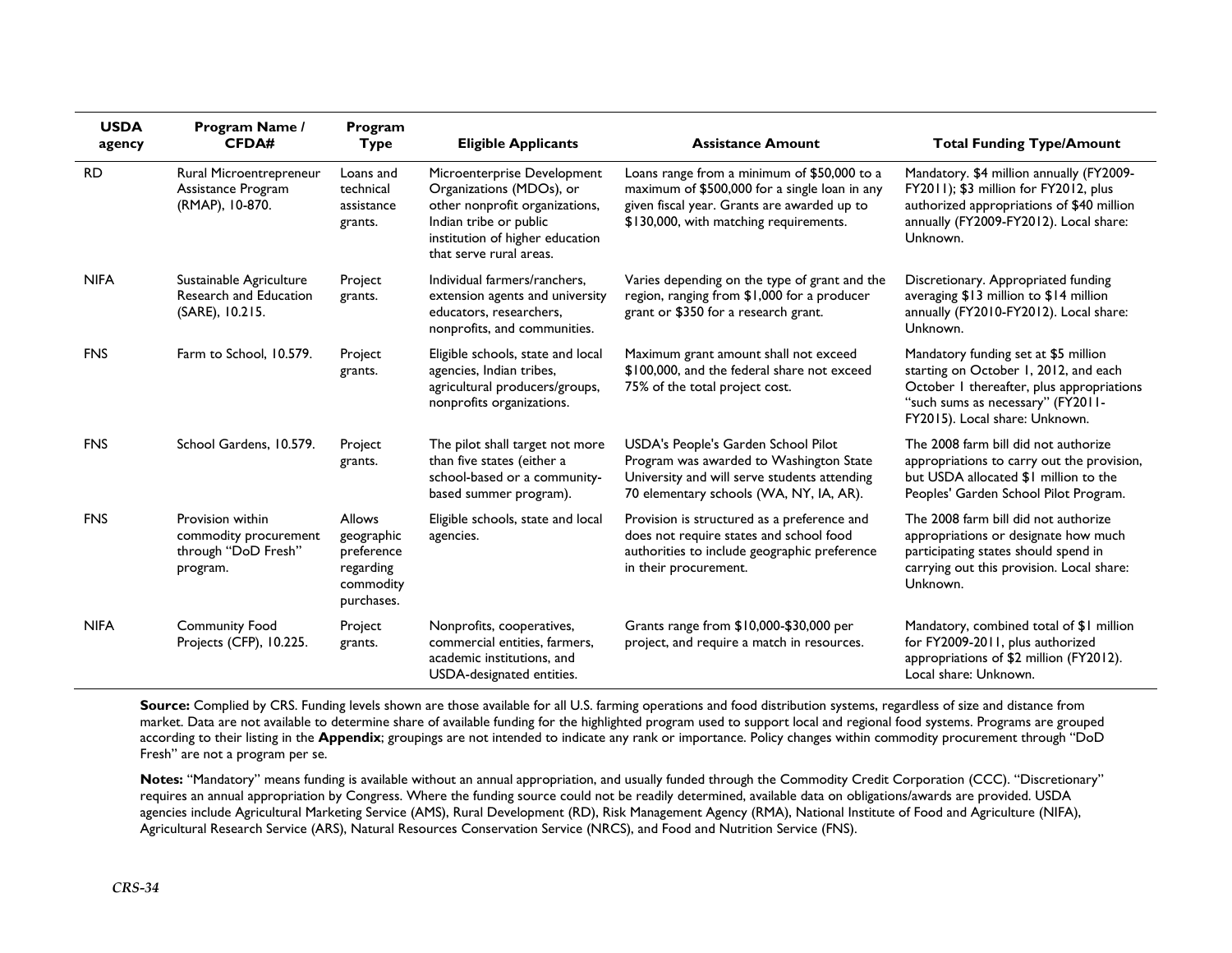## **Appendix. Overview of Selected Federal Programs**

Following is a listing of generally available federal farm support and grant programs that may generally provide support and assistance to local and regional food production systems. However, except as noted, these programs are not limited or targeted to local or regional food systems. These federal programs are grouped into the following broad program categories (grouped by type of support and not intended to indicate any rank or importance):

- marketing and promotion;
- business assistance:
- rural and community development; $^{141}$  and
- nutrition and education.

These programs are summarized in **Table 2** above. Many of the programs reviewed below are highlighted as part of the Administration's "Know Your Farmer, Know Your Food" initiative, among other USDA documentation.<sup>142</sup> Other programs have been identified by the National Sustainable Agriculture Coalition (NSAC) in its *Guide to USDA Funding for Local and Regional Food Systems*, as well as various state or regional initiatives that are listed in the appendix of NSAC's report.<sup>143</sup> A primary source of information on these selected programs is from the Catalog of Federal Domestic Assistance.<sup>144</sup>

This appendix does not provide a comprehensive listing of all possible USDA programs that might benefit local and regional food systems. Instead, it focuses on selected USDA grant and loan programs administered by the Agricultural Marketing Service (AMS), the Rural Development (RD) agencies, and the Food and Nutrition Service (FNS).

Although this appendix provides some information on a few programs administered by other USDA agencies, it does not review many of the broad-based conservation and research programs that provide benefits to a range of agricultural producers, including producers engaged in local and regional food production systems, either directly or indirectly.<sup>145</sup> These programs are

<sup>141</sup> For more information, see CRS Report RL31837, *An Overview of USDA Rural Development Programs*. USDA links to state or local office information is at http://www.rurdev.usda.gov/recd\_map.html. For most programs, "rural areas" are defined as any area except a city or town where the population exceeds 50,000, or any urbanized area contiguous or adjacent to a town with more than 50,000 people (7 U.S.C. § 1991(a)(13)(A)).

<sup>&</sup>lt;sup>142</sup> USDA, "Grants, Loans, and Support," (http://www.usda.gov/wps/portal/usda/usdahome?navid=KYF\_GRANTS); "Family and Small Farms" (http://www.nifa.usda.gov/familysmallfarms.cfm); "USDA Resources for Local Food Systems" (http://www.csrees.usda.gov/nea/food/in\_focus/health\_if\_usda\_local\_food.html); and "Farms and Community" (http://afsic.nal.usda.gov/nal\_display/index.php?info\_center=2&tax\_level=1&tax\_subject=301).

<sup>&</sup>lt;sup>143</sup> Including partnerships and university programs located in Iowa, Illinois, Michigan, Minnesota, New York, North Carolina, Ohio, Oregon, Washington, Wisconsin, and other states. Also, presentations from Drake University Law School conference, "America's New Farmers: Policy Innovations and Opportunities," Washington DC, March 2010.

<sup>&</sup>lt;sup>144</sup> CFDA has detailed program descriptions for more than 2,000 federal assistance programs (https://www.cfda.gov).

<sup>145</sup> For more information, see CRS Report R40763, *Agricultural Conservation: A Guide to Programs* and CRS Report R40819, *Agricultural Research, Education, and Extension: Issues and Background*. Information on how these programs contribute to local and regional food systems are outlined in memos from USDA Deputy Secretary Kathleen A. Merrigan "Harnessing USDA Natural Resources Conservation Service Programs to Support Local and Regional Food Systems," January 21, 2011, http://kyf.blogs.usda.gov/files/2011/01/NRCS-Memo.pdf, and "USDA Research, Education, and Economics Support for Local and Regional Food Systems," October 27, 2009, http://www.usda.gov/ documents/KnowYourFarmerandREE.pdf.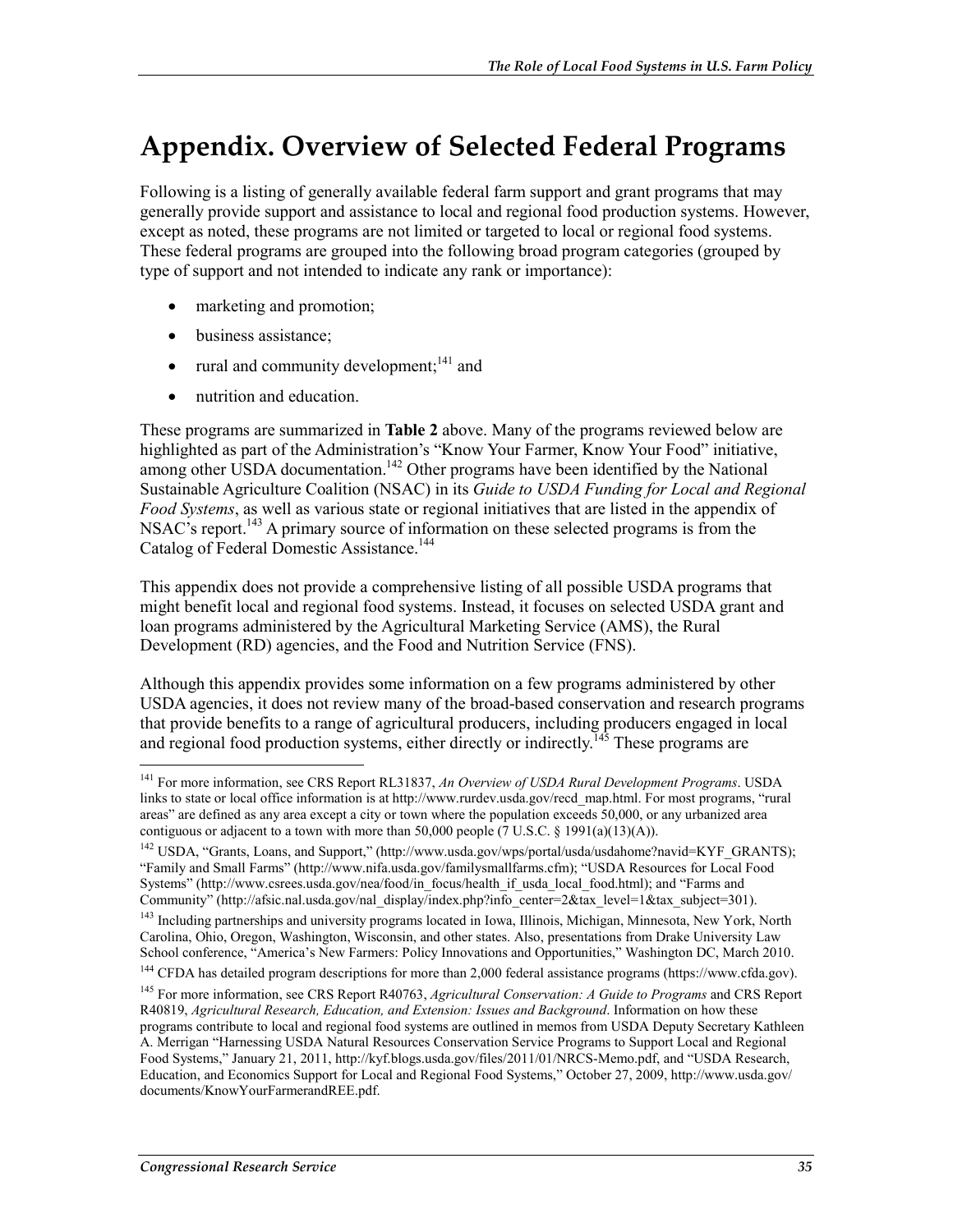authorized by the periodic omnibus farm bill. USDA's conservation programs are administered by the Natural Resources Conservation Service (NRCS) and the Farm Service Agency (FSA), and provide financial and technical assistance, as well as competitive grants, as part of a range of programs administered by these USDA agencies. USDA's research and extension programs are administered by the Agricultural Research Service (ARS) or the National Institute of Food and Agriculture (NIFA), and provide funding to states and local partners through various mechanisms, such as formula funds, competitive grants, and other programs.<sup>146</sup>

The funding levels reported for these selected programs are those available, in some cases, for all U.S. farming operations and food distribution systems, regardless of size and location from market. Data are not available to determine share of available funding for these programs used to support local and regional food systems, compared to all other types of farming systems. Only a few cases exist where there is a statutory requirement supporting local production, such as in the 5% set-aside of total Business and Industry (B&I) loans, or the option to make local purchases under USDA's Farm to School program. For many of these programs, most indications are that the share used to support local food systems is likely very small.

### **Marketing and Promotion**

### **Specialty Crop Block Grant Program**

The Specialty Crop Block Grant Program (SCBGP), administered by AMS, was authorized in the Specialty Crops Competitiveness Act of 2004 (P.L. 108-465), and further amended by the 2008 farm bill.<sup>147</sup> Under the program, USDA provides block grants to the state departments of agriculture within the 50 states, the District of Columbia, and the U.S. territories to enhance the competitiveness of specialty crops. The program is funded through USDA's Commodity Credit Corporation  $(CCC)$ ,  $^{148}$  and is therefore mandatory, available without an annual (or discretionary) appropriation. Program funding will have totaled \$224 million over the FY2009-FY2012 period: \$10 million (FY2008); \$49 million (FY2009); and \$55 million annually (FY2010-2012).

Under the program, each state receives a base grant plus additional funds based on the state's share of the total value of U.S. specialty crop production.<sup>149</sup> California, Florida, and Washington have been the three largest recipients under this program, accounting for nearly one-half of all available funds.<sup>150</sup> How each state spends its allocation depends on its priorities. In FY2011, a

<u>.</u>

<sup>&</sup>lt;sup>146</sup> USDA's Current Research Information System (CRIS) is the agency's documentation and reporting system for ongoing and recently completed research and education projects. See http://cris.csrees.usda.gov/; http://cris.nifa.usda.gov/cgi-bin/starfinder/0?path=crisassist.txt&id=anon&pass=&OK=OK.

<sup>147</sup> P.L. 110-246, § 10109; 7 U.S.C. § 1621 note (CFDA# 10.170). "Specialty crop" is defined as: "fruits and vegetables, tree nuts, dried fruits, and horticulture and nursery crops (including floriculture)."See also "USDA Definition of Specialty Crop" (http://www.ams.usda.gov/AMSv1.0/getfile?dDocName=STELPRDC5082113).

<sup>&</sup>lt;sup>148</sup> USDA's Commodity Credit Corporation is a government-owned corporation that is authorized to borrow up to \$30 billion at any one time from the U.S. Treasury. The CCC mainly is a financing mechanism for farm bill programs such as commodity price and income supports, agricultural conservation, export assistance, and other mandated authorizations.

<sup>&</sup>lt;sup>149</sup> The minimum base grant each state is eligible to receive is equal to the higher of \$100,000 or 1/3 of 1% of the total amount of funding made available for that fiscal year. For FY2010, the base grant portion was \$181,210 per state. The additional allocation is based on the value of specialty crop production in each state relative to national production, using available cash receipt data.

<sup>150</sup> USDA, "Fiscal Year 2011 Awards," http://www.ams.usda.gov/AMSv1.0/getfile?dDocName=STELPRDC5093883.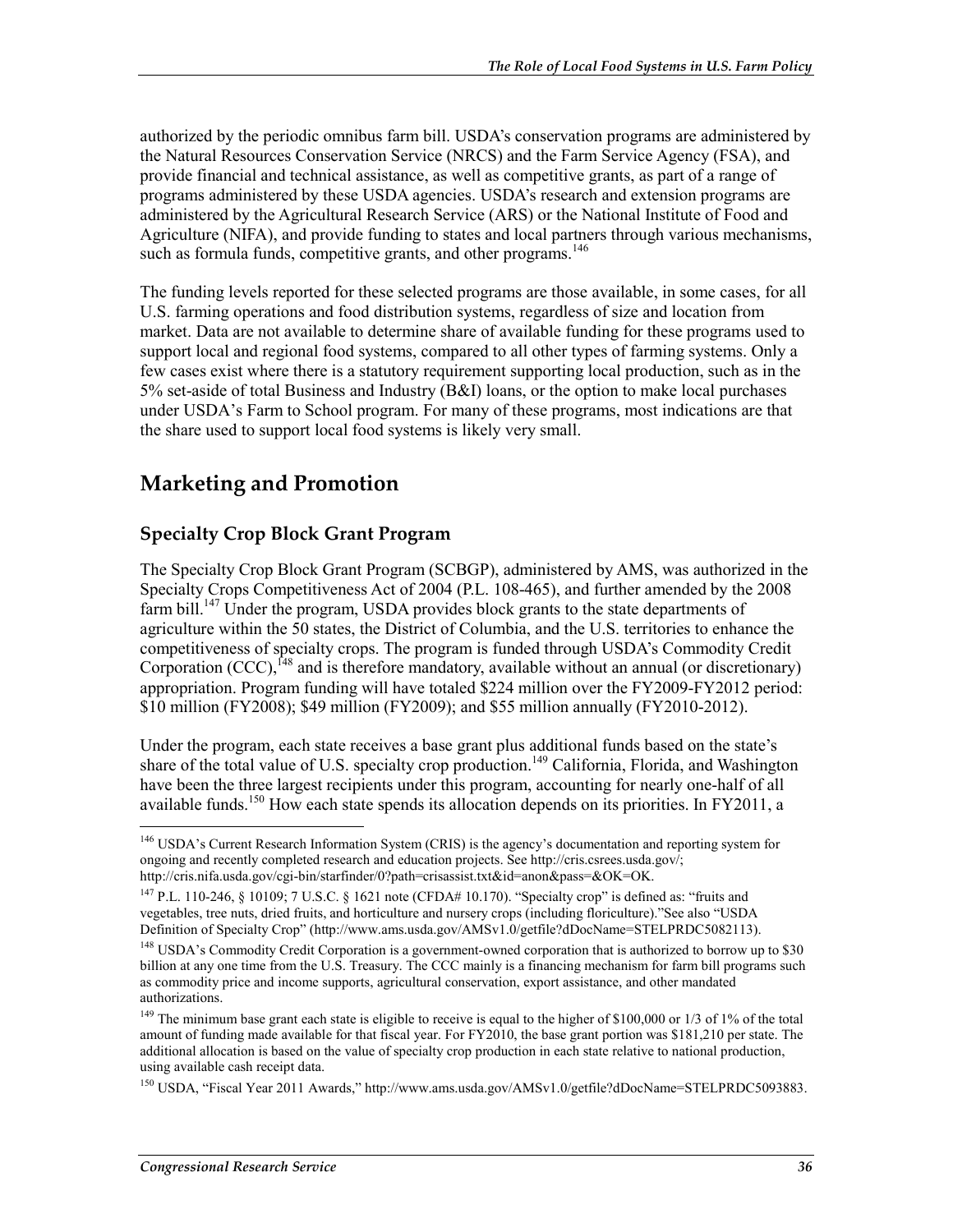total of 739 projects were funded covering marketing and promotion (32% of projects), education  $(15%)$ , research  $(15%)$ , pest and plant health  $(16%)$ , food safety  $(9%)$ , and production  $(6%)$ , among other types of projects  $(7\%)$ .<sup>151</sup> USDA's annual report describes the funded projects across all states.<sup>152</sup> Among the types of projects funded by the program are school and community gardens; farm-to-school programs; certification and training for farmers; facilities that support the processing, aggregation, and distribution of locally grown specialty crops; and improved access to specialty crops in underserved communities.<sup>153</sup> A report by the National Farm to School Network indicates that many states have funded farm-to-school programs using these program funds.<sup>154</sup>

### **Farmers' Market Promotion Program**

The Farmers' Market Promotion Program (FMPP), administered by AMS, was originally authorized in the Farmer-to-Consumer Direct Marketing Act of 1976, was amended in the 2002 and 2008 farm bills.<sup>155</sup> Under the program, USDA provides grants to establish, improve, and promote farmers' markets and other direct marketing activities such as roadside stands, community supported agriculture (CSAs), pick-your-own farms, agritourism, direct sales to schools, and other direct marketing activities. Eligible entities include farmer cooperatives, grower associations, nonprofit/public benefit corporations, local governments, economic development corporations, regional farmers' market authorities, among others. FMPP grants are available to bring local farm products into federal nutrition programs with electronic benefits transfer (EBT) technology at direct-market outlets; raise customer awareness of local foods through promotion and outreach; educate farmers and growers in marketing, business planning, and similar topics; increase market awareness through advertising and branding efforts; and purchase infrastructure, such as refrigerated trucks, or equipment for a commercial kitchen for value-added products.<sup>156</sup> Grant awards are limited to \$100,000, with a minimum award of \$5,000. Matching funds are not required. Funding is through the CCC: \$3 million (FY2008); \$5 million (FY2009-2010); and \$10 million annually (FY2011-2012). A listing of FY2011 awards are at USDA's website.

### **Farmers' Market Nutrition Programs**

FNS administers two programs that provide redeemable benefits at farmers' markets—the WIC Farmers' Market Nutrition Program (WIC-FMNP), and the Senior Farmers' Market Nutrition Program (SFMNP). The FNS provides grants to state agencies, such as state health, agriculture and other agencies and Indian Tribal Organizations (ITOs), in nearly all states.<sup>157</sup> Participating state agencies must submit a plan describing how the agency intends to implement, operate and administer the program. Grant payments are made by a letter of credit, and state agencies may withdraw funds only as needed.

- 154 Farm to School Network, "Specialty Crop Block Grant Program Funded Projects Project SubType Farm to School," http://www.farmtoschool.org/files/publications\_267.pdf. The summary covers the FY2006-2009 period.
- 155 P.L. 94-463; 7 U.S.C. § 3005 (CFDA# 10.168). AMS, http://www.ams.usda.gov/AMSv1.0/FMPP.

<sup>151</sup> AMS, "Funded Projects," http://www.ams.usda.gov/AMSv1.0/getfile?dDocName=STELPRDC5093992.

 $152$  Ibid. USDA's report provides a full listing of all program recipients by state, applicant name, and grant amount.

<sup>153</sup> USDA, "Grants, Loans, and Support," http://www.usda.gov/wps/portal/usda/usdahome?navid=KYF\_GRANTS.

<sup>156</sup> USDA, "Grants, Loans, and Support," http://www.usda.gov/wps/portal/usda/usdahome?navid=KYF\_GRANTS.

<sup>&</sup>lt;sup>157</sup> A map of participating states is at http://www.fns.usda.gov/wic/SFMNP-FMNP-Map.pdf.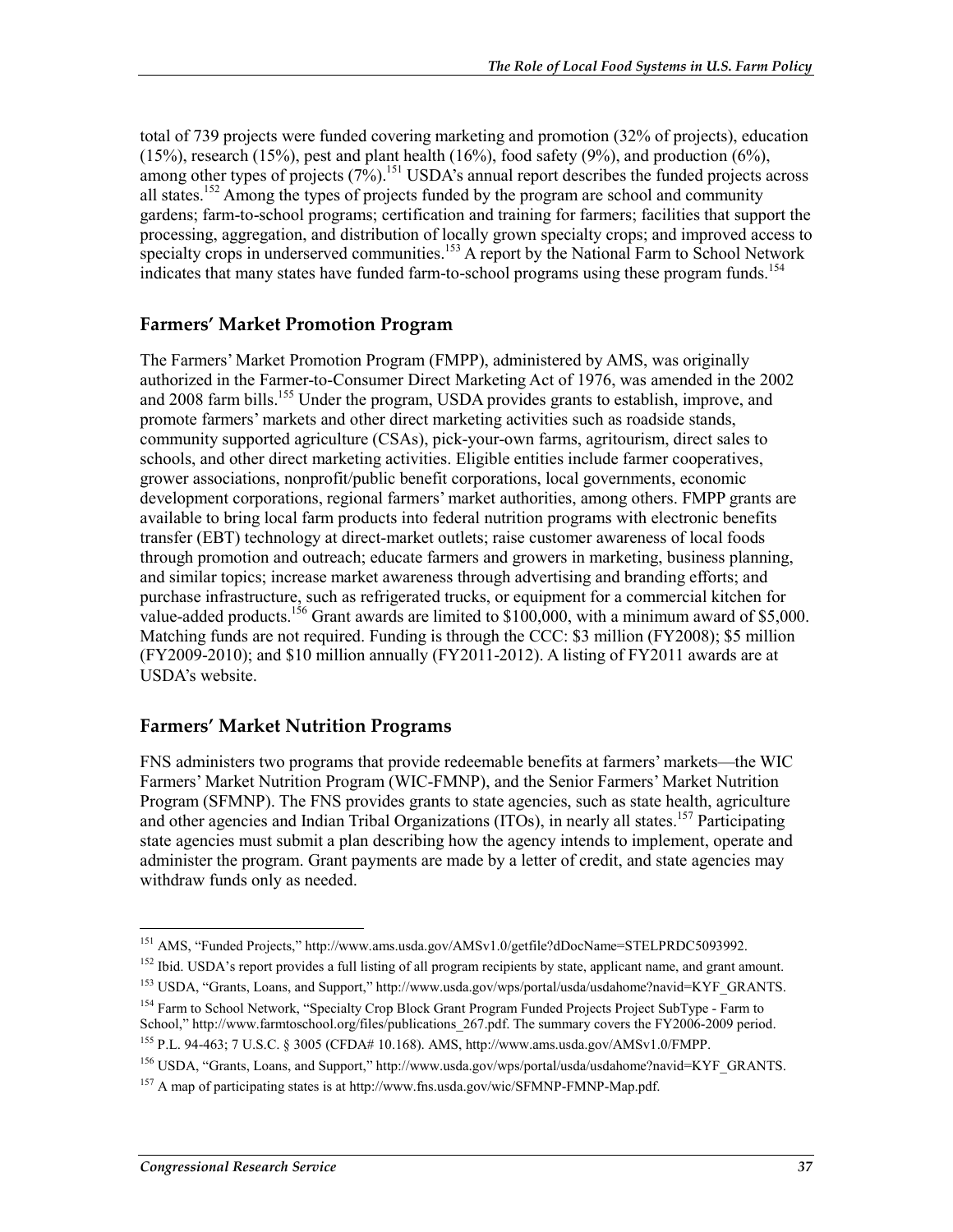The WIC-FMNP was first established in 1992 under the Special Supplemental Nutrition Program for Women, Infants and Children (WIC), and later amended, to provide fresh, locally grown produce to low-income WIC applicants and recipients and to expand their use of farmers' markets. The program allows farmers' markets and roadside stands to accept WIC-FMNP benefits (usually through coupons).158 Participating state agencies must provide program income or state, local, or private funds for the program in an amount that is equal to at least 30% of the administrative cost of the program, with some exceptions for tribal agencies. In FY2010, the program covered an estimated 2.15 million recipients, and about 18,200 farmers, 3,600 farmers' markets, and 2,800 roadside stands. Coupons redeemed through the program resulted in an estimated \$15.7 million in revenue to farmers for FY2010. Total WIC-FMNP grant funding ranged from \$21 million to \$23 million per year between FY2006-FY2011; grant amounts for individual states are at USDA's website.<sup>159</sup> Appropriated funding for the WIC FMNP totaled \$19.96 million in FY2011.

The SFMNP was authorized in the 2002 farm bill, and amended in the 2008 farm bill, to provide fruits, vegetables, herbs and honey from farmers' markets, roadside stands and CSA programs to low-income seniors, by allowing farmers' markets and roadside stands to accept FMNP coupons.160 The SFMNP awards grants to states, territories, and ITOs to provide low-income seniors with coupons that can be exchanged for eligible foods at farmers' markets, roadside stands, and CSAs. Funding in FY2010 covered an estimated 845,000 participants and about 20,100 farmers, 4,600 farmers' markets, 3,700 roadside stands, and 160 CSAs. The 2008 farm bill provided for additional mandatory funding through the CCC of \$20.6 million annually to operate the SFMNP through FY2012. Total SFMNP grant levels ranged from \$16 million to \$22 million per year between FY2006-FY2011; grant amounts for individual states are at USDA's website.<sup>161</sup>

In addition, benefits under the FNS-administered Supplemental Nutrition Assistance Program (SNAP) provides additional available resources to patronize and support farmers markets. SNAP participants receive benefits on an electronic benefit transfer card that they may redeem at an authorized retailer for most foods. SNAP benefits may also be used to purchase seeds or plants to grow food.<sup>162</sup> Farmers' markets may become SNAP-licensed retailers.<sup>163</sup> USDA reported that in 2010 that 1,611 farmers' markets or individual farmers were authorized to accept SNAP benefits, and they redeemed a total of \$7.5 million in SNAP benefits—an increase of 263% in authorizations and a 49% in benefits redeemed compared to the previous five-year period.<sup>164</sup>

<u>.</u>

<sup>&</sup>lt;sup>158</sup> P.L. 111-296, § 424; 42 U.S.C. 1786, amending the Child Nutrition Act (CFDA# 10.572). FNS, http://www.fns.usda.gov/wic/fmnp/fmnpfaqs.htm.

<sup>&</sup>lt;sup>159</sup> FNS, "Grant Levels by State, FY 2006-2011," http://www.fns.usda.gov/wic/FMNP/FMNPgrantlevels.htm. 160 P.L. 107-171; § 4402; 7 U.S.C. 3007 (CFDA# 10.576). USDA, http://www.fns.usda.gov/wic/SeniorFMNP/ SFMNPmenu.htm.

<sup>161</sup> FNS, "SFMNP Grant Levels, FY 2006-2011," http://www.fns.usda.gov/wic/SeniorFMNP/SFMNPgrantlevels.htm.

<sup>&</sup>lt;sup>162</sup> The 1973 farm bill (Agriculture and Consumer Protection Act of 1973, P.L. 93-86, 7 U.S.C. § 2012(b)) included an amendment to the Food Stamp Act such that "the term 'food'... shall also include seeds and plants for use in gardens to produce food for the personal consumption of the eligible household." For information see FNS, "SNAP: Eligible Foods," http://www.fns.usda.gov/snap/retailers/eligible.htm and SNAPGardens.org, (http://www.snapgardens.org/).

<sup>&</sup>lt;sup>163</sup> For information see USDA, FNS, "SNAP: Learn How You Can Accept SNAP Benefits At Farmers' Markets," http://www.fns.usda.gov/snap/ebt/fm.htm.

<sup>&</sup>lt;sup>164</sup> USDA FNS, "SNAP's Benefit Redemption Division (BRD) Annual Report for Fiscal Year 2010," May 3, 2011, http://www.fns.usda.gov/snap/retailers/pdfs/2010-annual-report.pdf. Based on a total out of 6,132 farmers' markets.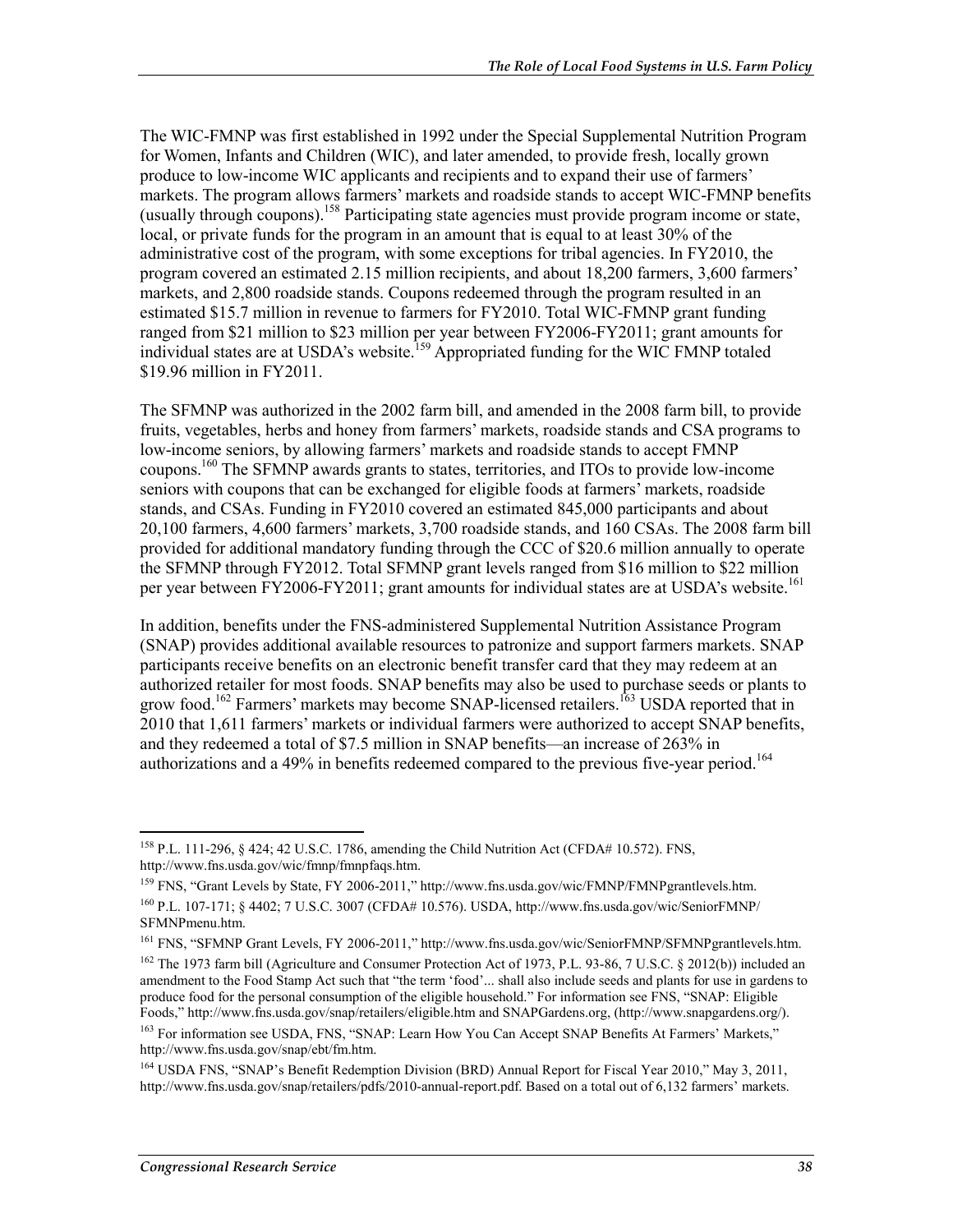SNAP law, however, does not require or encourage that benefits be redeemed at local establishments or in farm-to-consumer settings. One program option exists for targeting these resources to farmers' markets: SNAP bonus incentive projects, which allow SNAP participants to redeem their benefits from more than "money on the dollar." For example, a participant may exchange \$3 of benefits for a \$6 voucher to redeem at the market.<sup>165</sup> FNS, however, requires that the bonus funds be non-federal dollars, and that the farmers' markets include their intention to be part of a bonus incentive program as part of their authorization plan.<sup>166</sup>

#### **Federal State Marketing Improvement Program**

The Federal State Marketing Improvement Program (FSMIP) was authorized in the Agricultural Marketing Act of 1946.<sup>167</sup> Administered by AMS, the program provides matching funds to state departments of agriculture, state agricultural experiment stations, and other appropriate state agencies to provide new market opportunities for U.S. food and agricultural products and to encourage research and innovation to improve the efficiency and performance of the marketing system. Matching funds are required. In addition to the projects that are geared toward developing and improving production and marketing of agricultural products, FSMIP specifically encourages state agencies to submit proposals to enhance rural communities by developing local and regional food systems and value-added agriculture, as well as direct marketing opportunities for producers, or producer groups. Eligible projects may include determining market demand for local products; building online marketing tools such MarketMaker; developing protocols for harvesting excess crops for local food banks; and developing business plans for food hubs.<sup>168</sup> A list of previously funded projects is at USDA's website.<sup>169</sup> In recent years, FSMIP grants have ranged from \$21,000 to \$135,000 each. USDA has received about \$1.3 million annually in appropriated funding for the program, which has been used to fund 20-25 projects, averaging about \$50,000 each.

### **Business Assistance**

<u>.</u>

### **Value-Added Producer Grants**

The Value-Added Producer Grants (VAPG) program was originally authorized by the Agricultural Risk Act of 2000, and amended by subsequent farm bills.<sup>170</sup> The program, administered by USDA's Rural Business-Cooperative Service, provides grants to eligible entities, such as independent agricultural commodity producers, agricultural producer groups, farmer and rancher cooperatives, and majority-controlled producer-based businesses, to develop strategies and

169 USDA AMS, "FSMIP Projects: 1990-Present," http://www.ams.usda.gov/AMSv1.0/FSMIP.

<sup>&</sup>lt;sup>165</sup> For information on some examples of SNAP bonus incentive programs see a news release from a private sponsor for a program in Rhode Island ("BankRI Supports Farm Fresh Rhode Island's Bonus Bucks for Snap Program," December 6, 2011, https://www.bankri.com) and a listing of Detroit farmers' markets that participated in summer 2011 ("Bridge Card Bonus at Farmers' Markets this Summer," July 7, 2011, http://www.doubleupfoodbucks.org/).

<sup>166</sup> USDA-FNS, "Supplemental Nutrition Assistance Program – Bonus Incentives," http://www.fns.usda.gov/snap/ebt/ fm-scrip-Bonus\_Incentives.htm.

<sup>167 7</sup> U.S.C. § 1621-1627 (CFDA# 10.156). See USDA, AMS, "FY2011 FSMIP Guidelines", http://www.ams.usda.gov/AMSv1.0/FSMIP.

<sup>168</sup> USDA, "Grants, Loans, and Support," http://www.usda.gov/wps/portal/usda/usdahome?navid=KYF\_GRANTS. Also see AMS, "FY2011 FSMIP Guidelines," http://www.ams.usda.gov/AMSv1.0/FSMIP; and NSAC, "Federal-State Marketing Improvement program Grants Support Sustainable Agriculture," July 13, 2011.

<sup>170</sup> P.L. 106-224, § 6202; 7 U.S.C. § 1621 note (CFDA# 10.352).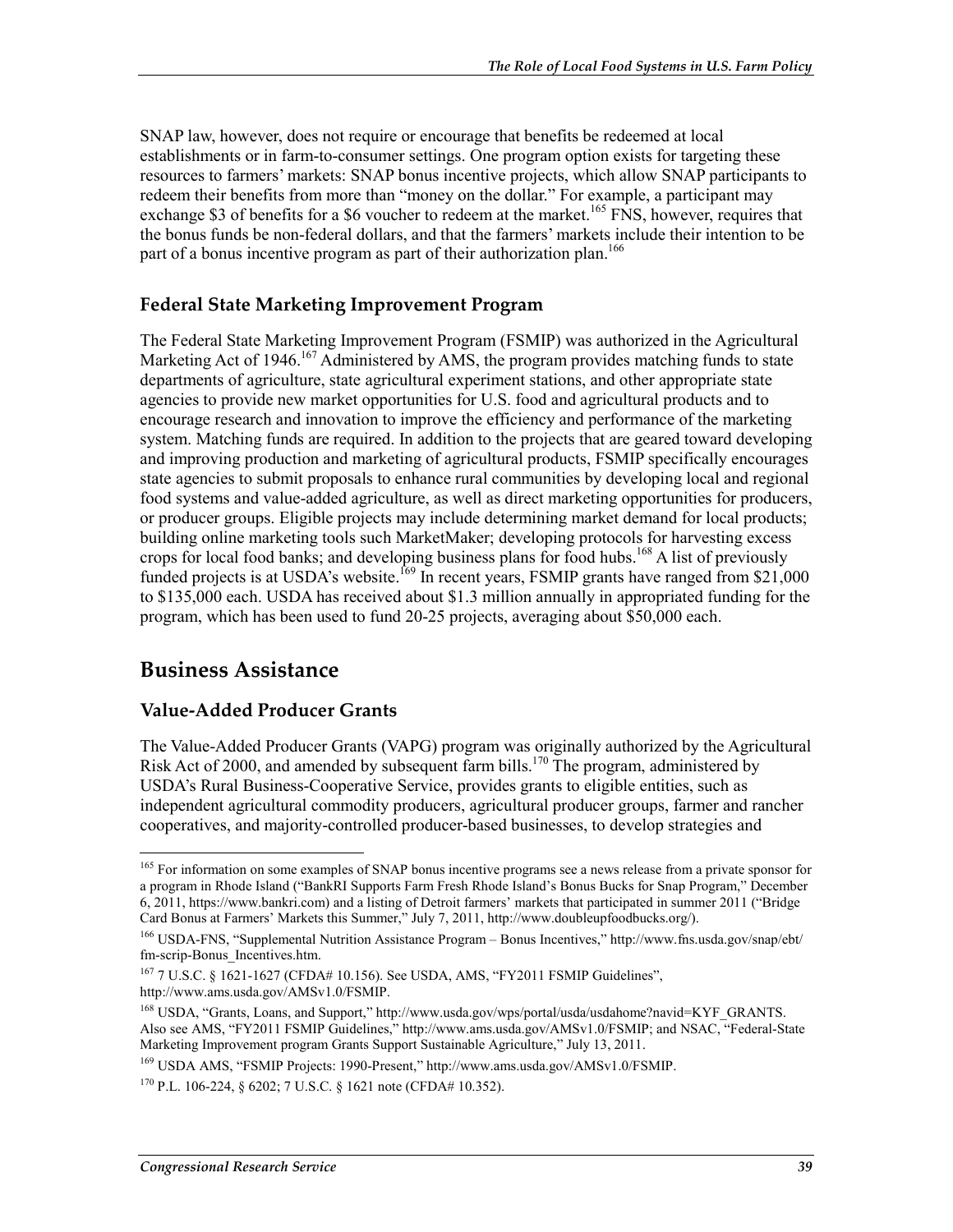business plans to further refine, enhance, or otherwise add value to their products. Grants may be used for planning activities (such as development of feasibility studies, business plans, and marketing strategies) and for working capital to implement a marketing strategy for value-added agricultural products and for farm-based renewable energy. The maximum grant amount of a planning grant is \$100,000 and of a working capital grant is \$300,000. Grant funds may be used to pay up to 50% of a project's costs, with the applicant contributing at least 50% in cash or inkind contributions.<sup>171</sup> Value-added producer grants offer another potential resource for local and regional food production systems to engage in market and product development, as well as to finance various value-added activities, such as further processing and packaging of raw agricultural commodities. In addition, the program provides priority funding for projects that contribute to opportunities for beginning farmers or ranchers, socially disadvantaged farmers or ranchers, and operators of small- and medium-sized family farms and ranches.

Available funding is both mandatory and subject to annual appropriations. Current mandatory funding levels provided that \$15 million for FY2008, which is available until expended. Discretionary funding is authorized at \$40 million annually from FY2008-2012. Since the program began in 2001 the total amount of grant funding provided has ranged from about \$15 million to more than \$20 million annually. In FY2009, \$22.4 million in grants were awarded. A full listing of all FY2009 VAPG recipients by state, applicant name, and grant amount is available at USDA's website.<sup>172</sup>

### **Beginning Farmer and Rancher Development Program**

The Beginning Farmer and Rancher Development Program (BFRDP), administered by NIFA, was authorized in the 2002 farm bill.<sup>173</sup> The program provides competitive grants to new and established local and regional training, education, outreach, and technical assistance initiatives that address the needs of beginning farmers and ranchers. Grants are awarded to state, tribal, local, or regional networks or partnerships of public and private entities. Eligible project areas include production and land management strategies that enhance land stewardship; business management and decision support strategies that improve financial viability; marketing strategies for increased competitiveness; and legal strategies that assist with farm or land acquisition and transfer. The maximum amount of a grant is \$250,000 per year and is limited to three years, with a 25% match in resources. The 2008 farm bill provided CCC funds of \$18 million for FY2009, and \$19 million annually for FY2010 through 2012. Annual appropriations of \$30 million were also authorized for FY2008 through 2012. Abstracts of funded projects by state and amount are available at USDA's website. $174$ 

### **Small Business Innovation Research**

The Small Business Innovation Research (SBIR) program originated as part of the Small Business Innovation Development Act of 1982, as amended.<sup>175</sup> The program, administered by

<sup>171</sup> USDA, http://www.rurde.usda.gov/rbs/coops/vadg.htm.

<sup>172</sup> Awards for previous years (2001-2008) are at http://www.rurdev.usda.gov/rbs/coops/vadg.htm.

<sup>173</sup> P.L. 107-171, § 7405; 7 U.S.C. § 3319f (CFDA# 10.311). USDA, http://www.nifa.usda.gov/funding/ bfrdp/ bfrdp.html; and http://www.usda.gov/wps/portal/usda/usdahome?contentid=kyf\_grants\_nifa3\_content.html.

<sup>174</sup> USDA, http://www.csrees.usda.gov/fo/beginningfarmerandrancher.cfm.

<sup>&</sup>lt;sup>175</sup> P.L. 97-219; 15 U.S.C. § 638 (CFDA# 10.212). Also: http://www.nifa.usda.gov/funding/sbir/sbir\_synopsis.html.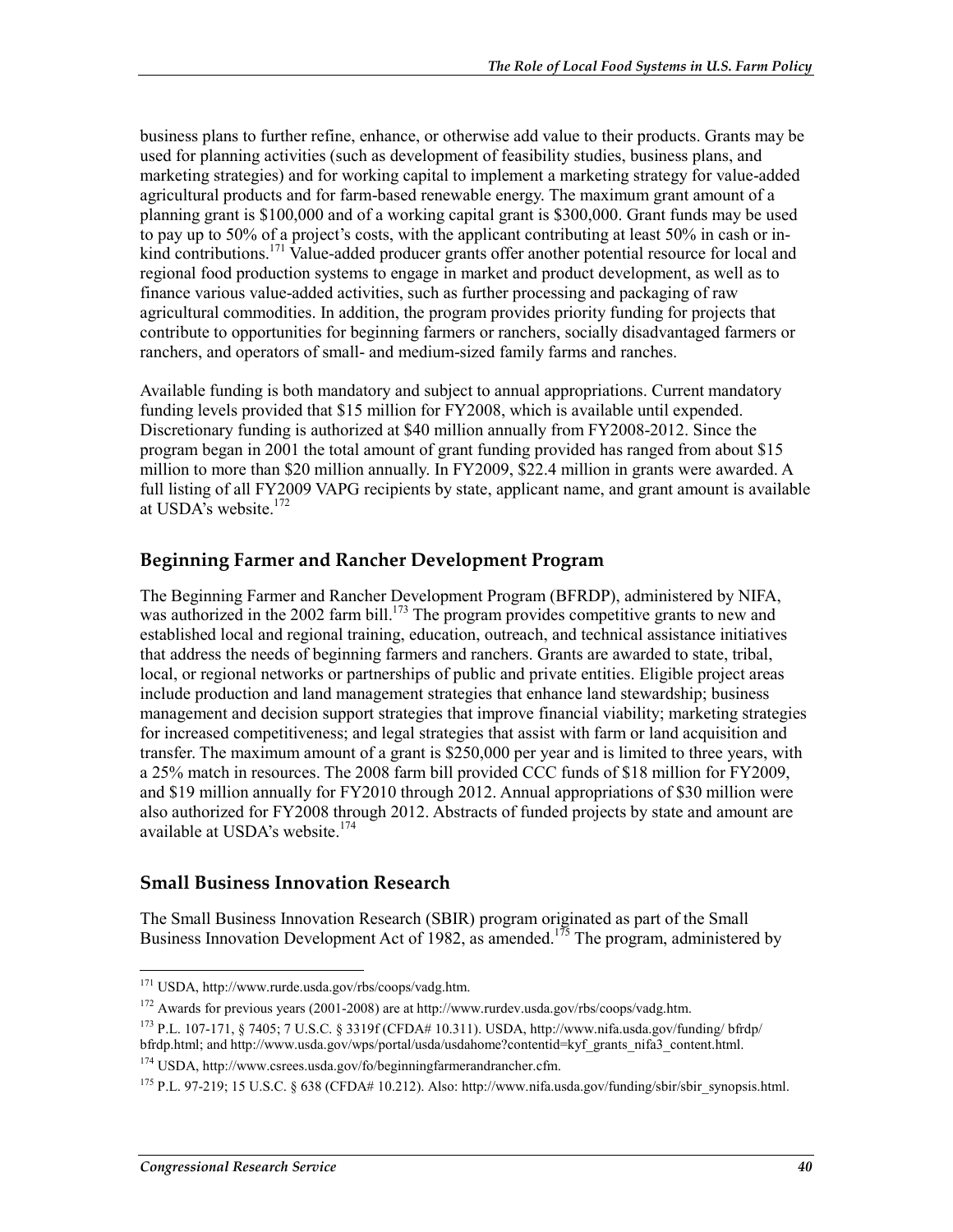NIFA, provides grants to qualified small businesses to stimulate technological innovations in the private sector; strengthen the role of small businesses in meeting federal research and development needs; increase private sector commercialization of innovations derived from USDA-supported research and development efforts; and foster and encourage participation by women-owned and socially and economically disadvantaged small business firms in technological innovations. Eligible applicants include small businesses with fewer than 500 employees. Grant amounts are limited to \$100,000 and \$500,000 per project, and limited to eight months and to two years, respectively, depending on the type and phase of the project. Previously, grants have been awarded to small and mid-size farms and ranches that sells to local markets and to implement a CSA model to bring their locally grown food to inner city households and schools, among other types of projects.<sup>176</sup> A summary of funded projects is at USDA's website.<sup>177</sup> In recent years, appropriated program funding has ranged from about \$17 million to \$19 million (FY2010- FY2012).

### **Agricultural Management Assistance**

The Agricultural Management Assistance (AMA) program was authorized in the Agricultural Risk Protection Act of  $2000$ ,<sup>178</sup> and amended by subsequent farm bills. AMA is managed by three USDA agencies—NRCS, AMS, and the Risk Management Agency (RMA). The program provides assistance for producers in states traditionally underserved by federal crop insurance<sup>179</sup> to mitigate financial risk through production or marketing diversification or resource conservation practices. AMA is funded through the CCC at \$15 million annually from FY2008-FY2014 and the funding is allocated in statute as follows: NRCS (50%), RMA (40%), and AMS (10%).<sup>180</sup> The NRCS portion provides financial and technical assistance to farmers to voluntarily address issues such as water management, water quality, and erosion control by incorporating conservation into their farming operations.<sup>181</sup> The program provides technical and financial assistance of up to  $75%$ of the cost of installing certain conservation practices. The RMA portion provides assistance to farmers to mitigate financial risk through production or marketing diversification, including support for direct marketing and value-added processing, and the development of new risk management approaches. RMA historically used AMA to provide assistance to producers for the purchase of Adjusted Gross Revenue (AGR) insurance but has recently been used to increase participation for buy-up insurance coverage.<sup>182</sup> The AMS portion provides support for transition to organic farming through organic certification cost share assistance. Total AMA payments from all three agencies cannot exceed \$50,000 per participant for any fiscal year.

<sup>&</sup>lt;sup>176</sup> USDA, "SBIR," http://www.usda.gov/wps/portal/usda/usdahome?contentid=kyf\_grants\_nifa5\_content.html. <sup>177</sup> NIFA, "Abstracts of Funded SBIR Projects," http://www.nifa.usda.gov/funding/sbir/sbir\_abstracts.html.

<sup>178</sup> P.L. 106-224, § 524b; 7 U.S.C. § 1524 (CFDA# 10.917). USDA, http://www.nrcs.usda.gov/wps/portal/nrcs/main/ national/programs/financial/ama.

<sup>&</sup>lt;sup>179</sup> States include Connecticut, Delaware, Hawaii, Maryland, Massachusetts, Maine, Nevada, New Hampshire, New Jersey, New York, Pennsylvania, Rhode Island, Utah, Vermont, West Virginia, and Wyoming.

<sup>180</sup> P.L. 110-246, § 2801.

<sup>181</sup> USDA, http://www.nrcs.usda.gov/wps/portal/nrcs/main/national/programs/financial/ama.

<sup>&</sup>lt;sup>182</sup> The AGR provides a guaranteed revenue level for the whole farm and rewards more diversified farmers with higher coverage levels and smaller insurance premiums. Buy-up insurance provides higher coverage on crops and lower deductibles (referred to as the Financial Assistance Program); http://www.rma.usda.gov/bulletins/managers/2011/mgr-11-008.pdf. For more information, see CRS Report R40532, *Federal Crop Insurance: Background and Issues*.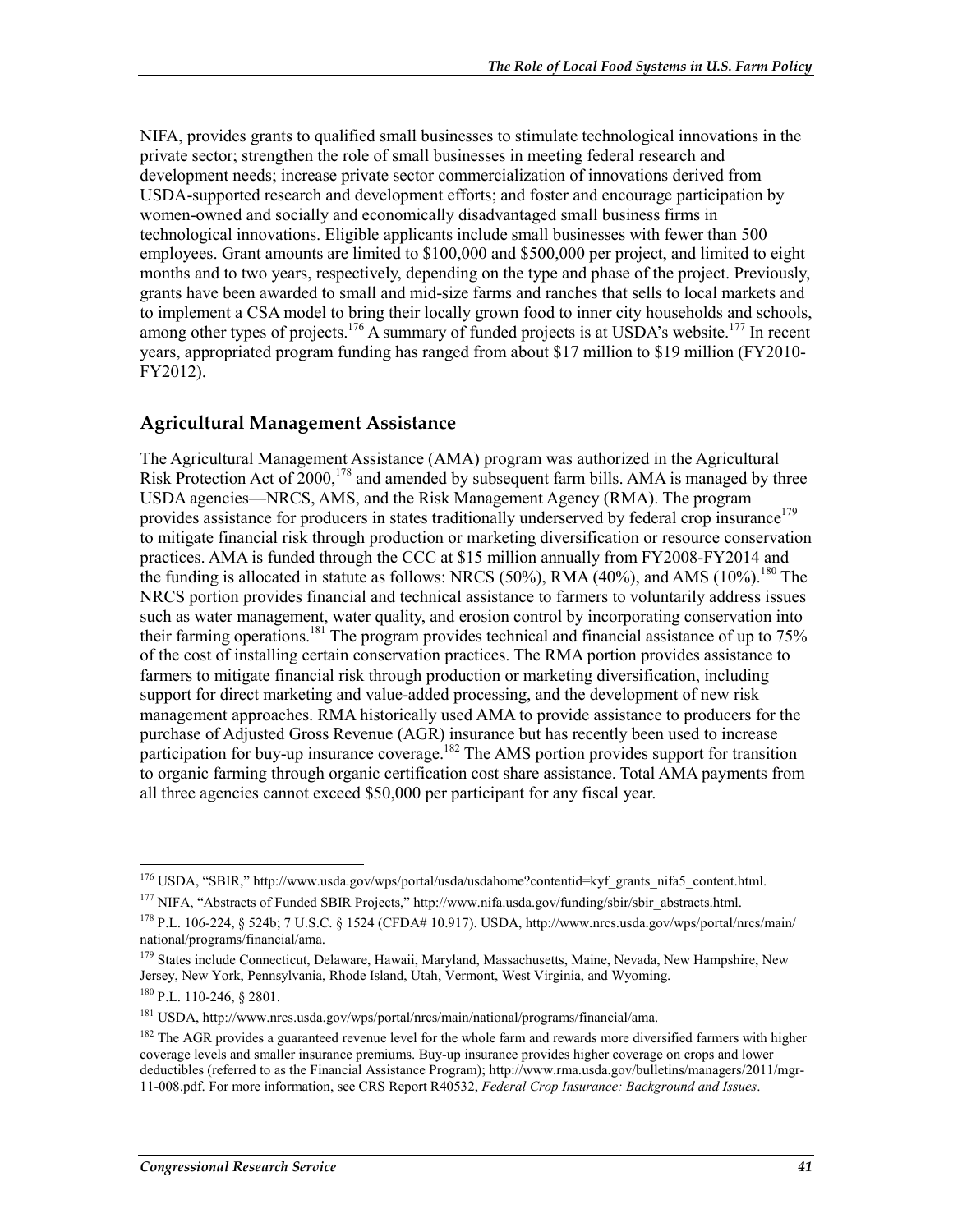### **Community Outreach and Assistance Partnership Program**

The Community Outreach and Assistance Partnership Program (COAPP), administered by RMA, is intended to ensure that women, limited resource, socially disadvantaged and other traditionally underserved producers of priority commodities are provided information and training necessary to use financial management, crop insurance, marketing contracts, and other existing and emerging risk management tools.<sup>183</sup> The program provides education, community outreach, and assistance in 47 states to help small and underserved producers get crop insurance education to effectively manage their risk and remain productive. Eligible applicants include educational institutions, community based organizations, associations of farmers and ranchers, state departments of agriculture, and other non profit organizations. Assistance is through a cooperative agreement, ranging from \$20,000 to \$100,000 per agreement. No matching funds are required. In FY2011, awards totaling about \$13.6 million were made available through two RMA programs.<sup>184</sup>

### **Outreach and Assistance to Socially Disadvantaged Farmers and Ranchers**

The Outreach and Assistance to Socially Disadvantaged Farmers and Ranchers (OASDFR) program was first authorized in the 1990 farm bill, as amended.<sup>185</sup> Also referred to as the "Section" 2501 program," it requires USDA to provide outreach and technical assistance to socially disadvantaged producers, defined as members of a group that has been subjected to racial or ethnic prejudice. The program provides competitive grants to land grant institutions (1862, 1890, or 1994), tribal governments and organizations, Latino-serving institutions, state-controlled institutions, and community-based organizations and nonprofits to provide outreach, training, education, financial assistance, and technical assistance, in order to encourage and assist socially disadvantaged farmers, ranchers, and forest landowners in owning and operating farms, ranches and non-industrial forest lands. OASDFR supports a range of outreach and assistance activities, including farm and financial management, marketing, and application and bidding procedures. Section 2501 was authorized at \$25 million a year in the 2002 farm bill; however, the program has not received a congressional appropriation of more than \$6 million in any year since. Grants range from \$100,000 to \$400,000 per year for up to three years, and there are no matching requirements. The program is administered by USDA's new Office of Outreach and Advocacy.

### **Rural and Community Development Programs**

### **Rural Cooperative Development Grant**

The Rural Cooperative Development Grant (RCDG) program was originally authorized in the 1990 farm bill, amending the Consolidated Farm and Rural Development Act (ConAct);<sup>186</sup> it was

<sup>183</sup> Federal Crop Insurance Act (P.L. 96-365), as amended; 7 U.S.C. § 1522(d) (CFDA# 10.455). USDA, http://www.rma.usda.gov/aboutrma/civilrights/outreach.html.

<sup>&</sup>lt;sup>184</sup> RMA's Targeted States and the Education and Outreach programs. See USDA, "USDA Invests in Crop Insurance Education to Help Small and Underserved Producers in 47 States Manage Risk, Remain Productive," October 28, 2011.

<sup>&</sup>lt;sup>185</sup> P.L. 101-624, § 2501; 7 U.S.C. 2279 (CFDA# 10.443), as amended in the 2008 farm bill (P.L. 110-246, § 14004). USDA, http://www.outreach.usda.gov/oasdfr/. See also CRS Report RS20430, *The Pigford Cases: USDA Settlement of Discrimination Suits by Black Farmers*.

<sup>186</sup> P.L. 101-624, § 2347; ConAct § 310B(e), 7 U.S.C. § 1932 (CFDA# 10.771), P.L. 110-246, § 6013. Formerly known as the Rural Technology and Cooperative Development Grant Program (RTCDG). USDA, http://www.rurdev.usda.gov/rbs/coops/rcdg/rcdg.htm.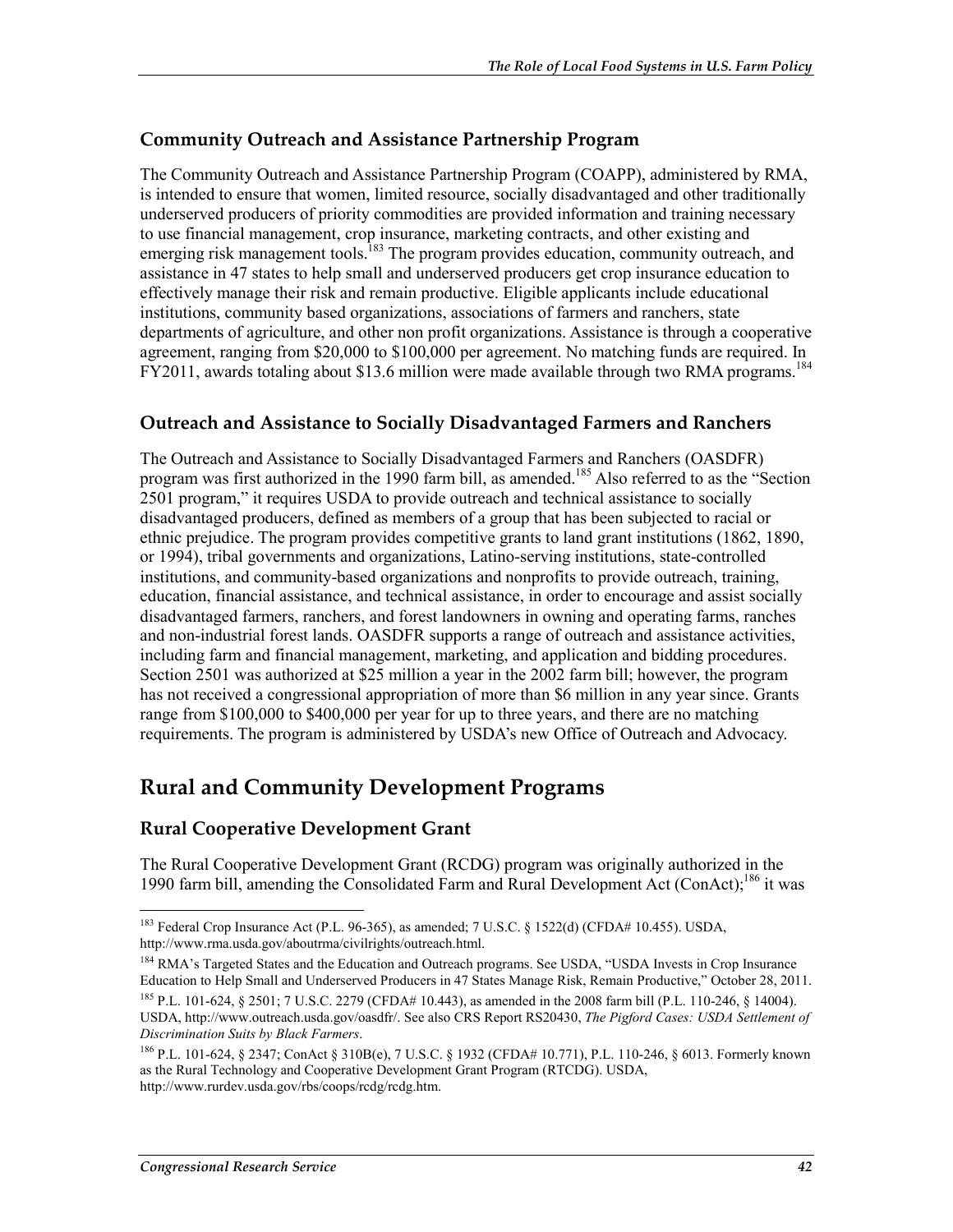further amended in the 1996 and 2002 farm bills, and extended in the 2008 bill. Administered by RD, the program provides project grants to nonprofit institutions, including universities, to establish and operate new or existing centers for rural cooperative development, value-added processing, and rural businesses, especially cooperatives.<sup>187</sup> Some eligible uses of funds include providing technical assistance, training and educating existing cooperatives; conducting feasibility studies and providing organizational guidance to new cooperatives; and assessing the need and evaluating the potential support base for newly developing cooperatives.<sup>188</sup> The RCDG program has been used to support local food systems by establishing linkages with local food hubs, through the development and distribution of best practices and through training and technical assistance to farmer cooperatives or any enterprises where multiple farmers collaborate thus providing for "scaling up" opportunities. $189$ 

Matching fund requirement are 25% of the total project cost for most eligible entities, but vary in some cases. Funding is discretionary, with authorized appropriations of \$50 million annually (FY2008-2012); however, actual appropriated amounts have been lower. For FY2010, total funding for grants was \$7.9 million, covering about 35 awards up to \$225,000 each for a period of one year. FY2011 funds were an estimated \$7.4 million.

Under the RCDG program, funds may be used for applications that focus on assistance to small, minority producers through their cooperative businesses. The Small Socially-Disadvantaged Producer Grant (SSDPG) is administered under the RCDG program.<sup>190</sup> SSDPG provides technical assistance to small, socially-disadvantaged agricultural producers through eligible cooperatives and associations of cooperatives. Total program funding is estimated at about \$3.5 million. The maximum award amount per grant is \$200,000. No matching funds are required.

#### **Business and Industry Guaranteed Loan Program**

The Business and Industry (B&I) Guaranteed Loan Program was authorized as part of the ConAct, as amended in the 1996 and 2002 farm bills.<sup>191</sup> Administered by RD, the program provides guaranteed loans to help new and existing businesses in rural areas gain access to affordable capital. By issuing a guarantee to a private lender, USDA essentially co-signs the loan to a business owner, promising to pay a portion of any loss that might result if the business owner is unable to repay the loan. Having the guarantee reduces the lender's risk, allowing more favorable interest rates and terms. An eligible borrower may be an individual, a cooperative organization, corporation, partnership, or other legal entity (both for profit or nonprofit), or a federally recognized tribal group. Loans may be used to cover business and industrial acquisitions to prevent the business from closing; prevent the loss of employment opportunities, or provide expanded job opportunities; provide for business conversion, enlargement, repair, modernization,

<sup>&</sup>lt;sup>187</sup> Cooperative development centers must primarily serve "rural areas" defined as any area except a city or town where the population exceeds 50,000, or any urbanized area contiguous or adjacent to a town with more than 50,000 people. 188 USDA, http://www.rurdev.usda.gov/BCP\_RCDG.html.

<sup>189</sup> USDA, "Grants, Loans, and Support," http://www.usda.gov/wps/portal/usda/usdahome?navid=KYF\_GRANTS. Also, CRS communication with University of Illinois staff, September 15, 2011.

<sup>190</sup> Formerly known as the Small, Minority Producer Grant Program. USDA, http://www.rurdev.usda.gov/rbs/coops/ ssdpg/ssdpg.htm.

<sup>&</sup>lt;sup>191</sup> 7 U.S.C § 1932(g). § 310B of the ConAct, as amended by P.L. 104-127 (§ 747) and P.L. 107-171 (§ 6017) (CFDA# 10.768). USDA, http://www.rurdev.usda.gov/rbs/busp/b&i\_gar.htm.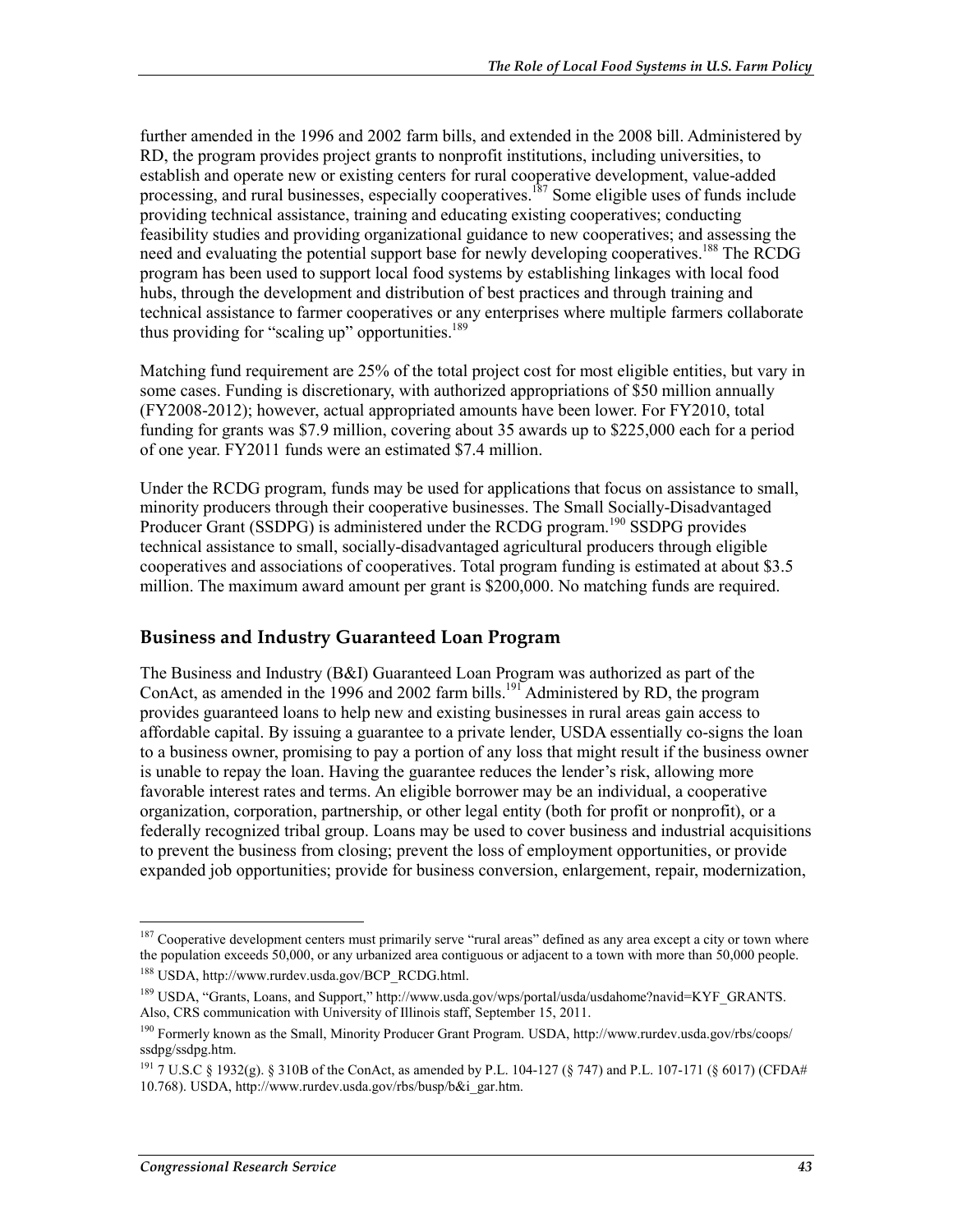or development; purchase and develop land, easements, rights-of-way, buildings, or facilities; and purchase equipment, leasehold improvements, machinery, supplies, or inventory.

Guaranteed loans go up to \$10 million with some special exceptions for loans up to \$25 million. USDA may approve guaranteed loans up to \$40 million for rural cooperative organizations that process value-added agricultural commodities. The maximum repayment for loans on real estate are not to exceed 30 years; machinery and equipment repayment are not to exceed the useful life of the machinery and equipment purchased with loan funds or 15 years, whichever is less; and working capital repayment are not to exceed seven years. Program obligations were \$1.3 billion in FY2010, and \$1.2 billion in FY2011. Funds are allocated to states based on the proportion of their rural population, and funding for any local food initiatives would occur at the state level.

The 2008 farm bill further amended the B&I program to provide that at least 5% of available B&I program funding from FY2008-2012 be used to support local and regional food production. This allocation of available funding is to be used to:

make or guarantee loans to individuals, cooperatives, cooperative organizations, businesses, and other entities to establish and facilitate enterprises that process, distribute, aggregate, store, and market *locally or regionally produced agricultural food products* to support community development and farm and ranch income. [emphasis added]

An eligible "locally or regionally produced agricultural food product" is "any agricultural food product that is raised, produced, and distributed in ... the locality or region in which the final product is marketed, so that the total distance that the product is transported is less than 400 miles from the origin of the product; or ... the State in which the product is produced."<sup>192</sup> For FY2011, nearly \$50 million was made available for local and regional food enterprises, with an estimated \$41 million for FY2012.<sup>193</sup> An example of a local enterprise using B&I funds is Prairieland Foods in Nebraska, which received a \$650,000 loan to purchase a new dairy processing facility to produce dairy products using locally-sourced milk.<sup>194</sup>

### **Community Facilities**

Community Facilities (CF) loans and grants were authorized in the Consolidated Farm and Rural Development Act, as amended.<sup>195</sup> Administered by RD, the program provides direct loans, guaranteed/insured loans, and project grants for the construction, acquisition, or renovation of community facilities or for the purchase of equipment for community facilities for public use in rural areas. Examples include, but are not limited to: water and environmental projects, including water systems, waste systems, solid waste, and storm drainage facilities, as well as hospitals, fire protection, safety, and other community-based initiatives. Matching funds are not required. The size of the award varies by project, applicant's financial feasibility, and community size. Direct loans range from \$5,000 to \$9 million (average: \$828,407); guaranteed loans range form \$26,000 to \$20 million (average: \$2.8 million); and project grants range from \$300 to \$0.4 million (average \$37,266). Eligible applicants include public and nonprofit organizations, and federallyrecognized Indian tribes. The proposed community facilities must be in rural areas, defined as

 $192$  P.L. 110-246, § 6015.

<sup>&</sup>lt;sup>193</sup> NSAC, "Local and Regional Food Enterprise Guaranteed Loans."

<sup>&</sup>lt;sup>194</sup> USDA, "Grants, Loans, and Support," http://www.usda.gov/wps/portal/usda/usdahome?navid=KYF\_GRANTS.

<sup>195</sup> P.L. 92-419, § 306; 7 U.S.C. § 1926 (CFDA#10.766). USDA, http://www.rurdev.usda.gov/ HCF\_CF.html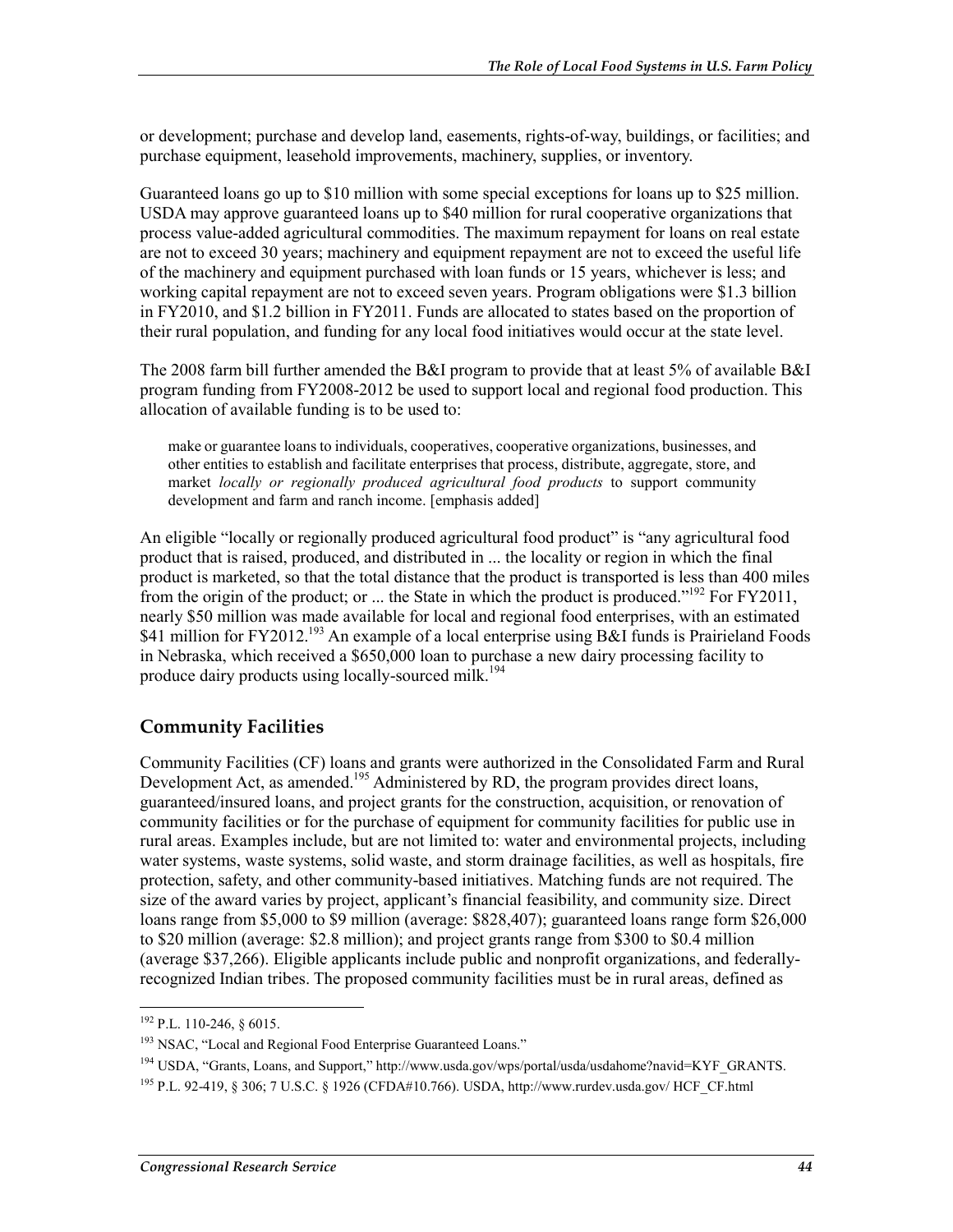areas with no more than 20,000 residents. In recent years, total funding for direct loans was \$681 million (FY2010) and \$290 million (FY2011). Funding for guaranteed loans was \$292 million (FY2010) and \$196 million (FY2011). Funding for project grants was \$61 million (FY2010) and \$28 million (FY2011).

An example of a project financed under the program is a \$100,000 grant that was awarded to a medical center within an island community in Alaska to purchase two greenhouses for a community garden. Other types of local and regional projects that may qualify for CF funding include farmers' markets (e.g., structures); school and community kitchens; food banks, including refrigerators; community gardens (e.g., purchase land; water source access) and noncommercial greenhouses; and refrigerated trucks.<sup>1</sup>

### **Rural Business Enterprise Grants (RBEG)**

The Rural Business Enterprise Grants (RBEG) program was authorized under the ConAct, as amended, and reauthorized in the 2008 farm bill.<sup>197</sup> Administered by USDA's Rural Business-Cooperative Service, the program provides grants to finance and facilitate a broad range of rural projects, including the development of small and emerging rural businesses, and employmentrelated adult education programs. Funds may also be used to acquire and develop land and construct buildings, plants, equipment, access, parking areas, and utility and service extensions. Funds also can be used to refinance loans; provide fees for professional services; support technical assistance and training; offer startup operating costs and working capital through a revolving fund; assist a third party financially; produce television programs to provide information to rural residents; and create, expand, and operate rural distance learning networks. An example of RBEG funds supporting local food systems include a project grant to develop a mobile livestock unit in New York to provide local ranchers access to slaughter and processing equipment and local markets.<sup>198</sup> Eligible entities include rural public entities (towns, communities, state agencies, and authorities), Indian tribes, and rural private nonprofit organizations. Eligible businesses are those with annual revenue less than \$1 million and 50 or fewer employees. Grants generally range from \$10,000 to \$500,000. The average award amount is just under \$100,000, with no matching requirements. Funding is subject to annual appropriations. In the past few years, obligations for all project grants have averaged about \$40 million annually (FY2009-FY2011).

### **Rural Business Opportunity Grant**

The Rural Business Opportunity Grant (RBOG) program was authorized in the 1996 farm bill, amending the ConAct, and reauthorized in the 2008 farm bill.<sup>199</sup> Administered by Rural Business-Cooperative Service, the program provides competitive grants to promote sustainable economic development in rural communities with exceptional needs through training and technical assistance for business development, entrepreneurs, and economic development officials and

<sup>196</sup> USDA, "Grants, Loans, and Support," http://www.usda.gov/wps/portal/usda/usdahome?navid=KYF\_GRANTS.

<sup>197 7</sup> U.S.C. § 1932(c)(2). § 306 of the ConAct, as amended (CFDA#10.769). USDA, http://www.rurdev.usda.gov/rbs/ busp/rbeg.htm.

<sup>198</sup> USDA, "Grants, Loans, and Support," http://www.usda.gov/wps/portal/usda/usdahome?navid=KYF\_GRANTS. <sup>199</sup> P.L. 104-127, § 741, amending § 306 of the ConAct, as amended; 7 U.S.C. § 1926(a)(19)(C)(ii) (CFDA#10.773); reauthorized in the 2008 farm bill (P.L. 110-246, § 6003). USDA, http://www.rurdev.usda.gov/rbs/coops/rbog.htm.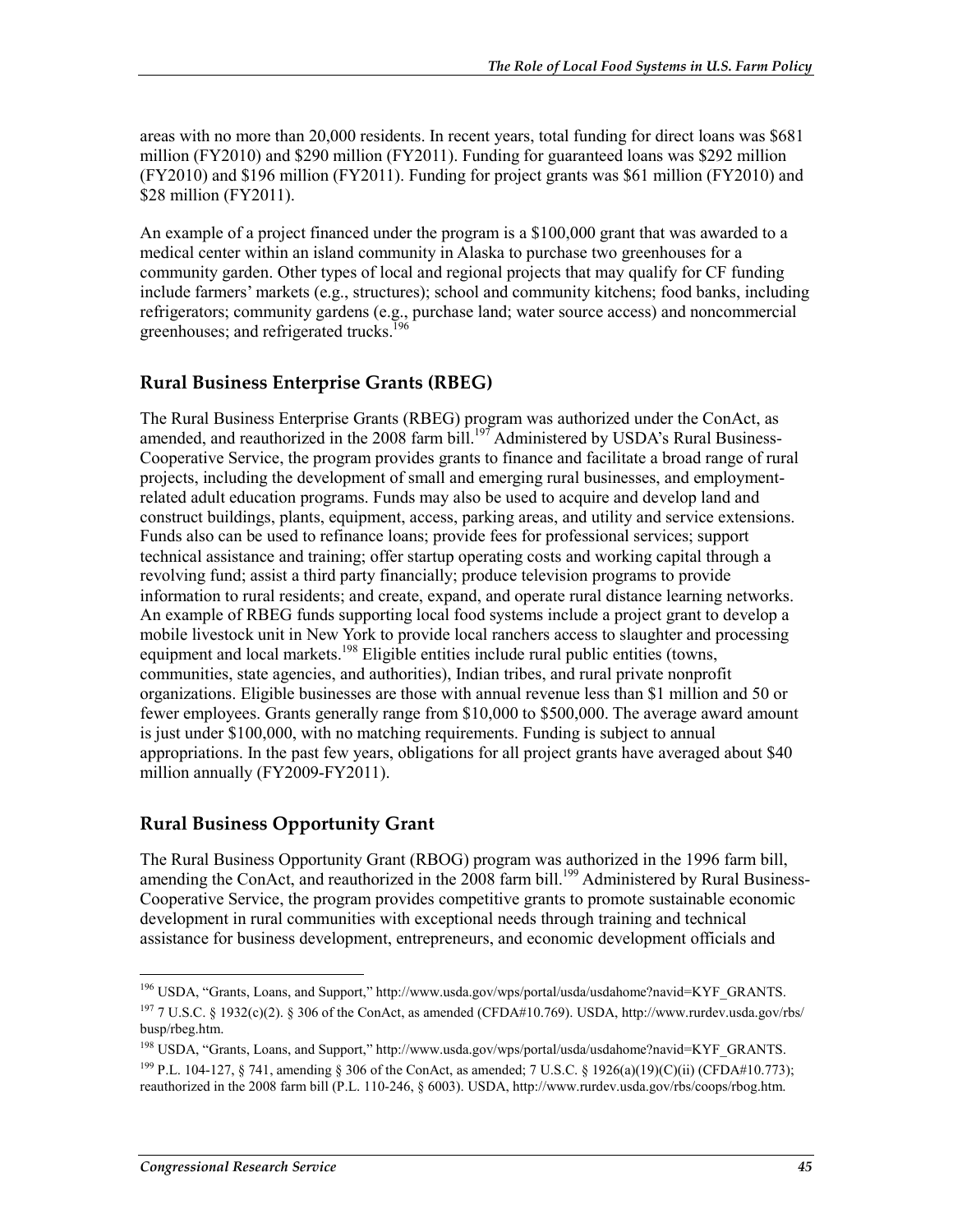through economic development planning. Types of projects that may be funded include regional economic planning focused on food system development; market development and feasibility studies; business training, including leadership development and technical assistance for entrepreneurs; and establishing business incubators, including commercial kitchens.<sup>200</sup> An example of RBOG funds supporting local food systems include a project grant to create FoodHub, an online marketplace based in Oregon that allows large-scale purchasers of food to connect with nearby growers.<sup>201</sup> For FY2011, USDA awarded 37 grants totaling more than \$2.5 million to various organizations in 27 states; of these, five of the awards were for projects that support local and regional food system development, according to NSAC.<sup>202</sup> Eligible entities include rural public bodies, rural nonprofit corporations, rural Indian tribes, and cooperatives. The maximum grant amount is \$250,000 for project period, up to two years, with matching requirements. The maximum award for a project serving a single state is \$50,000. The maximum grant for a project serving two or more states is \$150,000. Funding is subject to annual appropriations. In the past few years, obligations for all project grants have averaged about \$2.5 million annually (FY2010-FY2012).

#### **Rural Microentrepreneur Assistance Program**

The Rural Microentrepreneur Assistance Program (RMAP) was authorized in the 2008 farm bill.<sup>203</sup> Administered by RD, the program provides direct loans and project grants to a Microenterprise Development Organizations (MDO), which may be a nonprofit organization, Indian tribe, or public institution of higher education that serves rural areas. An MDO may borrow \$50,000 to \$500,000 for a single loan in any given fiscal year. Loans can be used to provide working capital, equipment purchases, debt refinancing, business acquisitions, and purchase or lease of real estate that is already improved (construction of any type is strictly prohibited). Grants are awarded up to \$130,000, with matching requirements. Technical assistance grants can be used to provide training, education, operational support, business planning, market development assistance, other related services to rural microentrepreneurs. Funding can cover financing a facility or equipment, business planning and marketing, including coordinating and training necessary for a food hub or commercial kitchen incubator.<sup>204</sup> Mandatory funding through the CCC, which remains available until expended, is \$4 million annually (FY2009-FY2011) and \$3 million for FY2012. In addition, appropriations are authorized at \$40 million annually (FY2009-FY2012). However, in recent years no funds have been appropriated and the program received mandatory funding for FY2010 only.

 $^{200}$  A kitchen incubator refers to a business that provides for early-stage catering, retail and wholesale food businesses to a new small business where it can produce a food product. See databases at culinaryIncubator.com.

<sup>&</sup>lt;sup>201</sup> USDA, "Grants, Loans, and Support," http://www.usda.gov/wps/portal/usda/usdahome?navid=KYF\_GRANTS.

<sup>&</sup>lt;sup>202</sup> NSAC, "RBOG Grants Promote Local and Regional Food Systems," October 12, 2011 and September 28, 2010.

<sup>&</sup>lt;sup>203</sup> P.L. 110-246, § 6022, amending § 306 of the ConAct, as amended; 7 U.S.C. § 1926(a)(19)(C)(ii) (CFDA#10.870); reauthorized in the 2008 farm bill (P.L. 110-246, § 6003). USDA, http://www.rurdev.usda.gov/rbs/coops/rbog.htm.

<sup>&</sup>lt;sup>204</sup> USDA, "Grants, Loans, and Support," http://www.usda.gov/wps/portal/usda/usdahome?navid=KYF\_GRANTS.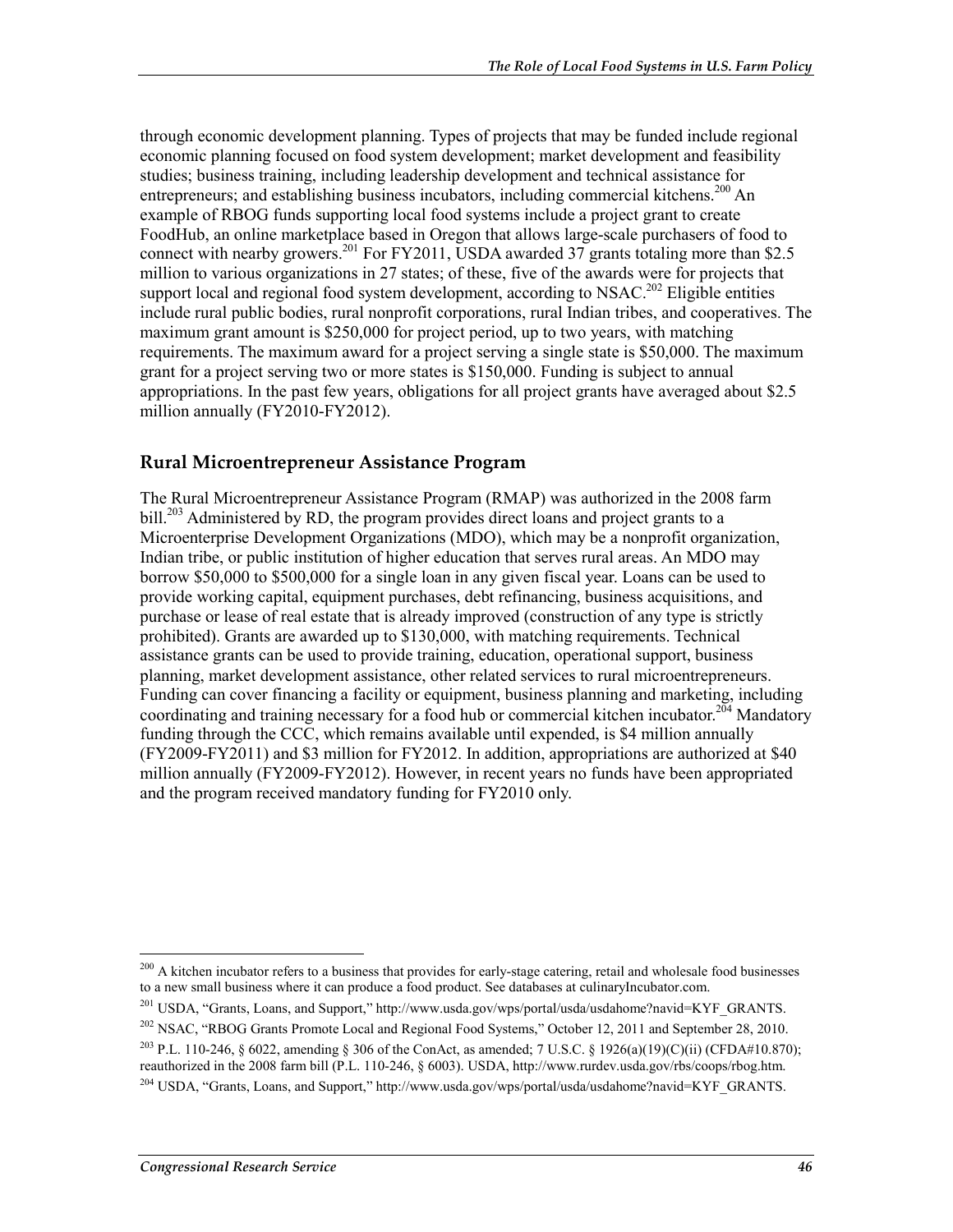### **Research and Cooperative Extension**

### **Sustainable Agriculture Research and Education**

Sustainable Agriculture Research and Education (SARE), managed by NIFA, originated in the research provisions in the 1985 farm bill, aimed at enhancing low-input farming systems, and was expanded and renamed in the 1990 farm bill.<sup>205</sup> SARE provides a range of research and education grants in the areas of renewable energy, pest and weed management, pastured livestock and rotational grazing, no-till and conservation tillage, nutrient management, agroforestry, marketing, sustainable communities, systems research, and crop and livestock diversity, among other areas. Since 1988, SARE has funded nearly 5,000 projects with grants for farmers, ranchers, extension agents and university educators, researchers, nonprofits, students, and communities. Research and education grants, generally ranging from \$60,000 to \$150,000, fund projects that usually are interdisciplinary and involve scientists, producers, and others. Professional development grants, generally ranging from \$20,000 to \$90,000, offer educational opportunities for extension and NRCS, and for other agricultural professionals. Producer grants, typically between \$1,000 and \$15,000, go to farmers and ranchers who "test innovative ideas and share the results with their neighbors."<sup>206</sup> No individual organization matching funds are required. Program funds also support the dissemination of information on sustainable agriculture through clearinghouses such as the Alternative Farming Systems Information Center at USDA's National Agricultural Library, and the Sustainable Agriculture Network.

The program originated with a \$3.9 million appropriation in FY1988. In recent years, funding for project grants has totaled \$14.5 million (FY2010); \$13.5 million (FY2011); and \$14.0 million (estimated FY2012). State-by-state summaries and profiles of the SARE grants portfolio are available at SARE's website. $207$ 

### **Nutrition and Education**

### **Farm to School Program**

USDA's Farm to School program was authorized in the Healthy, Hunger-Free Kids Act of 2010, which amended the Richard B. Russell National School Lunch Act (NSLA).<sup>208</sup> The program is part of USDA's child nutrition discretionary grants and its goals are geared toward increasing fruit and vegetable consumption among students, supporting local farmers and rural communities, and providing nutrition and agriculture education to school districts and farmers. The program is administered by FNS.

The Farm to School program provides competitive grants and technical assistance to eligible schools,<sup>209</sup> state and local agencies, ITOs, agricultural producers or groups of agricultural

<sup>205</sup> P.L. 101-624, §§ 1619-1624; 7 U.S.C. § 5801 and 7 U.S.C § 5812 (CFDA# 10.215). Originally part of P.L. 99-198, Subtitle C (Agricultural Productivity Research). Often referred to as "Low-Input Sustainable Agriculture" (LISA).

<sup>206</sup> USDA, http://www.nifa.usda.gov/fo/fundview.cfm?fonum=1130 and http://www.sare.org/Grants.

<sup>207</sup> SARE, "Grant Summaries by State," http://www.sare.org/Grants/Grant-Summaries-by-State. SARE's searchable database is at http://www.sare.org/MySARE/ProjectReport.aspx?do=search.

<sup>&</sup>lt;sup>208</sup> P.L. 111-296, § 243, 42 U.S.C. § 1769 (CFDA# 10.579). See, also, USDA, "Legislative History Related to Farm to School," http://www.fns.usda.gov/cnd/F2S/pdf/F2Sleg\_history.pdf.

 $^{209}$  An "eligible school" means a school or institution that participates in a program under this act or the school (continued...)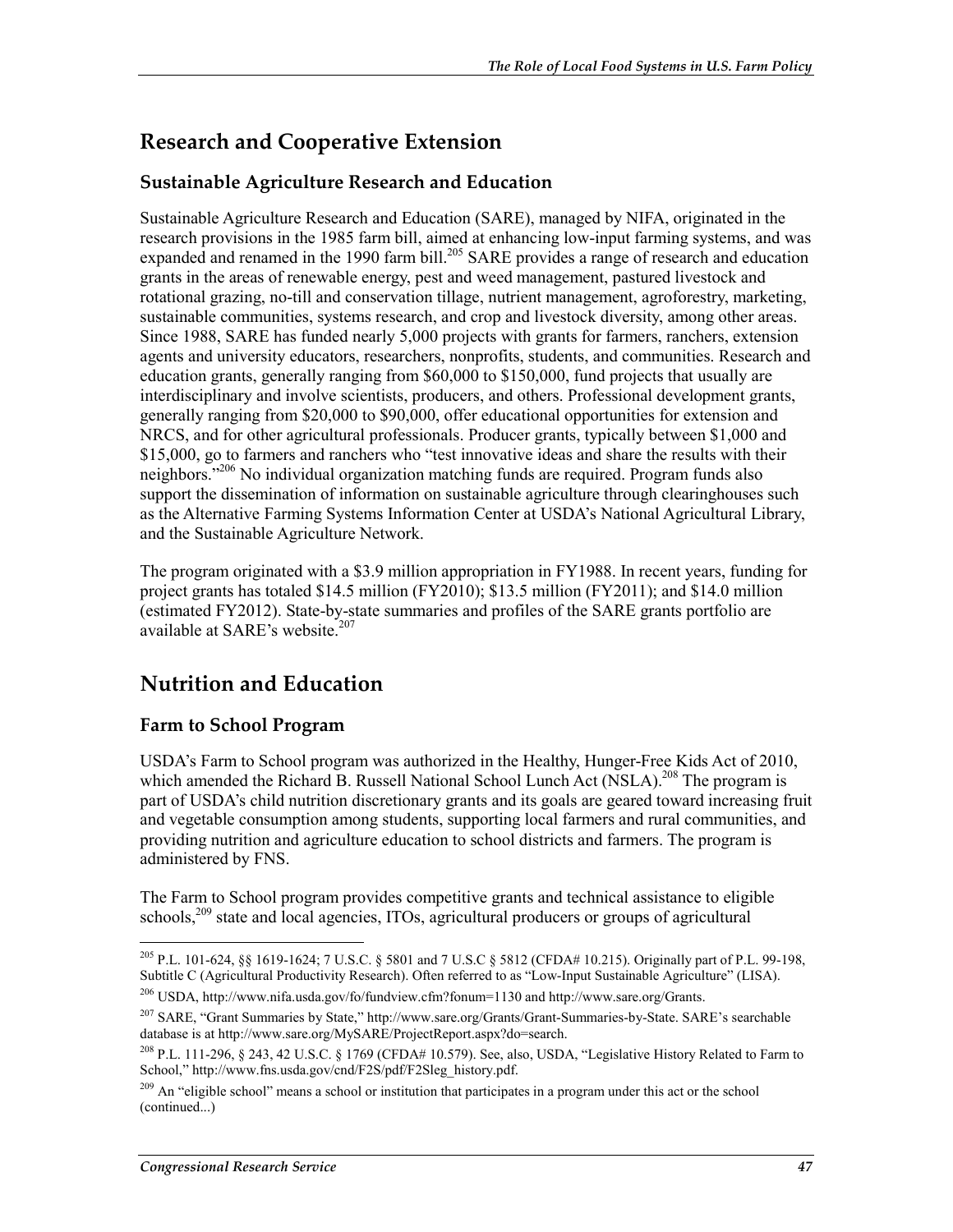producers, and nonprofit entities to implement farm-to-school programs that improve access to local foods in eligible schools. Grants may be used for training, supporting operations, planning, purchasing equipment, developing school gardens, developing partnerships, and implementing farm-to-school programs. Schools and communities may initiate and support a variety of eligible activities, including nutrition education, agriculture-related lessons and curriculum, school or community gardens, farm tours, taste testing, and parent/community educational sessions.<sup>210</sup> The enacting language further ensured that "geographical diversity" and "equitable treatment of urban, rural, and tribal communities" be considered when USDA awards grants under the program. The statute also includes criteria for selection, including making local food products available on the menu, serving a high proportion of students who receive free and reduced-price meals, incorporating nutrition education, demonstrating collaboration between schools and other community partners, and evaluating the results. Grant amounts are not to exceed \$100,000 per recipient, and the federal share is not exceed 75% of the total project cost.

This program has not started and FNS has not yet released its request for applications. Funding for the program is set at \$5 million per year starting on October 1, 2012, and each October 1 thereafter. In addition, "such sums as necessary" are authorized to be appropriated for FY2011 through FY2015. Other information on farm-to-school programs is available through the National Farm to School Network, highlighting activities in each state.<sup>211</sup> In addition, the Community Food Security Coalition has conducted case studies for several states that illustrate some of the successes and challenges in fostering these types of initiatives. $2^{12}$ 

#### **School Gardens**

The 2008 farm bill also amended the Richard B. Russell NSLA by authorizing a pilot program of grants for high-poverty schools to promote healthy food education and hands-on gardening in the school curriculum.<sup>213</sup> The pilot program is part of USDA's child nutrition discretionary grants and its goals are geared toward increasing fruit and vegetable consumption among students, supporting local farmers and rural communities, and providing nutrition and agriculture education to school districts and farmers. The program is administered by FNS.

The pilot program is to target not more than five states and may be used through either a schoolbased program or a community-based summer program that is part of, or coordinated with, a summer enrichment program at two or more eligible schools. The farm bill did not authorize appropriations to carry out the provision. USDA has awarded a single grant to Washington State University and is expected to serve an estimated 2,800 students attending 70 elementary schools in Washington, New York, Iowa and Arkansas.<sup>214</sup> The pilot program was funded at \$1 million in  $FY2010<sup>215</sup>$  and provides for applications to enter into a

<sup>(...</sup>continued)

breakfast program established under § 4 of the Child Nutrition Act of 1966 (42 U.S.C. 1773).

<sup>210</sup> USDA, FNS, "Farm to School," http://www.fns.usda.gov/cnd/f2s/about.htm#Initiative; also USDA, "USDA Farm to School Initiative Fact Sheet," http://www.fns.usda.gov/cnd/f2s/pdf/F2S\_initiative\_fact\_sheet\_040110.pdf.

<sup>211</sup> National Farm to School Network, http://www.farmtoschool.org/aboutus.php.

<sup>&</sup>lt;sup>212</sup> CFSC, "National Farm to School Program," http://www.foodsecurity.org/farm\_to\_school.html.

<sup>&</sup>lt;sup>213</sup> P.L. 110-246, § 4303, 42 U.S.C. § 1769 (CFDA# 10.579). The term "eligible school" means a public school where at least 50% of the students are eligible for free or reduced price meals.

<sup>&</sup>lt;sup>214</sup> USDA, "USDA Announces Funding to Expand School Community Gardens and Garden-Based Learning Opportunities," August 25, 2010; and USDA, "USDA Announces People's Garden School Pilot Program to Promote (continued...)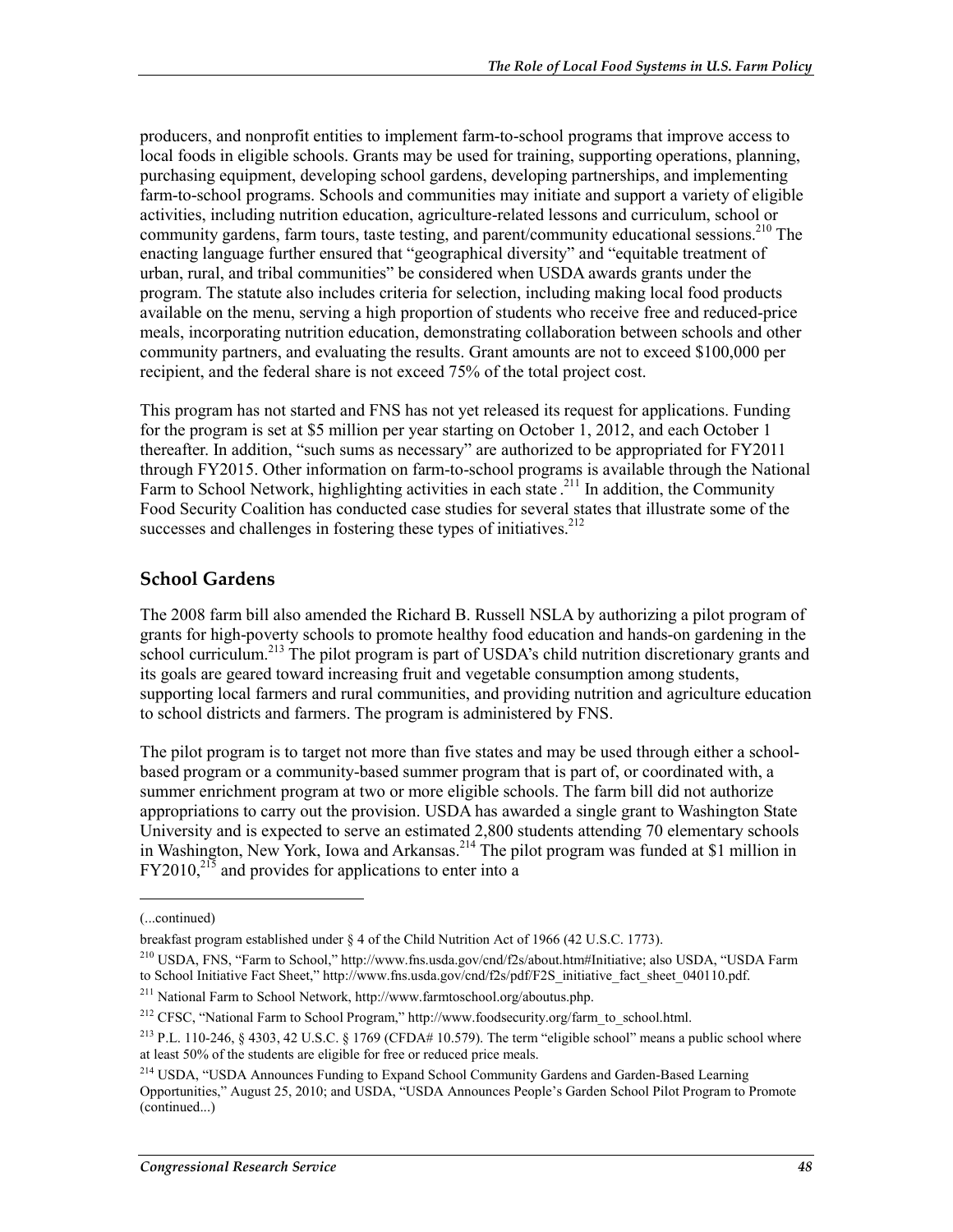cooperative agreement for the purposes of developing and running community gardens at eligible high-poverty schools; teaching students involved in the gardens about agriculture production practices, diet, and nutrition; contributing produce to supplement food provided at eligible schools, student households, local food banks, or senior center nutrition programs; and conducting an evaluation of funded projects to learn more about the impacts of school gardens.<sup>216</sup>

The project is part of the USDA People's Garden Initiative to establish community and school gardens nationwide, as part of the agency's People's Garden School Pilot Program.217

#### **Commodity Procurement Through "DoD Fresh"**

The 2008 farm bill amended policy governing USDA's purchase of fresh fruits and vegetables for the child nutrition programs, the Department of Defense (DoD) Fresh Fruit and Vegetable Program.<sup>218</sup> The DoD Fresh program began as a USDA pilot project in 1996, with 8 states participating by allocating a portion of their commodity entitlement funds toward the program. In 1996-1997, produce delivered to schools under the program was valued at \$3.2 million. By 2010, the value of produce delivered to states had increased to \$66 million in all states. The 2008 farm bill amended the NSLA to "allow institutions ..., including the Department of Defense Fresh Fruit and Vegetable Program, to use a *geographic preference* for the procurement of unprocessed agricultural products, both locally grown and locally raised" (emphasis added) and "encourage institutions ... to purchase unprocessed agricultural products, both locally grown and locally raised, to the maximum extent practicable and appropriate.<sup>2219</sup> This provision is structured as a preference and does not require states and school food authorities to include geographic preference in their procurement.

As the 2008 farm bill provision did not define "locally grown and locally raised," FNS has generally identified local production purchases under USDA's DoD Fresh program using the definition of "locally or regionally produced agricultural food products" established elsewhere in the farm bill, although this definition does not strictly govern the program.220 When (or if) this provision is exercised, an eligible "locally or regionally produced agricultural food product" is "any agricultural food product that is raised, produced, and distributed in ... the locality or region in which the final product is marketed, so that the total distance that the product is transported is less than 400 miles from the origin of the product; or ... the state in which the product is produced."<sup>221</sup>

 $\overline{\phantom{a}}$ 

<sup>(...</sup>continued)

Garden-Based Learning Opportunities," April 7, 2011, http://www.fns.usda.gov/cga/pressreleases/.

<sup>215</sup> USDA's budget justification for FY2011, http://www.obpa.usda.gov/30fns2011notes.pdf. See page 30-10.

<sup>216</sup> FNS "People's Garden School Pilot Overview," http://www.fns.usda.gov/outreach/grants/ Peoples Garden Webinar Final.pdf.

<sup>&</sup>lt;sup>217</sup> The People's Garden Grant Program, administered by NIFA, was authorized in the National Agricultural Research, Extension, and Teaching Policy Act (P.L. 95-113, 7 U.S.C 3318 (b)) to facilitate the creation of produce, recreation, and/or wildlife gardens in urban and rural areas, which will provide opportunities for science-based non-formal education (CFDA# 10.325). Also see USDA, "USDA Expands People's Garden Initiative to Sow Seeds for Community-Based Agriculture across the Country," November 10, 2011.

<sup>&</sup>lt;sup>218</sup> USDA, http://www.fns.usda.gov/fdd/programs/dod/DOD\_FreshFruitandVegetableProgram2011.pdf.

<sup>219</sup> NSLA, § 9(j); 42 U.S.C. 1758(j)) amended in 2008 farm bill (P.L. 110-246, § 4302). Covers also non-DoD schools.  $220$  CRS communication with FNS staff, September 12, 2011.

 $^{221}$  P.L. 110-246, 8 6015.